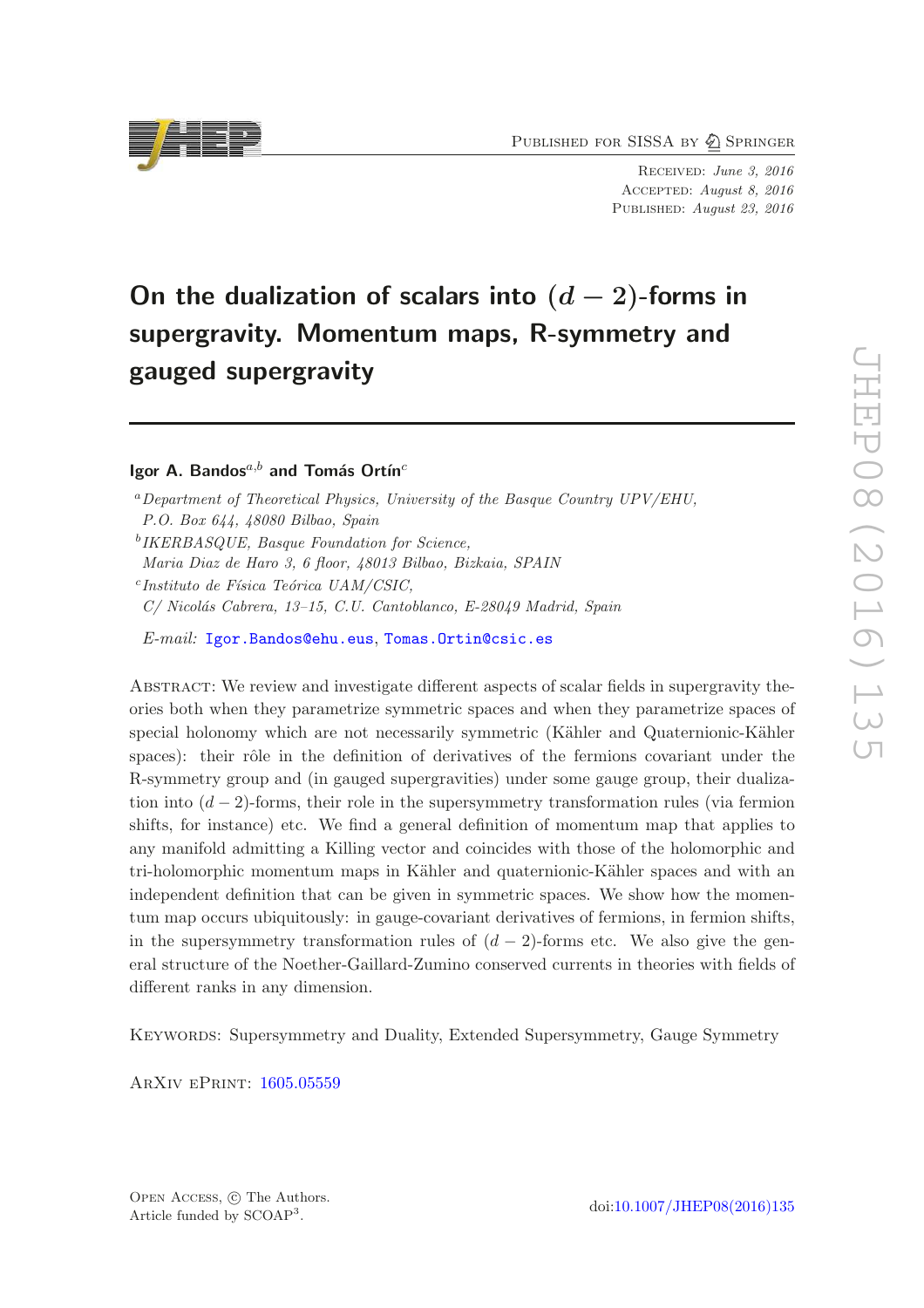# Contents

| 1                |                                                                      | Introduction                                                                         | $\mathbf{1}$            |
|------------------|----------------------------------------------------------------------|--------------------------------------------------------------------------------------|-------------------------|
| $\boldsymbol{2}$ | Review of symmetric $\sigma$ -models                                 |                                                                                      | $\overline{\mathbf{4}}$ |
|                  |                                                                      | 2.1 Coset representative                                                             | $\overline{5}$          |
|                  |                                                                      | 2.1.1 H-covariant derivatives and the momentum map                                   | 8                       |
|                  |                                                                      | 2.1.2 A more basic definition of the momentum map                                    | 9                       |
|                  |                                                                      | 2.1.3 H-covariant Lie derivatives                                                    | 11                      |
|                  |                                                                      | 2.1.4 Final remarks                                                                  | 11                      |
|                  | 2.2                                                                  | Gauging of an H subgroup                                                             | 12                      |
|                  |                                                                      | 2.3 Examples                                                                         | 14                      |
|                  |                                                                      | 2.3.1 $SL(2,\mathbb{R})/SO(2)$                                                       | 14                      |
|                  |                                                                      | 2.3.2 $SU(1,1)/U(1)$                                                                 | <b>16</b>               |
|                  |                                                                      | 2.3.3 $E_{7(+7)}/SU(8)$                                                              | 18                      |
|                  | 3 Noether 1-forms and dualization                                    |                                                                                      | <b>20</b>               |
|                  | $3.1\,$                                                              | Examples                                                                             | 24                      |
|                  |                                                                      | 3.1.1 $SL(2, \mathbb{R})/SO(2)$                                                      | 24                      |
|                  |                                                                      | 3.1.2 $E_{7(+7)}/SU(8)$                                                              | <b>25</b>               |
| 4                | NGZ 1-forms and dualization in $d=4$                                 |                                                                                      |                         |
|                  | 4.1                                                                  | Supersymmetry and the momentum map                                                   | 29                      |
|                  |                                                                      | Supersymmetry transformations of $(d-2)$ -forms<br>4.1.1                             | 29                      |
|                  |                                                                      | 4.1.2 Tensions of supersymmetric $(d-1)$ -branes                                     | 30                      |
|                  |                                                                      | Fermion shifts<br>4.1.3                                                              | 31                      |
|                  | 4.2                                                                  | Examples                                                                             | 34                      |
|                  |                                                                      | 4.2.1 $\mathcal{N} = 4, d = 4$ supergravity                                          | 34                      |
|                  |                                                                      | 4.2.2 $\mathcal{N} = 8, d = 4$ supergravity                                          | 35                      |
| $\bf{5}$         |                                                                      | The higher-dimensional, higher-rank NGZ 1-forms and dualization                      | 36                      |
|                  | 5.1                                                                  | Examples                                                                             | 36                      |
|                  |                                                                      | 5.1.1 $\mathcal{N} = 1, d = 5$ supergravities                                        | 36                      |
|                  |                                                                      | 5.1.2 $\mathcal{N} = 2, d = 8$ supergravity                                          | 38                      |
|                  |                                                                      | 5.1.3 $\mathcal{N} = 2B, d = 10$ supergravity                                        | 40                      |
| 6                |                                                                      | Conclusions                                                                          | 41                      |
|                  | A Kähler-Hodge manifolds in $\mathcal{N}=1,2, d=4$ supergravity      |                                                                                      | 43                      |
|                  |                                                                      | A.1 2-form potentials from the Kähler-Hodge manifolds of $\mathcal{N} = 1, 2, d = 4$ |                         |
|                  |                                                                      | supergravity                                                                         | 45                      |
|                  | B Quaternionic-Kähler manifolds in $\mathcal{N}=2, d=4$ supergravity |                                                                                      | 46                      |
|                  |                                                                      | B.1 2-form potentials from the Quaternionic-Kähler manifolds in $\mathcal{N}=2, d=4$ |                         |
|                  |                                                                      | supergravity                                                                         | 48                      |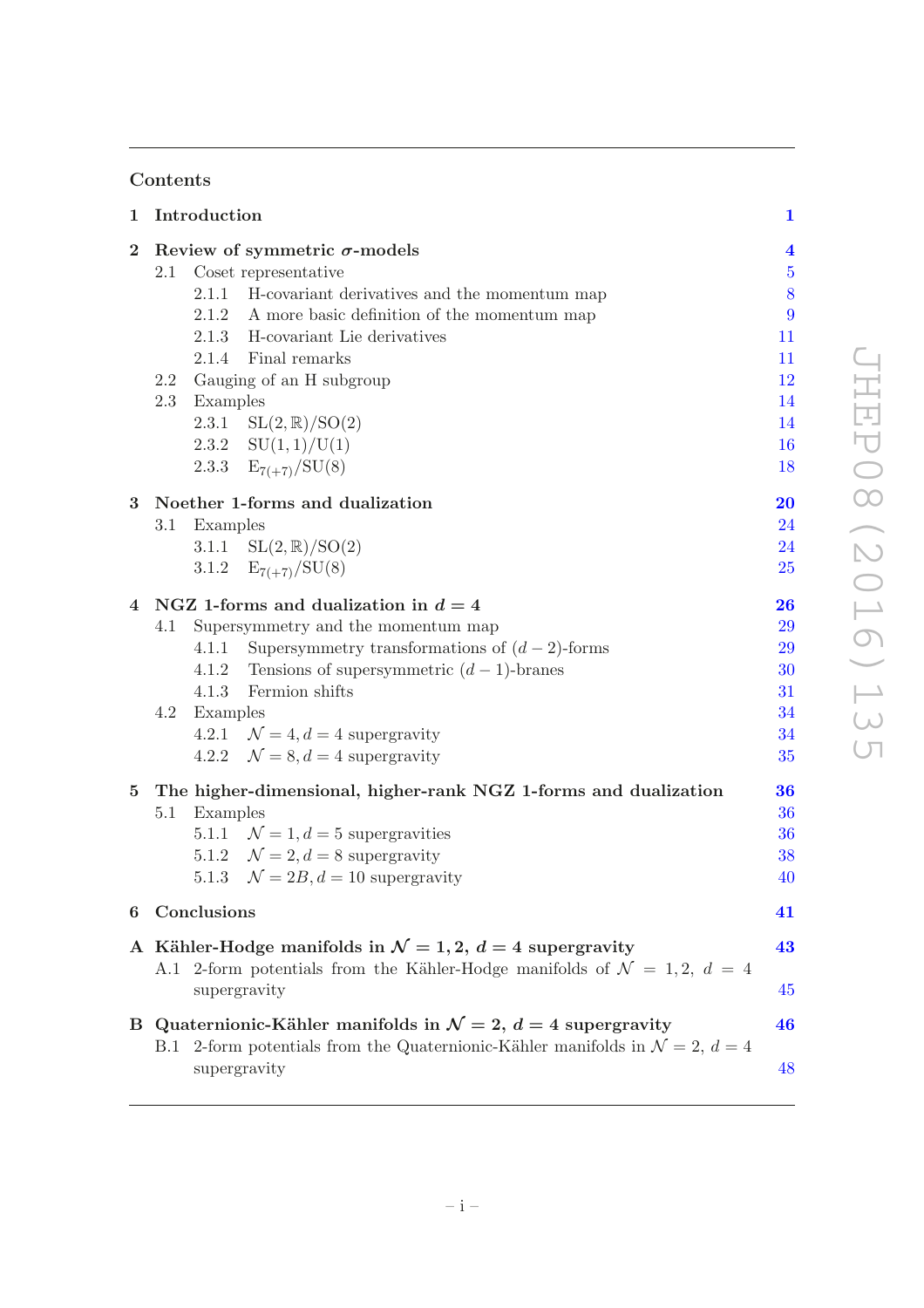### <span id="page-2-0"></span>1 Introduction

One of the main features of supergravity theories is the presence of scalar fields. In many cases this presence can be traced to a compactification of some higher-dimensional supergravity theory and, then, the scalars encode a great deal of information about the moduli space of the compactification. In gauged supergravity theories, the scalar potential gives rise to symmetry and supersymmetry breaking and identify possible vacua, and can be used to construct inflationary models. Furthermore, the gravitating solutions of supergravity theories can (or must, depending on the case) have active scalars. For instance, the supergravity generalizations of the Reissner-Nordström black hole have them, giving rise to very interesting phenomena such as the attractor mechanism [\[1](#page-50-0)[–4](#page-50-1)]. Actually, the fact that their values at infinity (which can be interpreted as their vacuum expectation values) do not occur in the charged black-hole entropy formula [\[5\]](#page-50-2) is, certainly, a major indication of the existence of a microscopic interpretation for the black-hole entropy. On top of this, the relation of the scalars with compactification moduli plays a fundamental rôle in the microscopic interpretation of the black-hole entropy in the context of string theory [\[6](#page-50-3)]. But there are solutions much more directly related to scalar fields: these are the domain walls and the  $(d-3)$ -brane solutions. We will discuss the latter later.

Scalar fields are, therefore, not just a nuisance one has to live with in supergravity, but a blessing, a fantastic tool whose use one has to master, in spite of the fact that, so far, we have only found one scalar field in Nature.

Scalar fields can be coupled non-linearly among themselves (non-linear  $\sigma$ -models and scalar potentials) or to other fields (scalar-dependent kinetic matrices) in very simple ways, without having to include terms of higher-orders in derivatives, because their transformations do not contain spacetime derivatives (even if they couple to a gauge field). Using this property one can rewrite theories of higher-order in derivatives of other fields (for instance, theories of gravity with corrections of higher-order in curvature) as standard quadratic theories with couplings to scalar fields. A well-known example is the equivalence between  $f(R)$  theories of gravity and Jordan-Brans-Dicke scalar-tensor theories of gravity.

This versatility of scalar fields comes at a price, though, and the non-linearities create their own problems. In this paper we want to address specially one of them: that of the dualization of scalars into  $(d-2)$ -form potentials.

A it is well known, supergravity theories, as the low-energy, effective field-theory limits of superstring theories, contain a great deal of information about the p-dimensional extended objects (branes) that occur in the latter. This information is encoded in the  $(p + 1)$ -form potentials they electrically couple to. For  $p \le d/2 - 2$ , these fields appear in the supergravity action as fundamental fields. For higher values, though, one has to consider their electric-magnetic duals.

In most cases, the supergravity theory cannot be completely reformulated in terms of the dual supergravity fields: even their field strengths can only be defined using the fundamental ones. We have learned to deal with all of them at the same time using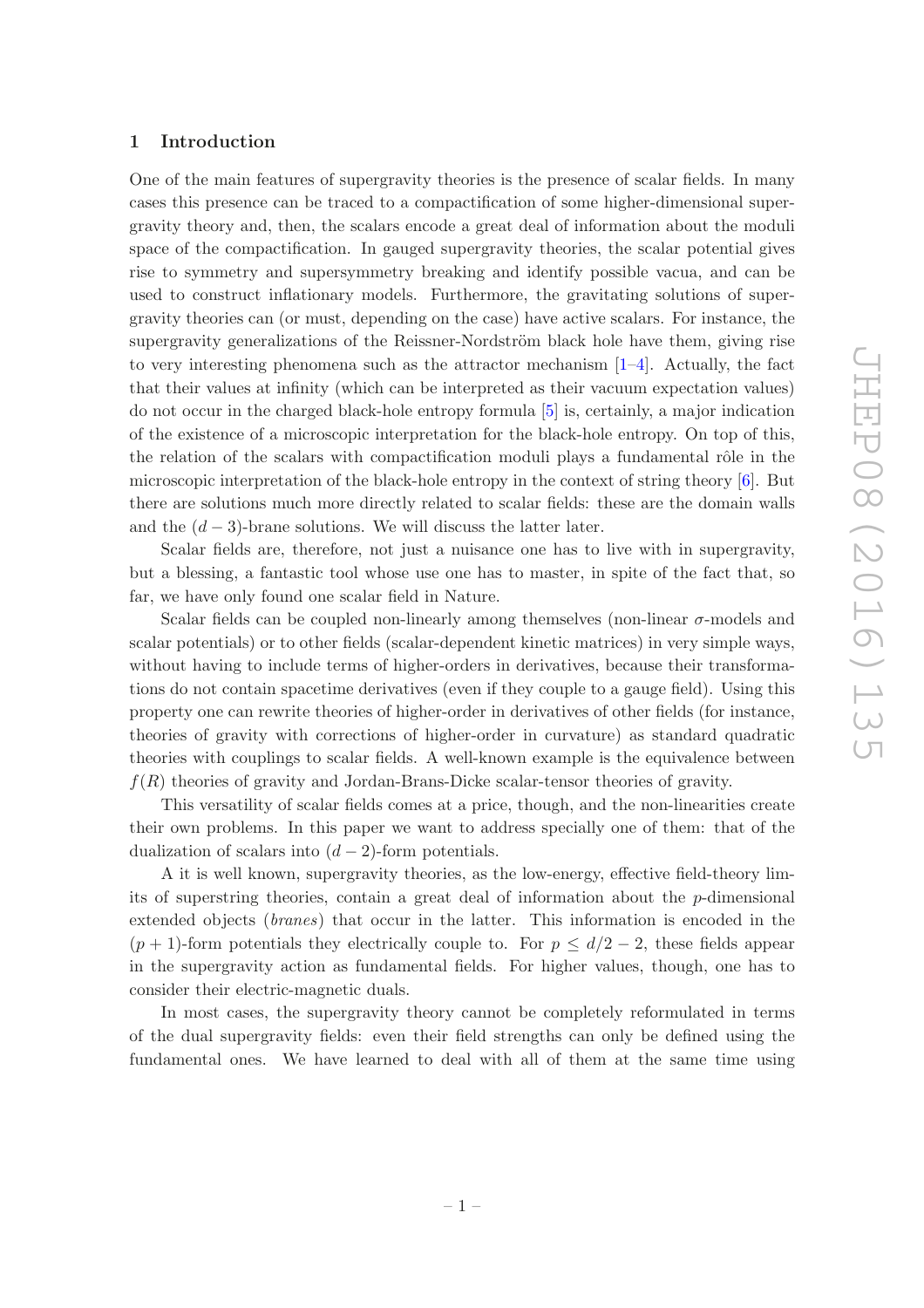the so-called "democratic formulations" [\[7\]](#page-50-4) or PST-type duality-symmetric actions [\[8](#page-50-5), [9\]](#page-50-6) constructed with the use of Pasti-Sorokin-Tonin approach  $[11, 12]$  $[11, 12]$  $[11, 12]$ .<sup>[1](#page-3-0)</sup>

The technical reason is that, typically, the supergravity action contains potentials without derivatives and the standard procedure for dualization requires, as a first step, the replacement of the potentials by their field strengths as independent variables in the action. This problem is more acute for scalar fields, because they generically appear without derivatives in the  $\sigma$ -model metric and in the kinetic matrices.

When the  $\sigma$ -model metric admits an isometry, it is possible to make it independent of the associated scalar coordinate by a change of variables. If the isometry is a global symmetry of the theory, the kinetic matrices may also be independent of that scalar too and, then, one could dualize it into a  $(d-2)$ -form potential. One could repeat the procedure for additional commuting isometries but most  $\sigma$ -models do not have as many commuting isometries as scalar fields, even if they have more isometries than scalar fields, as it happens in  $\mathcal{N} > 2, d = 4$  supergravities, whose scalars parametrize symmetric Riemannian spaces. How should one proceed in that case?

An additional problem is that we expect the dualization procedure to preserve all the duality symmetries of the theory, i.e. all the symmetries of the equations of motion, including those that do not leave the action invariant. This implies that it is not enough to dualize the scalars (even if possible), since they do not transform in linear representations of the duality group and the dual  $(d-2)$ -form potentials can only transform linearly.

The basic idea to solve this problem was proposed in ref. [\[13](#page-50-9)] for the case of the  $SL(2,\mathbb{R})/SO(2)$  σ-model that occurs in  $\mathcal{N}=2B, d=10$  supergravity (as well as in many other theories): the objects to be dualized are not the scalars but the Noether 1-forms  $j_A = j_{A\mu}dx^{\mu}$  associated to the symmetry.<sup>[2](#page-3-1)</sup> In a background metric  $g_{\mu\nu}$ , these are related to the Noether current densities  $j^{\mu}_{A}$  $A^{\mu}_{A}$  satisfying on-shell the continuity equation

$$
\partial_{\mu}j_{A}^{\mu}=0\,,\tag{1.1}
$$

by

$$
j_{A\mu} \equiv \frac{j_A^{\nu} g_{\nu\mu}}{\sqrt{|g|}}.
$$
\n(1.2)

In terms of the Noether 1-forms, the continuity equations take the form

$$
d \star j_A = 0, \tag{1.3}
$$

and can be locally solved by introducing  $(d-2)$ -form potentials  $B<sub>A</sub>$  so that

$$
\star j_A = dB_A. \tag{1.4}
$$

<span id="page-3-0"></span><sup>&</sup>lt;sup>1</sup>Observe that the democratic formulation of ref. [\[7\]](#page-50-4) does not have manifest  $SL(2,\mathbb{R})$  invariance in the IIB sector because only the RR 6- and 8-forms are considered and they are part of a doublet and a triplet. In this sense it is incomplete. The more complicated PST-type type IIB supergravity action of [\[9](#page-50-6)] contains the complete set of higher forms.

<span id="page-3-1"></span><sup>&</sup>lt;sup>2</sup>Here and in what follows the indices  $A, B, C, \ldots$  run over the adjoint representation of the whole global symmetry group.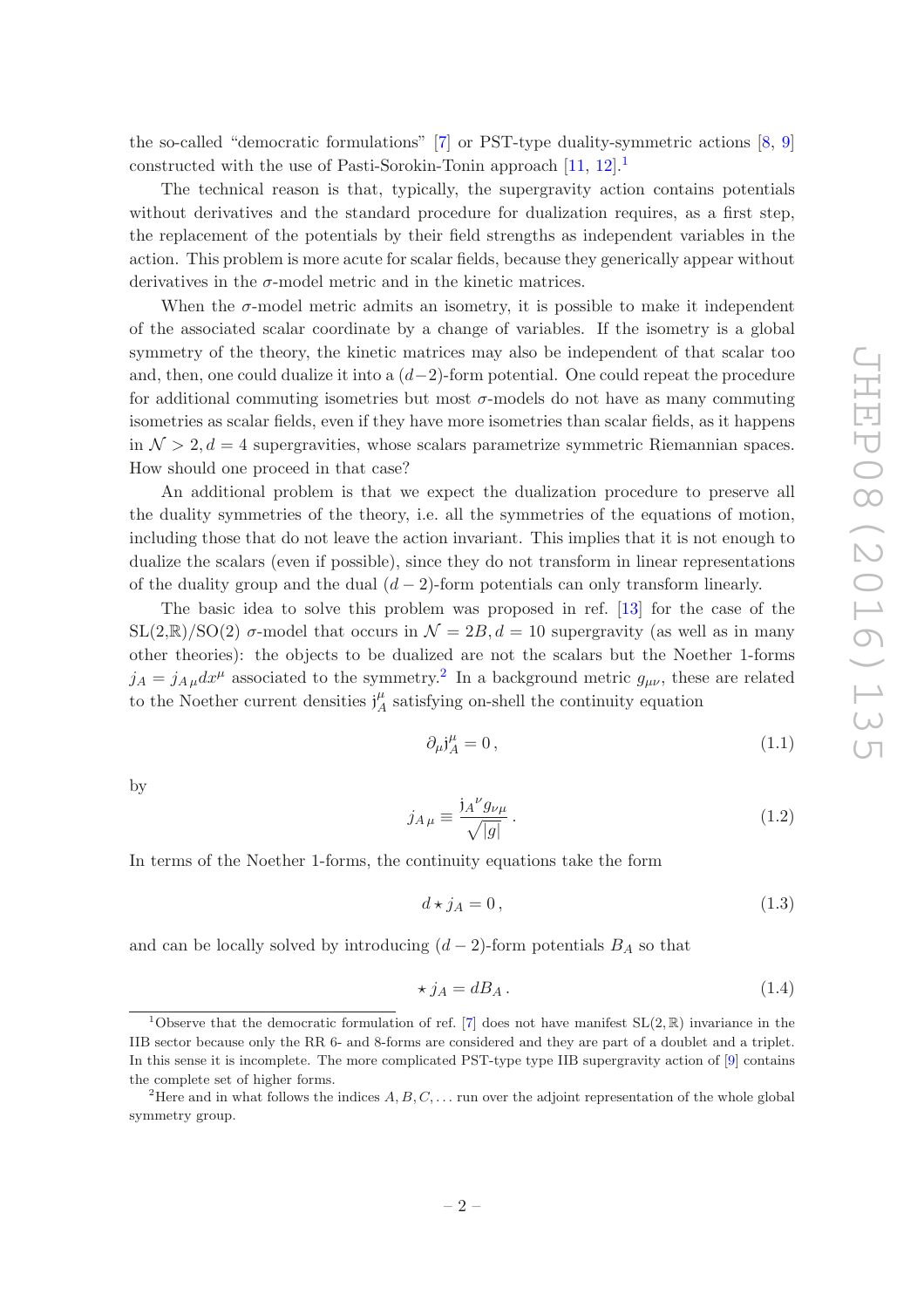The  $(d-2)$ -form fields  $B_A$  are the duals of the scalars.<sup>[3](#page-4-0)</sup> In the kind of theories we are interested in, the numbers of scalars and  $(d - 2)$ -forms do not coincide in general because there are more global symmetries than scalars. However, there are constraints to be taken into account that reduce the number of independent dynamical degrees of freedom associated to the latter, as we will see.

When the scalars couple to other fields, these must transform under the global symmetries of the  $\sigma$ -model as well. Some of the transformations may be electric-magnetic dualities and only the equations of motion will be left invariant by them. Accordingly, there are no Noether currents for those transformations. As shown in ref. [\[14](#page-50-10)], in the 4-dimensional case it is always possible to use the Noether-Gaillard-Zumino (NGZ) 1-forms [\[16\]](#page-50-11) which are conserved on-shell, to define the 2-forms  $B_A$ . We will study the higher-dimensional, higher-rank analog of the NGZ 1-forms in section [5.](#page-37-0)

In order to describe systematically the procedure, it is convenient to start by reviewing the construction of the metrics, Killing vectors, Vielbeins and connection 1-forms etc. in symmetric spaces, since this is the kind of target spaces that occurs in most extended supergravities. We will do this in section [2.](#page-5-0) In the process we will (re-) discover structures which appear in the gauging of the theories (specially in the supersymmetric case) (covariant derivatives, fermion shifts etc.) In particular, we are going to see that in all symmetric spaces there exists a generalization of the holomorphic and triholomorphic momentum maps associated to the Kähler-Hodge and quaternionic-Kähler manifolds of  $\mathcal{N} = 1, 2$  supergravities in  $d = 4$  dimensions (reviewed in the appendices) which play exactly the same rôle in the construction of the gauge-covariant derivatives of fermions, in the fermion shifts of the supersymmetry transformation rules of gauged supergravities and also in the supersymmetry transformation rules of the  $(d-2)$ -forms dual to the NGZ currents. These generalizations share the same properties and deserve to be called momentum maps as well.

Furthermore, we are also going to give an even more general definition of momentum map (section [2.1.2\)](#page-10-0), valid for any manifold admitting one isometry, showing that in symmetric spaces, Kähler-Hodge or quaternionic-Kähler spaces our general definition is equivalent to the standard one. This is one of the main results of this paper.

To end section [2](#page-5-0) we will review some well-known examples which will be useful in what follows.

In section [3](#page-21-0) we address the dualization of the scalars of a symmetric  $\sigma$ -model into  $(d-2)$ -form potentials along the lines explained before. Then, in section [4](#page-27-0) we will consider the case in which the scalars of the symmetric  $\sigma$ -model are coupled to the vector fields of a generic 4-dimensional field theory of the kind considered by Gaillard and Zumino in ref. [\[16\]](#page-50-11), introducing the NGZ current 1-form and studying its dualization into 2-forms. We will also consider there (section [4.1.1\)](#page-30-1) the general form of the supersymmetry transformations of the 2-forms and the rôle played in them by the momentum map. It is because of this rôle that we expect the tensions of the strings that couple to the 2-forms to be determined by the

<span id="page-4-0"></span><sup>&</sup>lt;sup>3</sup>Actually, using the embedding-tensor formalism, it can be argued that the  $(d-2)$ -form potentials of any field theory transform in the adjoint representation of the global symmetry group [\[14,](#page-50-10) [15\]](#page-50-12). Some of the symmetries may not act on the scalars at all but, to simplify matters, we focus here on the symmetries of the scalar  $\sigma$ -model.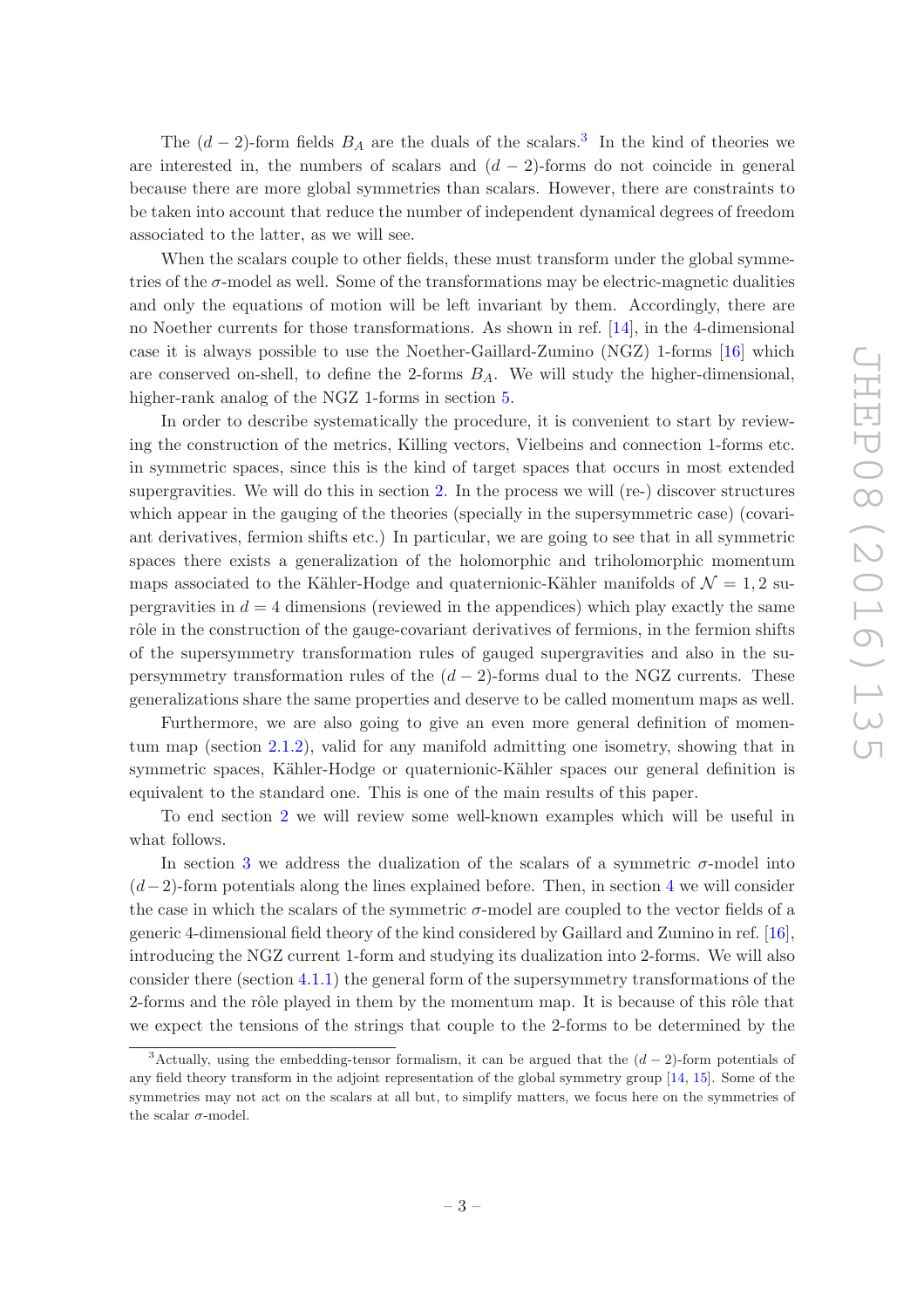momentum map (section [4.1.2\)](#page-31-0). We will also show how the momentum map occurs in the fermion shifts of the supersymmetry transformation rules of the fermions of 4-dimensional extended supergravities (section [4.1.3\)](#page-32-0).

The higher-dimensional case in which the scalars are also coupled to potentials of different and higher ranks will be considered in section [5](#page-37-0) and we will show through examples that the equation of conservation of the generalized NGZ current 1-form has a universal form.

Our conclusions are contained in section [6.](#page-42-0)

#### <span id="page-5-0"></span>2 Review of symmetric  $\sigma$ -models

Let us consider<sup>[4](#page-5-1)</sup> a homogeneous space M on which the Lie group G acts transitively, and where H⊂G, topologically closed, is the isotropy subgroup. Then M is homeomorphic to the coset space G/H of equivalence classes under right multiplication by elements of H {gH} (G acts from the left on these equivalence classes) and can be given the structure of a manifold of dimension dim G−dim H. Furthermore, G can be seen as a principal bundle with base space M=G/H, structure group H, and projection  $G \rightarrow G/H$ .

In any homogeneous space G/H, the Lie algebra of G, as a vector space, can be decomposed as the direct sum  $\mathfrak{g} = \mathfrak{h} \oplus \mathfrak{k}$ , where  $\mathfrak{h}$  is the Lie subalgebra of H and  $\mathfrak{k}$  is its orthogonal complement. By definition of subalgebra

$$
[\mathfrak{h},\mathfrak{h}]\subset\mathfrak{h}.\tag{2.1}
$$

G/H is said to be a reductive homogenous space if

$$
[\mathfrak{k},\mathfrak{h}]\subset\mathfrak{k},\tag{2.2}
$$

which means that  $\mathfrak k$  is a representation space of H. Finally,  $G/H$  is said to be symmetric and  $(\mathfrak{k}, \mathfrak{h})$  is called a symmetric pair if it is reductive and

$$
[\mathfrak{k}, \mathfrak{k}] \subset \mathfrak{h}. \tag{2.3}
$$

The two components of a symmetric pair are mutually orthogonal with respect to the Killing metric which is block-diagonal.

Now, if G/H is a symmetric space (G connected, and H compact) and there is a G-invariant metric defined on it, then it is Riemannian symmetric space.

The metrics of the scalar  $\sigma$ -models that appear in all supergravities in  $d \geq 4$  dimensions with more than 8 supercharges are the metrics of some Riemannian symmetric space. The metrics and the kinetic terms can be constructed using a G/H coset representative or by using a generic element of G and gauging an H subgroup. Let us start by reviewing the first method.

<span id="page-5-1"></span><sup>&</sup>lt;sup>4</sup>In this review we follow refs. [\[17](#page-51-0), [18](#page-51-1)] although a big part of material can be also found in the classical papers refs. [\[19](#page-51-2)[–22](#page-51-3)].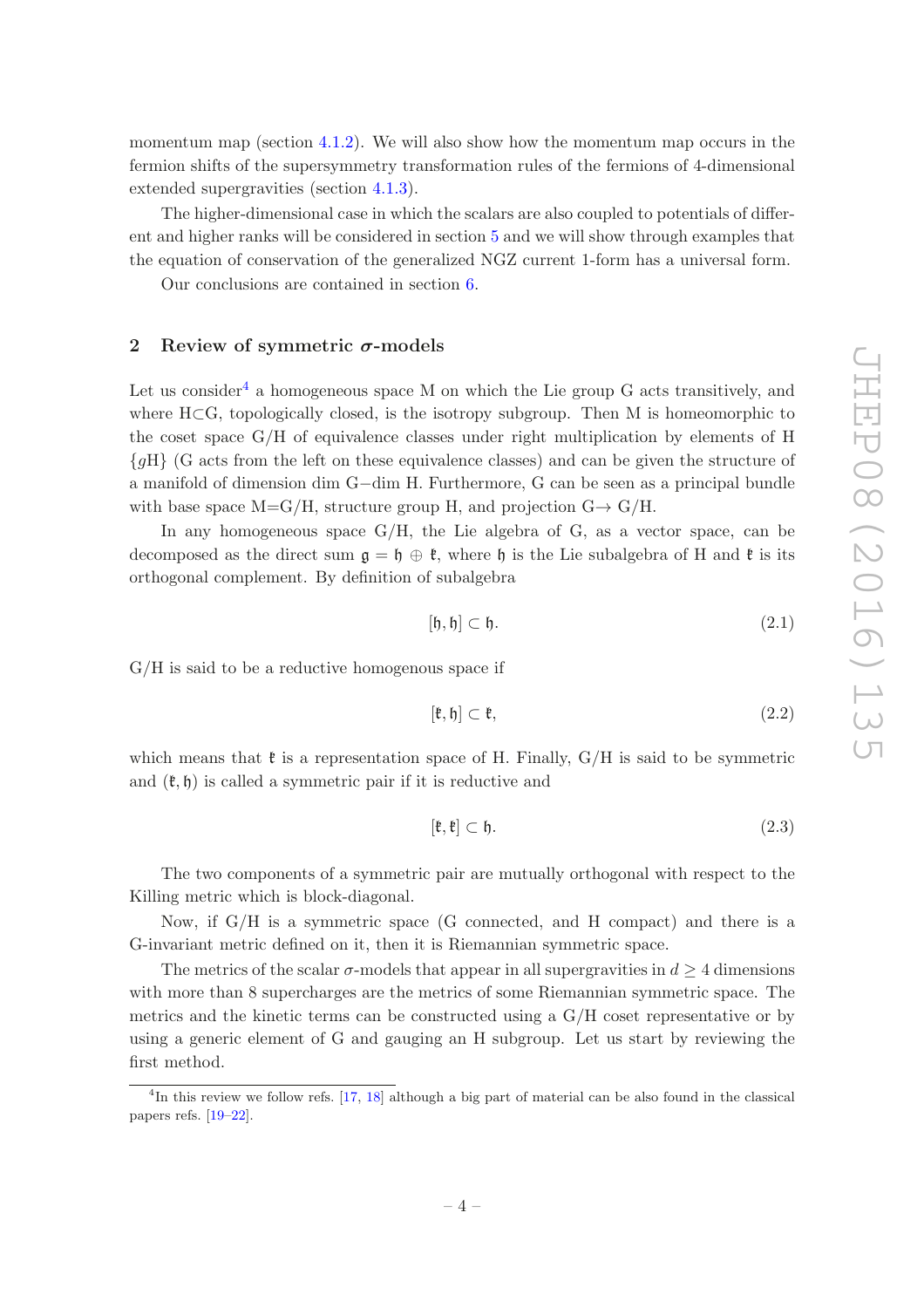#### <span id="page-6-0"></span>2.1 Coset representative

Let us introduce some notation: we denote by  $\{T_A\}, \{M_i\}$  and  $\{P_a\}$  (where  $A, B, \ldots =$ 1, ..., dim G,  $i, j, \ldots = 1, \ldots$ , dim H and  $a, b, \ldots = 1, \ldots, d \equiv \dim G - \dim H$ , three bases of, respectively,  $\mathfrak{g}, \mathfrak{h}$  and  $\mathfrak{k}$  with  $\{T_A\} = \{M_i\} \cup \{P_a\}$  (see refs. [\[23,](#page-51-4) [24\]](#page-51-5) and also ref. [\[25\]](#page-51-6)). The structure constants are defined by

$$
[T_A, T_B] = f_{AB}{}^C T_C, \qquad (2.4)
$$

and, by definition of symmetric space, the only non-vanishing components are

$$
[M_i, M_j] = f_{ij}{}^k M_k, \qquad [P_a, M_i] = f_{ai}{}^b P_b, \qquad [P_a, P_b] = f_{ab}{}^i M_i. \qquad (2.5)
$$

The adjoint representation of g is defined by the matrices

$$
\Gamma_{\text{Adj}}(T_A)^B{}_C \equiv f_{AC}{}^B\,,\tag{2.6}
$$

and, obviously, their restriction to the indices  $i, j$  is the adjoint representation of  $\mathfrak h$ . Furthermore, the matrices

$$
\Gamma(M_i)^a{}_b = f_{ib}{}^a \,,\tag{2.7}
$$

provide another representation of  $\mathfrak h$  with representation space  $\mathfrak k$ .

Only the diagonal blocks of the the Killing metric

$$
K_{AB} \equiv \text{Tr}\left[\Gamma_{\text{Adj}}(T_A)\Gamma_{\text{Adj}}(T_A)\right] = f_{AC}{}^D f_{BD}{}^C\,,\tag{2.8}
$$

 $K_{ab}$  and  $K_{ij}$  are non-vanishing  $(K_{ai} = 0)$ .  $K_{ij}$  is the restriction of the Killing metric<sup>[5](#page-6-1)</sup> of G to H and, for the kind of groups we are considering, it is proportional to the Killing metric of  $H<sup>6</sup>$  $H<sup>6</sup>$  $H<sup>6</sup>$  Under the adjoint action of G, defined by

<span id="page-6-3"></span>
$$
g^{-1}T_A g \equiv T_B \Gamma_{\text{Adj}}(g^{-1})^B{}_A \,, \tag{2.9}
$$

The Killing metric metric is invariant due to the cyclic property of the trace

$$
K_{AB} = \text{Tr}\left[\Gamma_{\text{Adj}}(g^{-1}T_Agg^{-1}T_Bg)\right] = K_{CD}\Gamma_{\text{Adj}}(g^{-1})^C{}_A\Gamma_{\text{Adj}}(g^{-1})^D{}_B. \tag{2.10}
$$

Then, since the Killing metric is invertible  $(K^{AB})$  for the kind of groups we are considering, we find that

$$
K_{BC}\Gamma_{\text{Adj}}(g)^C{}_D K^{DA} = \Gamma_{\text{Adj}}(g^{-1})^A{}_B. \tag{2.11}
$$

Let us denote by  $u(\phi) = u(\phi^1, \ldots, \phi^d)$  a coset representative of G/H in some local coordinate patch. In practice it will be a matrix transforming in some representation  $r$ of G. The scalar fields of the  $\sigma$ -model will be mappings from spacetime to G/H expressed in these coordinates as the functions  $\phi^m(x)$ . Under a left transformation  $g \in G$ ,  $u(\phi)$ transforms into another element of G, which becomes a coset representative  $u(\phi')$  only after a right transformation with the inverse of  $h \in H$ , that is (see refs. [\[19](#page-51-2)[–22\]](#page-51-3))

$$
gu(\phi) = u(\phi')h. \tag{2.12}
$$

<span id="page-6-2"></span><span id="page-6-1"></span><sup>5</sup>That is:  $K_{ij} = f_{iC}{}^{D} f_{jD}{}^{C} = f_{ik}{}^{l} f_{jl}{}^{k} + f_{ia}{}^{b} f_{jb}{}^{a}.$ <sup>6</sup>Because  $f_{ia}{}^b f_{jb}{}^a = \text{Tr}[\Gamma(M_i)\Gamma(M_j)] \propto f_{ik}{}^l f_{jl}{}^k.$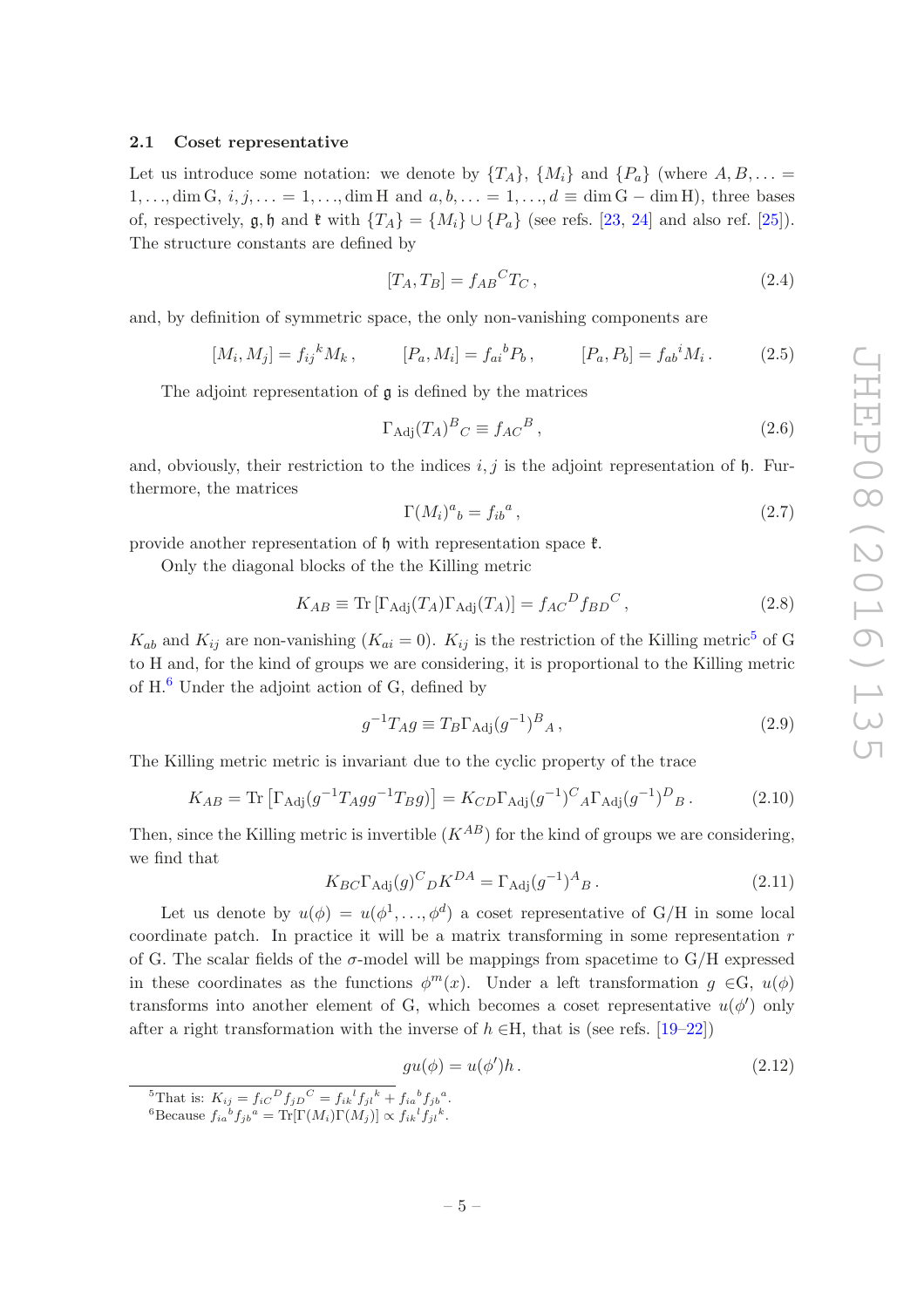For a given choice of coset representative u, h will depend on g and  $\phi$ , but we will not indicate explicitly that dependence.

The left-invariant Maurer-Cartan 1-form  $V \in \mathfrak{g}$  and can be expanded as follows:<sup>[7](#page-7-0)</sup>

<span id="page-7-6"></span>
$$
V \equiv -u^{-1}du = e^a P_a + \vartheta^i M_i. \tag{2.13}
$$

The  $e^a$  components can be used as Vielbeins in G/H and the  $\vartheta^i$  components play the role of connection.<sup>[8](#page-7-1)</sup> The Maurer-Cartan equations satisfied by  $V(dV - V \wedge V = 0)$  take the following form in terms of the above 1-form components:

<span id="page-7-8"></span><span id="page-7-2"></span>
$$
de^a - \vartheta^i \wedge e^b f_{ib}{}^a = 0, \qquad (2.14)
$$

$$
d\vartheta^{i} - \frac{1}{2}\vartheta^{j} \wedge \vartheta^{k} f_{jk}{}^{i} - \frac{1}{2}e^{b} \wedge e^{c} f_{bc}{}^{i} = 0.
$$
 (2.15)

Comparing the first of these equations with Cartan's structure equation with vanishing torsion  $\mathcal{D}e^a = de^a + \omega_b{}^a \wedge e^b = 0$  we find the connection 1-form

<span id="page-7-4"></span>
$$
\omega_b{}^a = -\vartheta^i f_{ib}{}^a \,,\tag{2.16}
$$

which also justifies the identification of  $\vartheta^i$  with a connection. The curvature 2-form of this connection is, from the definition

$$
R_b^a(\omega) = -R(\vartheta)^i f_{ib}^a, \quad \text{where} \quad R(\vartheta)^i \equiv d\vartheta^i - \frac{1}{2}\vartheta^j \wedge \vartheta^k f_{jk}^i. \tag{2.17}
$$

Then, eqs.  $(2.15)$  tell us that

<span id="page-7-5"></span>
$$
R(\vartheta)^{i} = \frac{1}{2}e^{b} \wedge e^{c} f_{bc}^{i}, \qquad R_{b}^{a}(\omega) = -\frac{1}{2}e^{d} \wedge e^{e} f_{de}^{i} f_{ib}^{a}.
$$
 (2.18)

We have defined a Vielbein basis and an affine connection on  $G/H$ , but we have not defined a Riemannian metric yet. We can do so if we are provided with a metric  $g_{ab}$  on  $\ddot{\epsilon}$ :

$$
ds^2 = g_{ab}e^a \otimes e^b = g_{ab}e^a{}_{m}e^b{}_{n}d\phi^m d\phi^n \equiv \mathcal{G}_{mn}(\phi)d\phi^m d\phi^n. \tag{2.19}
$$

Its pullback over spacetime, conveniently normalized, can be used in the action for the σ-model:

<span id="page-7-7"></span>
$$
S = \frac{1}{2} \int \mathcal{G}_{mn}(\phi) d\phi^m \wedge \star d\phi^n.
$$
 (2.20)

In order to construct a Riemannian symmetric  $\sigma$ -model the metric  $\mathcal{G}_{mn}(\phi)$  must be invariant under the left action of G. Under the left multiplication by  $g \in G$ ,  $u(\phi') = gu(\phi)h^{-1}$ , and the components of the left-invariant Maurer-Cartan 1-form transform in the adjoint representation of H (the  $\vartheta^i$  as a connection of H):

<span id="page-7-3"></span>
$$
\begin{cases}\ne^a(\phi') = (he(\phi)h^{-1})^a = \Gamma_{\text{Adj}}(h)^a{}_b e^b(\phi),\\ \vartheta^i(\phi') = (h\vartheta(\phi)h^{-1})^i + (dhh^{-1})^i,\end{cases}
$$
\n(2.21)

<sup>&</sup>lt;sup>7</sup>The elements of the basis of  $\mathfrak k$  and  $\mathfrak h$  will be in the representation r in which u transforms. However, for the sake of simplicity, we will write  $P_a$  instead of  $\Gamma_r(P_a)$  etc. whenever this does not lead to confusion.

<span id="page-7-1"></span><span id="page-7-0"></span><sup>&</sup>lt;sup>8</sup>See the transformation rules eqs.  $(2.21)$ .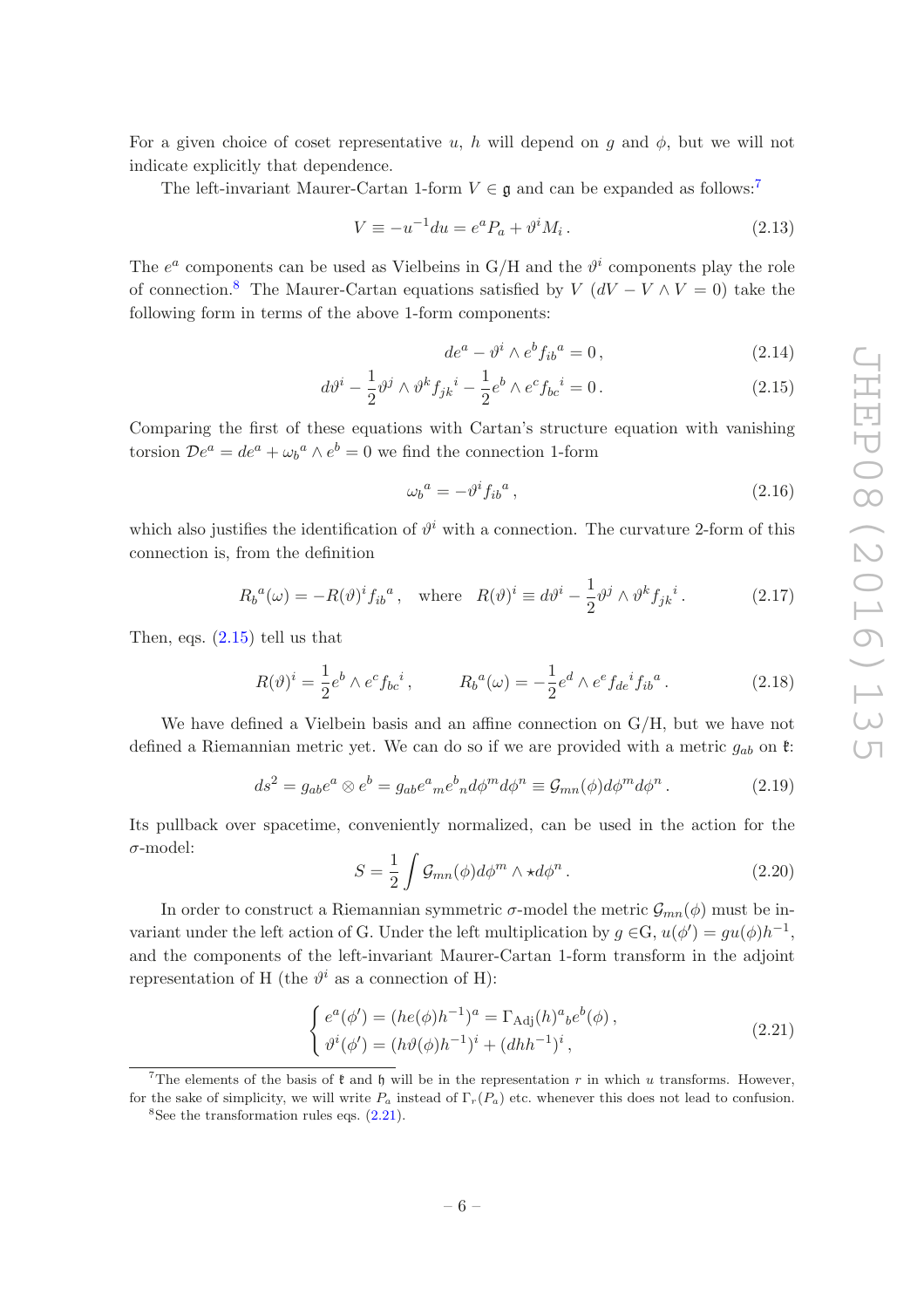where  $e(\phi) = e^a(\phi)P_a$  and  $\vartheta(\phi) = \vartheta^i(\phi)M_i$ . Infinitesimally,

$$
h \sim 1 + \sigma^i(\phi) M_i, \quad \Rightarrow \quad e^a(\phi') \sim e^a(\phi) + \sigma^i(\phi) f_{ib}{}^a e^b(\phi) \,, \tag{2.22}
$$

and the Riemannian metric  $\mathcal{G}_{mn}(\phi)$  will be invariant under the left action of G if the metric  $g_{ab}$  on  $\mathfrak k$  is H-invariant:

<span id="page-8-1"></span>
$$
f_{i(a}{}^c g_{b)c} = 0.
$$
\n(2.23)

In all the relevant cases we can set  $g_{ab} \propto K_{ab}$ , the projection on  $\mathfrak k$  of the Killing metric and we will do so from now on. More precisely, we will use this normalization:

<span id="page-8-6"></span>
$$
g_{ab} = \text{Tr}\left[P_a P_b\right].\tag{2.24}
$$

Observe that the H-invariance of  $g_{ab}$  eq. [\(2.23\)](#page-8-1) automatically guarantees that the torsionless connection  $\omega_b^a$  in eq. [\(2.16\)](#page-7-4) is metric-compatible and, therefore, it is the Levi-Civita connection of the above metric.

In addition to the isometries corresponding to the left action of G, with Killing vectors  $k_A$ , the resulting Riemannian metric is also invariant under the right action of N(H)/H, N(H) being the normalizer of H in G. The Killing vectors associated to the latter are just the vectors  $e_a$  dual to the horizontal Maurer-Cartan 1-forms in the directions of  $N(H)/H$  [\[17\]](#page-51-0).

Our next task is to find the general expression of the Killing vectors  $k_A$  which defines the transformation rule of the Goldstone fields. From the infinitesimal version of  $qu(\phi)$  =  $u(\phi')h$  with

$$
g = 1 + \sigma^A T_A,
$$
  
\n
$$
h = 1 - \sigma^A W_A{}^i M_i,
$$
  
\n
$$
\phi^{m'} = \phi^m + \sigma^A k_A{}^m,
$$
\n(2.25)

<span id="page-8-2"></span>where  $W_A{}^i$  is known as the *H-compensator*, we get after some straightforward manipulations

<span id="page-8-4"></span><span id="page-8-3"></span>
$$
k_A^a = -\Gamma_{\text{Adj}}(u^{-1}(\phi))^a{}_A \,, \tag{2.26}
$$

$$
W_A{}^i = -k_A{}^m \vartheta^i{}_m - P_A{}^i\,,\tag{2.27}
$$

where we have defined the *momentum map*  $P_A{}^i$ 

<span id="page-8-5"></span>
$$
P_A^i \equiv \Gamma_{\text{Adj}}(u^{-1}(\phi))^i{}_A \,. \tag{2.28}
$$

It transforms as

$$
P_A^{\prime i} = \Gamma_{\text{Adj}}(h(\phi))^i{}_j P_B{}^j \Gamma_{\text{Adj}}(g^{-1})^B{}_A \,, \tag{2.29}
$$

and it plays a crucial role in the gauging of the global symmetry group G, as we are going to see below.

<span id="page-8-0"></span><sup>&</sup>lt;sup>9</sup>We will sometimes use  $q_{AB} = \text{Tr} [T_A T_B]$ .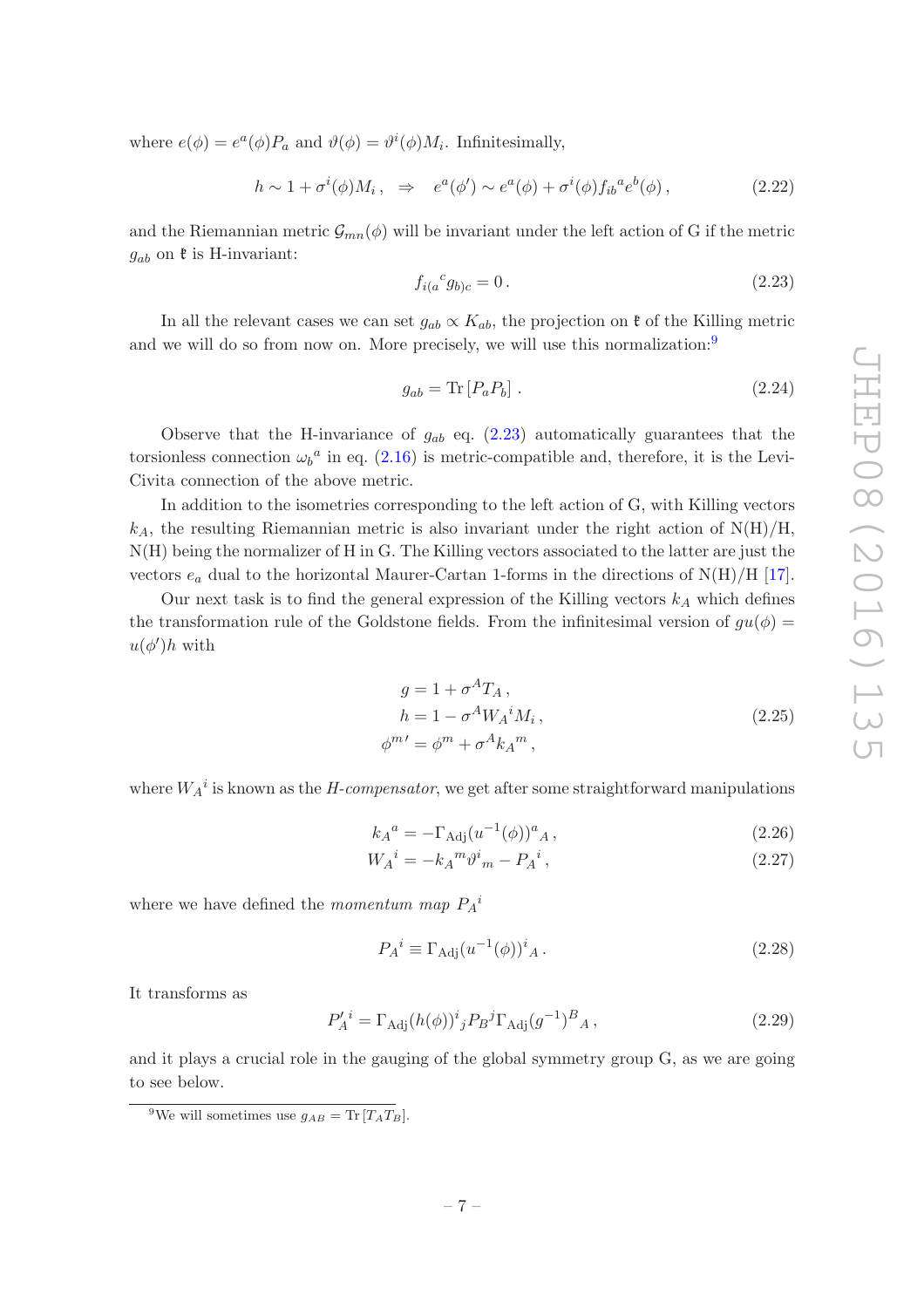## <span id="page-9-0"></span>2.1.1 H-covariant derivatives and the momentum map

With the objects that we have found we can construct *H-covariant derivatives* and *H*covariant Lie derivatives, which transform covariantly under the compensating H transformations associated to global G transformations. Let us start by discussing the former.

In supergravity theories, H coincides with the R-symmetry group, under which all the fermions transform, and, therefore, all the derivatives of fermions must be H-covariant derivatives. Under a global G transformation of the scalars, these spacetime fields undergo an H scalar-dependent, compensating transformation that can be contravariant  $\xi' = \Gamma_s(h)\xi$ , or covariant,  $\psi' = \psi \Gamma_s(h^{-1})$ , in some representation s of H. For those fields, with the help of the pullback over the spacetime of the H connection  $\vartheta_m^i d\phi^{m}$ ,<sup>[10](#page-9-1)</sup> (see the second of eqs.  $(2.21)$ , we define the H-covariant<sup>[11](#page-9-2)</sup> derivative by

<span id="page-9-4"></span>
$$
\mathcal{D}\xi \equiv d\xi - \vartheta^i \Gamma_s(M_i)\xi \,, \qquad \mathcal{D}\psi \equiv d\psi + \psi \vartheta^i \Gamma_s(M_i) \,. \tag{2.30}
$$

The H-covariant derivative satisfies the Ricci identities

$$
\mathcal{D}^2 \xi = -R(\vartheta)^i \Gamma_s(M_i) \xi, \qquad \mathcal{D}^2 \psi = \psi R(\vartheta)^i \Gamma_s(M_i), \qquad (2.31)
$$

where  $R(\vartheta)^i$  stands here for the curvature 2-form defined in eq. [\(2.18\)](#page-7-5).

Using

$$
k_A^a k_B^b f_{ab}^i + P_A^j P_B^k f_{jk}^i = \Gamma_{\text{Adj}}(u^{-1})^{A'} {}_{A} \Gamma_{\text{Adj}}(u^{-1})^{B'} {}_{B} f_{A'B'}^i = f_{AB}{}^{C} P_C^i ,\qquad(2.32)
$$

we find that the momentum map that we have defined above satisfies the equivariance condition

$$
\mathcal{D}_A P_B{}^i - \mathcal{D}_B P_A{}^i - k_A{}^a k_B{}^b f_{ab}{}^i + P_A{}^j P_B{}^k f_{jk}{}^i = f_{AB}{}^C P_C{}^i \,, \tag{2.33}
$$

where  $\mathcal{D}_A = k_A{}^m \mathcal{D}_m$ . Using the explicit form of the curvature eq. [\(2.18\)](#page-7-5) it is easy to derive the following equation, which is sometimes used as definition of the momentum map

<span id="page-9-5"></span>
$$
\mathcal{D}_m P_A{}^i = -R_{mn}{}^i(\vartheta) k_A{}^n \,. \tag{2.34}
$$

One is often interested in gauging the global symmetry group  $G$  (or a subgroup of  $G$ ), making the supergravity theory invariant under transformations of the form eq. [\(2.25\)](#page-8-2) with parameters  $\sigma^A$  which are promoted to arbitrary spacetime functions  $\sigma^A(x)$ . Under these transformations, the pullback of the second equation of  $(2.21)$  acquires an additional term and the (spacetime pullback of) above H-covariant derivatives do not transform covariantly anymore. As usual, it is necessary to introduce spacetime 1-forms  $A<sup>A</sup>$  and modify the above covariant derivatives as follows:[12](#page-9-3)

<span id="page-9-6"></span>
$$
\mathfrak{D}\xi \equiv d\xi - \left(A^A P_A{}^i + \vartheta^i\right) \Gamma_s(M_i)\xi \,, \qquad \mathfrak{D}\psi \equiv d\psi + \psi \left(A^A P_A{}^i + \vartheta^i\right) \Gamma_s(M_i) \,. \tag{2.35}
$$

<span id="page-9-1"></span><sup>&</sup>lt;sup>10</sup>We will denote the pullback with the same symbol,  $\vartheta^i$  when this does not lead to confusion.

<span id="page-9-2"></span> $11$ In spite of the name, which is, admittedly, misleading, there is no true gauge symmetry in this construction. The H-transformations are not arbitrary functions of the spacetime coordinates. Neither they are arbitrary functions of the scalar fields (the coordinates on G/H). The only arbitrary parameters in these transformations are the global parameters of the G transformation that needs to be compensated to go back to the coset representative.

<span id="page-9-3"></span> $12$  Here we will not concern ourselves with the problem of matching the rank of the subgroup of G to be gauged with the number of 1-forms available in the supergravity theory. In general this requires the explicit or implicit introduction of the so-called embedding tensor. We will use it in section [4.1.3.](#page-32-0)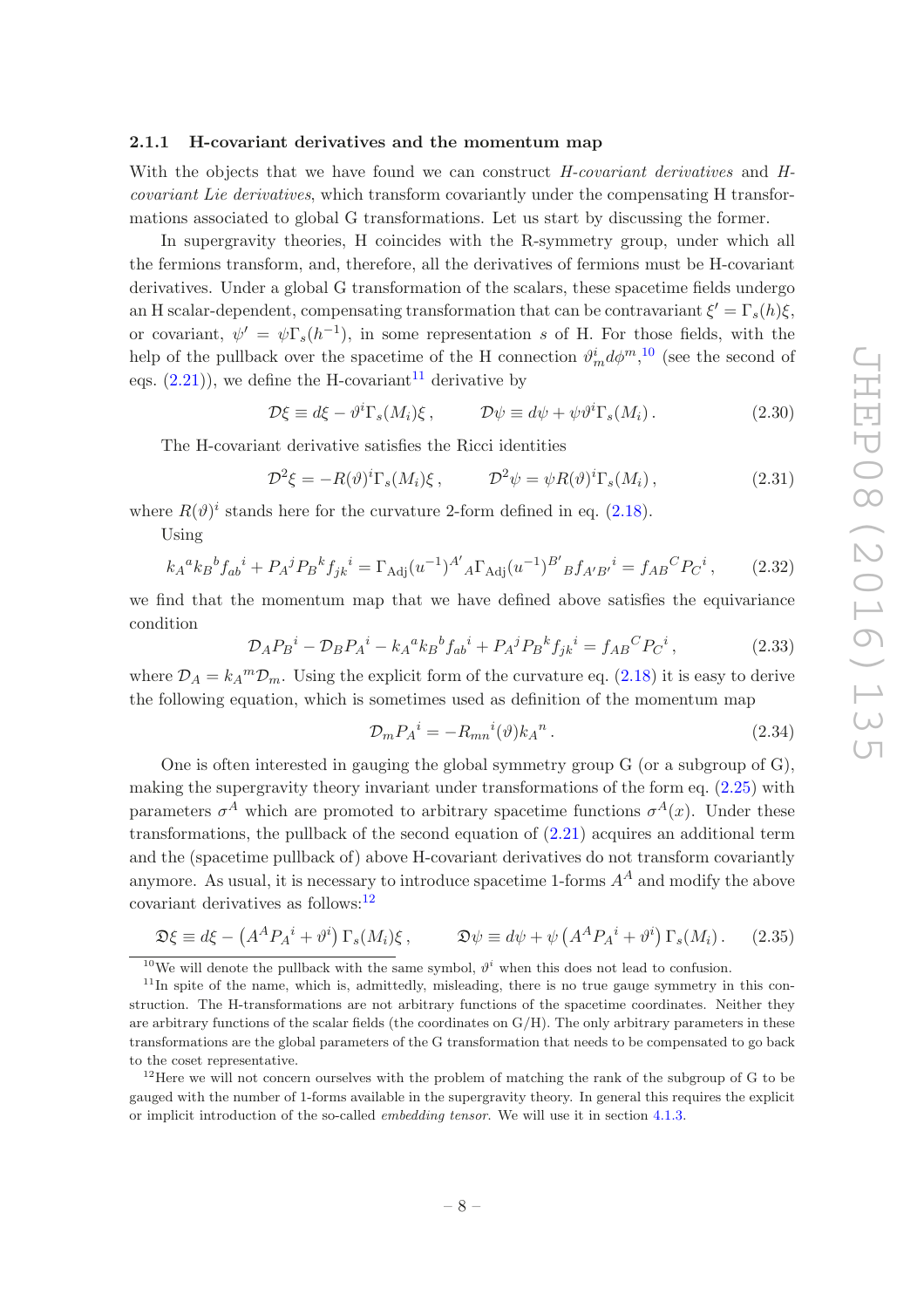The structure of these gauge covariant derivatives is identical to the covariant derivatives that occur in gauged  $\mathcal{N} = 1, 2$  supergravities,<sup>[13](#page-10-1)</sup> even if the scalar manifolds (Kähler-Hodge and quaternionic-Kähler manifolds) are no coset spaces: the spinors of these theories transform under  $U(1)$  Kähler transformations and the Kähler 1-form connection plays the role of  $\vartheta$  in eq. [\(2.30\)](#page-9-4). In  $\mathcal{N} = 2$  theories with hypermultiplets, the spinors also transform under  $SU(2)$  compensating transformations and the pullback of the  $SU(2)$  connection of the quaternionic-Kähler manifold plays the role of  $\vartheta$ . Associated to these symmetries there are holomorphic and tri-holomorphic momentum maps which play the same role as  $P_A{}^i$ . A more detailed comparison between these structures and the ones that arise in symmetric spaces can be found in the appendices.

Observe that these covariant derivatives cannot be obtained by the often-used (but generally wrong) replacement of the pullback by the "covariant pullback" of the H connection  $\vartheta^i$  in eqs. [\(2.30\)](#page-9-4)

$$
\vartheta_m^i d\phi^m \to \vartheta_m^i \mathfrak{D}\phi^m \,, \tag{2.36}
$$

where

$$
\mathfrak{D}\phi^m \equiv d\phi^m - A^A k_A{}^m \,,\tag{2.37}
$$

is the covariant derivative of the scalars, because, according to eq.  $(2.27)$ ,

$$
\vartheta_m^i \mathfrak{D} \phi^m = \left( A^A P_A{}^i + \vartheta_m^i d\phi^m \right) + A^A W_A{}^i \,, \tag{2.38}
$$

and the H-compensator does not vanish in general. Something similar happens in the Kähler-Hodge and quaternionic-Kähler manifolds of  $\mathcal{N} = 1, 2, d = 4$  supergravities [\[18](#page-51-1), [26\]](#page-51-7).

Using the identity eq. [\(2.34\)](#page-9-5) and other results derived in this section one can compute the Ricci identities for the  $\mathfrak D$  covariant derivative

$$
\mathfrak{D}^2 \xi = -\left[F^A P_A{}^i + R(\vartheta)_{mn}^i \mathfrak{D} \phi^m \mathfrak{D} \phi^n\right] \Gamma_s(M_i) \xi ,
$$
  

$$
\mathfrak{D}^2 \psi = \psi \left[F^A P_A{}^i + R(\vartheta)_{mn}^i \mathfrak{D} \phi^m \mathfrak{D} \phi^n\right] \Gamma_s(M_i) ,
$$
 (2.39)

where

$$
F^A = dA^A - \frac{1}{2} f_{BC}{}^A A^B \wedge A^C.
$$
 (2.40)

# <span id="page-10-0"></span>2.1.2 A more basic definition of the momentum map

Let us consider a *d* Riemannian manifold  $M$ , <sup>[14](#page-10-2)</sup> not necessarily symmetric, but admitting a set of Killing vectors  $k_A^a$ , that is

$$
\nabla_{(a|k_{A|b})} = 0, \qquad (2.41)
$$

where  $\nabla_a$  is the Levi-Civita covariant derivative. To each Killing vector one can associate an infinitesimal rotation in tangent space generated by

$$
P_A{}^b{}_a \equiv \nabla_a k_A{}^b. \tag{2.42}
$$

 $13$ See, for instance, refs. [\[18,](#page-51-1) [26,](#page-51-7) [27\]](#page-51-8).

<span id="page-10-2"></span><span id="page-10-1"></span><sup>&</sup>lt;sup>14</sup>The signature is irrelevant in this discussion, which also applies to pseudo-Riemannian spaces.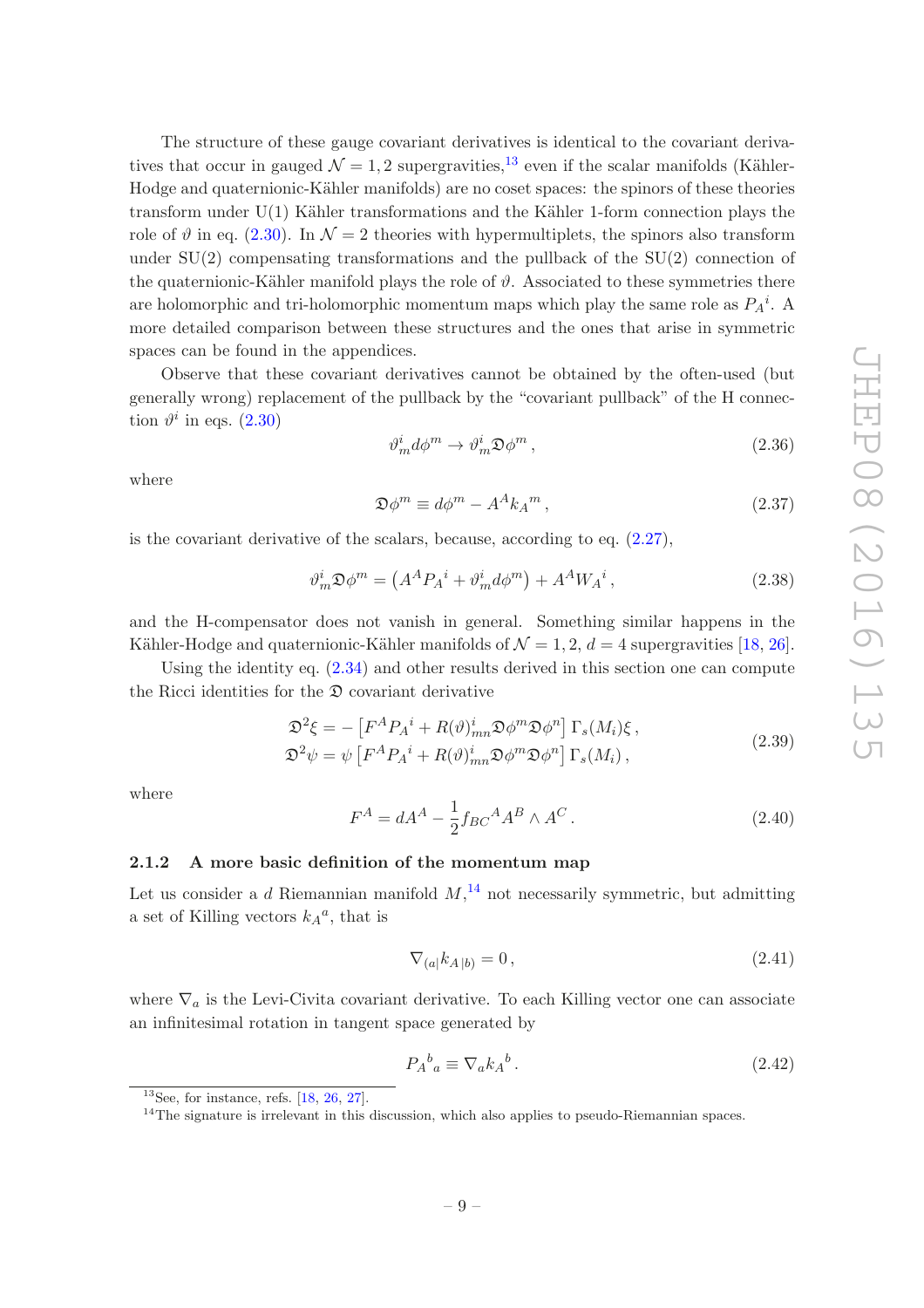The antisymmetry of  $P_{A ab} = g_{ac} P_A^c{}_a$  follows from the Killing equation. Let  $\{M_i\}$  be a basis of the Lie algebra of the holonomy group of M. Generically it will be  $SO(d)$  but for spaces of special holonomy it will be some subgroup  $H \subset SO(d)$ . In particular, for Riemannian homogeneous spaces G/H, the holonomy group is precisely H. We can, then, decompose  $P_A{}^b{}_a$  in that basis, defining at the same time the coefficients as the components of the momentum map

$$
P_A{}^b{}_a \equiv P_A{}^i \Gamma(M_i){}^b{}_a \,. \tag{2.43}
$$

It is not hard to show using the explicit expressions for the Killing vectors and connection eqs.  $(2.26)$  and  $(2.16)$  that the momentum map we have just defined reduces to the one defined in eq. [\(2.28\)](#page-8-5) for symmetric spaces. Furthermore, using the general identity for Killing vectors

$$
\nabla_a \nabla_b k_A{}^c = k_A{}^d R_{dab}{}^c \,, \quad \Rightarrow \quad \nabla_a P_A{}^c{}_b = k_A{}^d R_{dab}{}^c \,, \tag{2.44}
$$

and decomposing both sides of this equation in the basis of the holonomy algebra,  $15$  we get a general version of eq. [\(2.34\)](#page-9-5)

<span id="page-11-2"></span>
$$
\nabla_a P_A{}^i = k_A{}^d R_{da}{}^i(\vartheta) \,. \tag{2.46}
$$

Finally, we can also show that the momentum map satisfies the equivariance property

$$
[P_A, P_B]^a{}_b = f_{AB}{}^C P_C{}^a{}_b - k_A{}^c k_B{}^d R_{cda}{}^b. \tag{2.47}
$$

Under an infinitesimal isometry

$$
\delta_{\alpha} x^m = \alpha^A k_A{}^m \,, \tag{2.48}
$$

objects living in tangent space (vectors  $\psi^a$ , say)<sup>[16](#page-11-1)</sup> transform as

$$
\delta_{\alpha}\psi^{a} = \alpha^{A}(P_{A}{}^{a}{}_{b} + k_{A}{}^{m}\omega_{m}{}^{a}{}_{b})\psi^{b},\tag{2.49}
$$

and, when gauging the isometry group, these compensating transformations must be taken into account in the construction of the covariant derivative, which is given by

$$
\mathfrak{D}_m \psi^a = \nabla_m \psi^a - A^A{}_m P_A{}^a{}_b \psi^b = \partial_m \psi^a - \left( A^A{}_m P_A{}^a{}_b + \omega_m{}^a{}_b \right) \psi^b. \tag{2.50}
$$

This covariant derivative reduces to the H-covariant derivative in eq. [\(2.35\)](#page-9-6) for symmetric spaces. The above definition can be generalized to objects transforming in other representations of  $SO(n)$  in the obvious way.

$$
R_{adb}{}^{c} = -R_{ad}{}^{i}\Gamma(M_i)^{c}{}_b, \qquad (2.45)
$$

where the minus sign is chosen to match the sign of the H-curvature  $R(\vartheta)$  in symmetric spaces.

<span id="page-11-0"></span> $15$ That is

<span id="page-11-1"></span><sup>&</sup>lt;sup>16</sup>These variables arise naturally in  $\mathcal{N} = 1$  supersymmetric mechanics where one introduces d scalar multiplets  $x^m + \theta e^m{}_a \psi^a$ . See, e.g. [\[28,](#page-51-9) [29\]](#page-51-10) and references therein.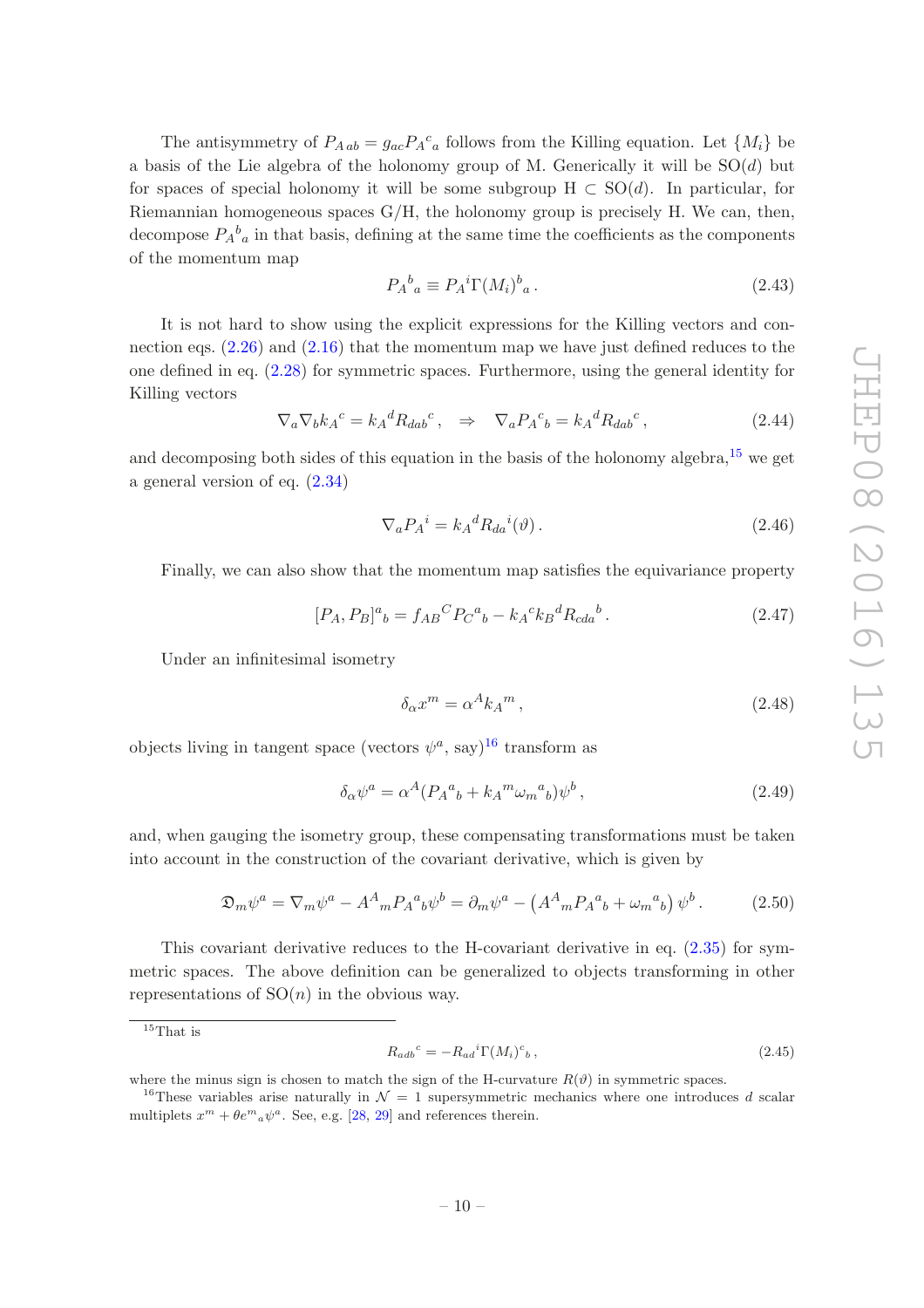## <span id="page-12-0"></span>2.1.3 H-covariant Lie derivatives

The H-compensator can be understood as the "local" parameter of the H compensating transformation associated to the infinitesimal G transformation generated by  $T_A$  or the Killing vector  $k_A$ . To study the behavior under G global transformations of fields transforming under these H compensating transformations (something usually done through the Lie derivative) it is necessary to take into account the latter. This requires an H-covariant generalization of the standard Lie derivative with respect to the Killing vector  $k_A$  denoted by  $\mathbb{L}_{k_A}$ .<sup>[17](#page-12-2)</sup> The equivariance property of the H-compensator

<span id="page-12-5"></span>
$$
\mathcal{L}_{k_A} W_B{}^i - \mathcal{L}_{k_B} W_A{}^i + W_A{}^j W_B{}^k f_{jk}{}^i = f_{AB}{}^C W_C{}^i ,\tag{2.51}
$$

plays an essential role.

On fields transforming contravariantly  $\xi' = \Gamma_s(h)\xi$ , or covariantly  $\psi' = \psi \Gamma_s(h^{-1})$ , the H-covariant derivative is defined by

$$
\mathbb{L}_{k_A} \xi \equiv \mathcal{L}_{k_A} \xi + W_A{}^i \Gamma_s(M_i) \xi \,, \qquad \mathbb{L}_{k_A} \psi \equiv \mathcal{L}_{k_A} \psi - \psi W_A{}^i \Gamma_s(M_i) \,. \tag{2.52}
$$

The main properties satisfied by this derivative are

$$
\left[\mathbb{L}_{k_A}, \mathbb{L}_{k_B}\right] = \mathbb{L}_{\left[k_A, k_B\right]},\tag{2.53}
$$

$$
\mathbb{L}_{k_A} e^a = 0 \,, \tag{2.54}
$$

<span id="page-12-3"></span>
$$
\mathbb{L}_{k_A} u = \mathcal{L}_{k_A} u - u W_A^i M_i = T_A u. \qquad (2.55)
$$

Infinitesimally, the H connection  $\vartheta^i$  transforms with the H-covariant derivative of the transformation parameters. Thus, an appropriate definition for its H-covariant Lie derivative would be

$$
\mathbb{L}_{k_A} \vartheta^i \equiv \mathcal{L}_{k_A} \vartheta^i + \mathcal{D} W_A{}^i. \tag{2.56}
$$

Using the definitions and eq. [\(2.34\)](#page-9-5), one can show that

$$
\mathbb{L}_{k_A} \vartheta^i = 0. \tag{2.57}
$$

## <span id="page-12-1"></span>2.1.4 Final remarks

The H-covariant derivative of  $u(\phi)$ , which transforms covariantly in some representation r, is, according to the definition

<span id="page-12-4"></span>
$$
\mathcal{D}u \equiv du + u\vartheta^i M_i = u \left[ u^{-1} du + u\vartheta^i M_i \right] = -u e^a P_a , \qquad (2.58)
$$

where we have used the expansion of the Maurer-Cartan 1-form eq.  $(2.13)$ .

<span id="page-12-2"></span> $17$ See ref. [\[18\]](#page-51-1), which we follow here, and references therein. One could define the H-covariant Lie derivative with respect to any vector but the crucial Lie-algebra property eq. [\(2.53\)](#page-12-3) only holds for Killing vectors.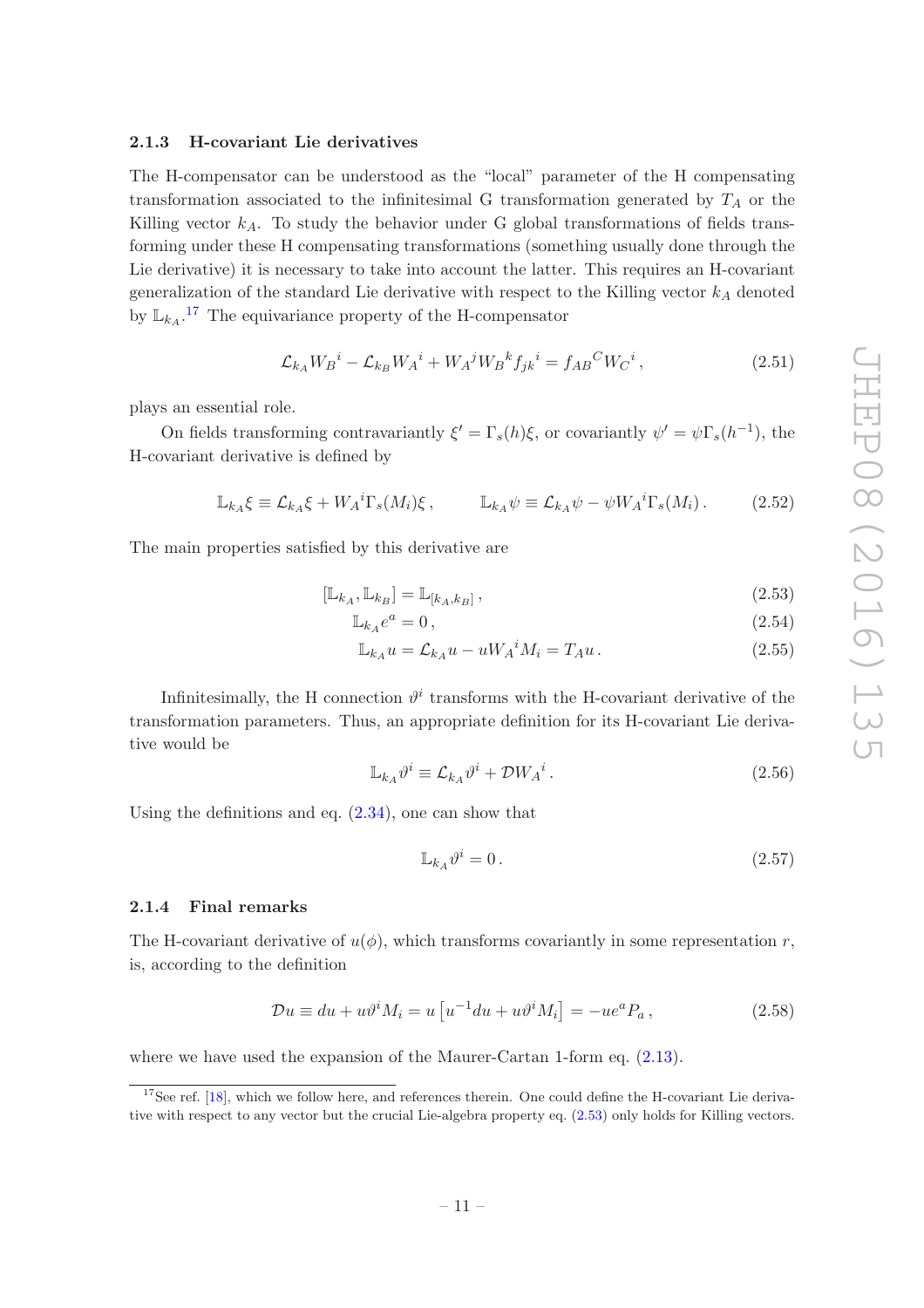We can use this result to obtain a very convenient expression of the action of the  $\sigma$ model directly in terms of the coset representative  $u(\phi)$ , which transforms linearly under G (with the metric defined in eq.  $(2.24)$ ):<sup>[18](#page-13-1)</sup>

<span id="page-13-4"></span>
$$
S = \frac{1}{2} \int \text{Tr}[u^{-1} \mathcal{D}u \wedge \star u^{-1} \mathcal{D}u]. \qquad (2.60)
$$

The invariance under the left action of G on the coset representative is manifest in this form. This expression connects this approach with the approach that we are going to review in the next section.

To end this section, when the coset space is of the kind  $SL(n)/SO(n)$ , there is an alternative but completely equivalent construction which is often used in supergravity.<sup>[19](#page-13-2)</sup> One defines the symmetric and H-invariant matrix

<span id="page-13-5"></span>
$$
\mathcal{M} \equiv uu^{\mathrm{T}}, \qquad \mathcal{M}' = \mathcal{M}(\phi') = g\mathcal{M}(\phi)g^{\mathrm{T}}, \qquad (2.61)
$$

and choosing a basis in which the  $P_a$  are symmetric matrices and the  $M_i$  are antisymmetric, it is not difficult to show that

$$
\text{Tr}[\mathcal{M}^{-1}d\mathcal{M}\wedge\star\mathcal{M}^{-1}d\mathcal{M}] = 2\text{Tr}[u^{-1}\mathcal{D}u\wedge\star u^{-1}\mathcal{D}u].\tag{2.62}
$$

The equations of motion from this action are obtained much more easily from the formulation that we are going to discuss in the next section because one does not have to deal with the scalar dependence of the connection  $\vartheta^i$ .

# <span id="page-13-0"></span>2.2 Gauging of an H subgroup

σ-models on coset spaces G/H are often constructed by gauging a subgroup H of a σ-model constructed on the group manifold G. The latter has the action

<span id="page-13-3"></span>
$$
S_{\rm G}[u] = \frac{1}{2} \int \text{Tr}[u^{-1} du \wedge \star u^{-1} du], \qquad (2.63)
$$

where  $u(\varphi) = u(\varphi^1, \dots, \varphi^{\dim G})$  is now a generic element of the group G in some representation r and in some local coordinate patch that contains the identity. This action is invariant under the left and right (global) action of the group G and, therefore, its global symmetry group is  $G\times G$ .

Now we want to gauge a subgroup H of the right symmetry group, under which  $u' = uh^{-1}(x)$ . Here  $h(x)$  stands for an arbitrary function of the spacetime coordinates that gives an element of H at each point. Such a function can be constructed by exponentiation of a linear combination the generators of h with coefficients  $\sigma^{i}(x)$  which are arbitrary functions of the spacetime coordinates. After gauging, the global symmetry group will be broken to G×H.

<span id="page-13-6"></span>
$$
S = \frac{1}{2} \int \text{Tr}[\mathcal{D}uu^{-1} \wedge \star \mathcal{D}uu^{-1}]. \tag{2.59}
$$

<span id="page-13-1"></span><sup>&</sup>lt;sup>18</sup>Using the cyclic property of the trace, it can also be written in the form

<span id="page-13-2"></span><sup>&</sup>lt;sup>19</sup>This coset arises naturally in toroidal compactifications.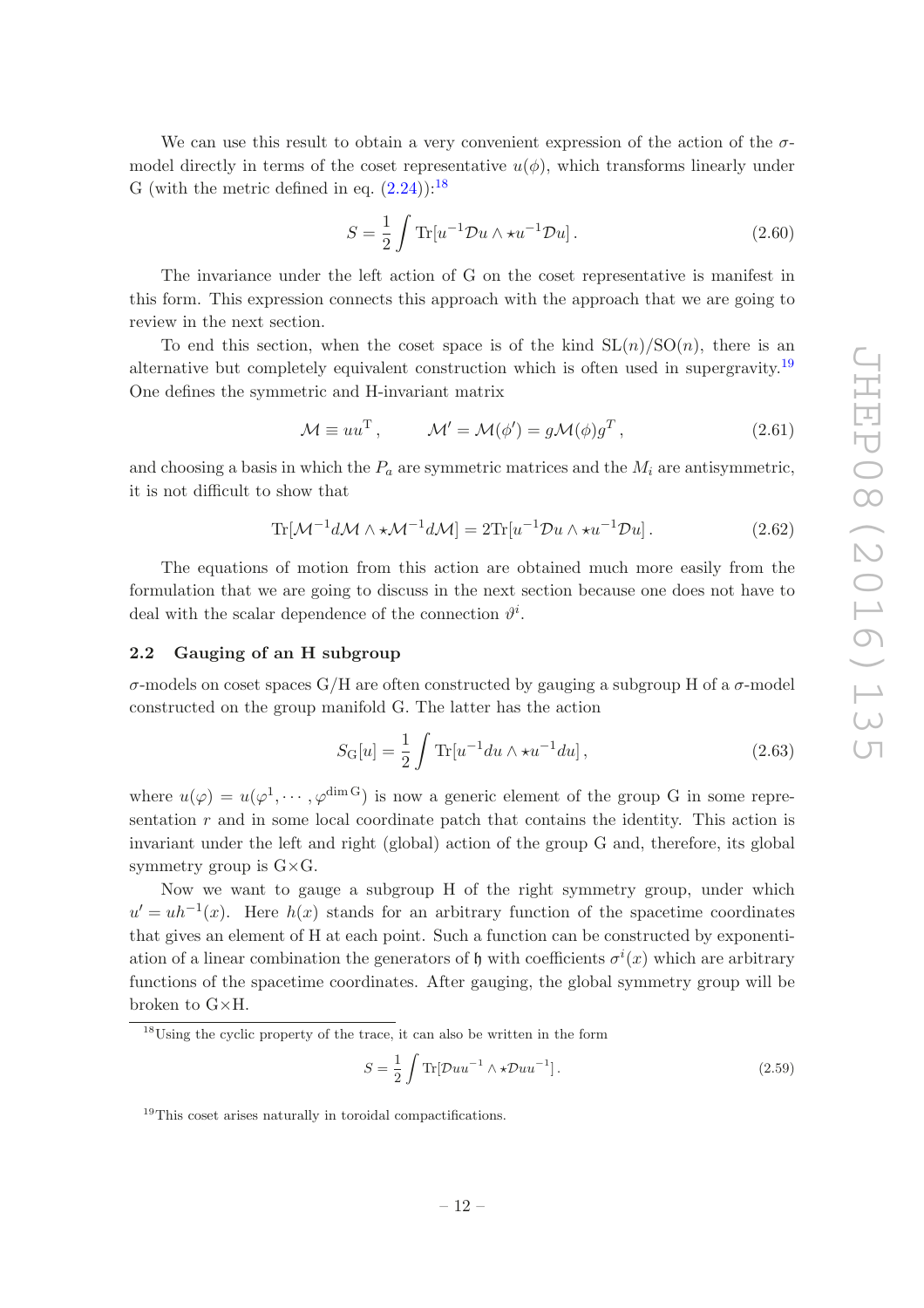We introduce an h-valued spacetime gauge field  $A = A^i_{\mu} dx^{\mu} M_i$  transforming exactly as the  $\vartheta^i$  components of the left-invariant Maurer-Cartan 1-form of G/H eq. [\(2.21\)](#page-7-3) and the H-covariant derivative

$$
\mathcal{D}u \equiv du + uA, \qquad (2.64)
$$

and we simply replace the exterior derivative d by  $\mathcal D$  in the action eq. [\(2.63\)](#page-13-3) without adding a kinetic term for the gauge field:

<span id="page-14-1"></span>
$$
S_{\text{Gauged}}[u, A] = \frac{1}{2} \int \text{Tr}[u^{-1} \mathcal{D}u \wedge \star u^{-1} \mathcal{D}u]. \qquad (2.65)
$$

The gauged action describes only  $d = \dim G - \dim H$  degrees of freedom: on general grounds we expect that the gauge symmetry can be used to eliminate dim H of the scalars  $\varphi^x$ ,  $x = 1, \ldots$ , dim G, from the action, leaving only those that parametrize the coset space  $G/H$ , that we have denoted by  $\phi^{m}$ .<sup>[20](#page-14-0)</sup> This is the so-called *unitary gauge*. As we are going to see, only  $d$  of the scalar equations of motion are independent, in complete agreement with the general expectation.

Let us first consider the equations of motion of the gauge field. These are purely algebraic:

$$
\frac{\delta S_{\text{Gauged}}}{\delta A^i} = \star \text{Tr}[M_i u^{-1} \mathcal{D} u] = 0, \qquad (2.66)
$$

and the solution is

$$
A^i = V^i, \tag{2.67}
$$

where  $V = -u^{-1}du$  is the left-invariant Maurer-Cartan 1-form in G. In the unitary gauge, V depends only on the physical scalars  $\phi^m$  and becomes, automatically, the left-invariant Maurer-Cartan 1-form in  $G/H$ , so  $V^i = \vartheta^i$ .

This solution can be substituted in the above action: this substitution  $A^i = V^i(\varphi)$  and the derivation of the equations of motion for the scalars from the action are two operations that commute and the final result is the same. As a matter of fact, after the substitution, the scalar equations of motion are

$$
\frac{\delta S_{\text{Gauged}}[\varphi, V(\varphi)]}{\delta \varphi^x} = \frac{\delta S_{\text{Gauged}}[\varphi, A]}{\delta \varphi^x} \bigg|_{A^i = V^i} + \frac{\delta S_{\text{Gauged}}[\varphi, A]}{\delta A^i} \bigg|_{A^i = V^i} \frac{\delta V^i}{\delta \varphi^x},\tag{2.68}
$$

but the second term vanishes identically.

In the unitary gauge, after the substitution  $A^i = V^i = \vartheta^i(\phi)$  we recover the action eq. [\(2.60\)](#page-13-4). Classically, these two formulations are completely equivalent. However, in this formulation the scalar equations of motion are easier to derive because we have just shown that we can ignore the variations of the connection with respect to the scalars.

The equations of motion of the scalars  $\varphi^x$ ,  $x = 1, \dots, \text{dim}\mathbf{G}$  are

$$
\frac{\delta S_{\text{Gauged}}}{\delta \varphi^x} = 2V_x{}^A \text{Tr}[T_A \mathcal{D} \star (u^{-1} \mathcal{D} u)] = 0. \qquad (2.69)
$$

<span id="page-14-0"></span> $^{20}$ The representation of the coset element by a group element defined modulo H-transformations is also characteristic of the harmonic superspace approach [\[25](#page-51-6), [30](#page-51-11)] as well as of the spinor moving frame formalism [\[31](#page-51-12), [32\]](#page-51-13). See ref. [\[33](#page-51-14)] for a recent application and more references.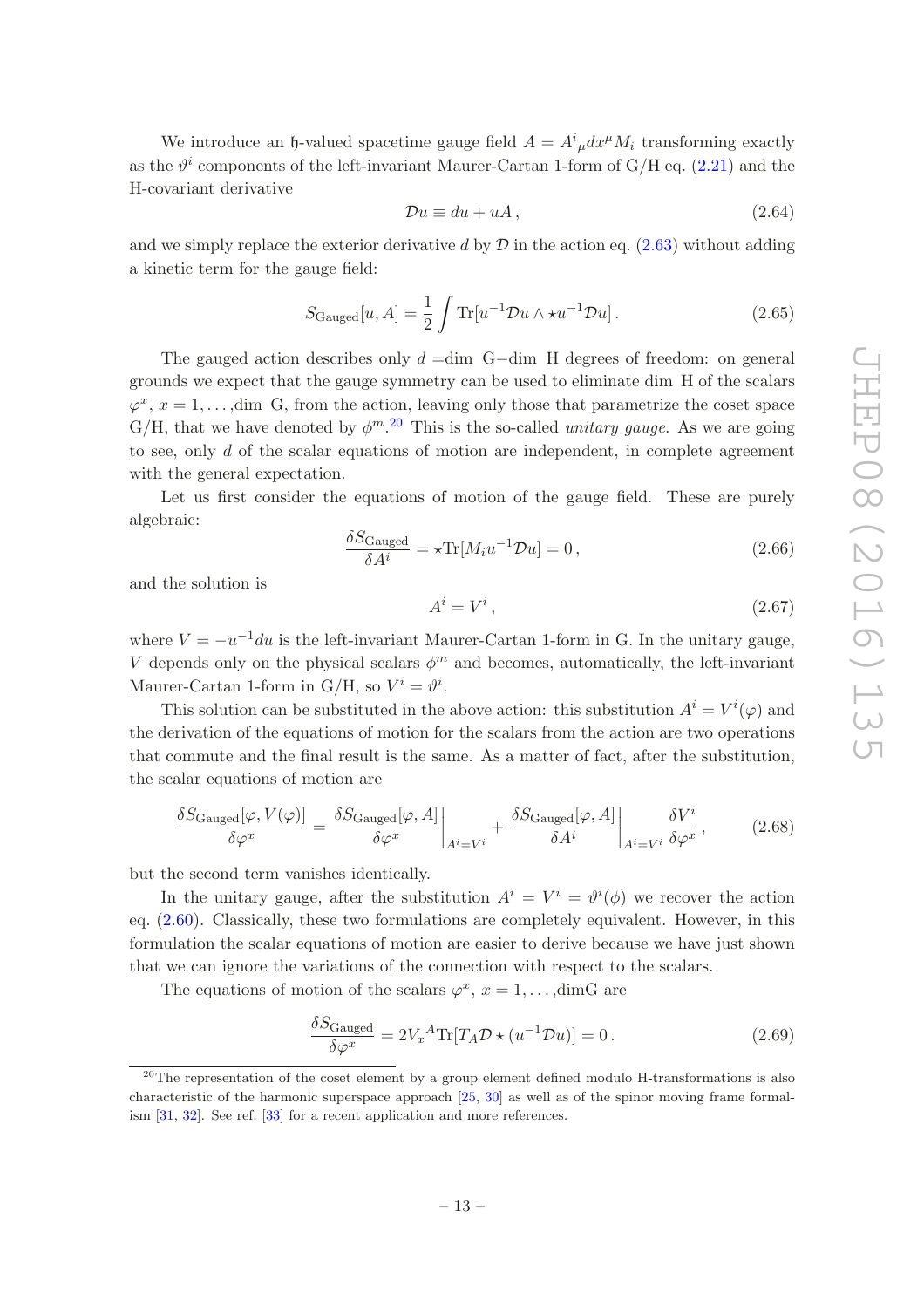The invariance under local, right, H-transformations implies, according to Noether's second theorem, the following dimH Noether identities relating the scalar equations of motion:

<span id="page-15-3"></span>
$$
\text{Tr}[M_i \mathcal{D} \star (u^{-1} \mathcal{D}u)] = 0. \tag{2.70}
$$

These are off-shell identities and are also valid in the unitary gauge after the substitution  $A^i = \vartheta^i$ . Therefore, they are valid in the case discussed in the previous section.

Taking into account the gauge identities the only non-trivial equations of motion are those of the physical scalars  $\phi^m$ , which take the form

<span id="page-15-2"></span>
$$
\frac{\delta S_{\text{Gauged}}}{\delta \phi^m} = e^a{}_m \text{Tr} [P_a \mathcal{D} \star (u^{-1} \mathcal{D} u)] = e^a{}_m g_{ab} \mathcal{D} \star e^b = 0. \tag{2.71}
$$

#### <span id="page-15-0"></span>2.3 Examples

In this subsection we are going to review a few examples which we will use repeatedly in what follows:

- 1. The  $SL(2,\mathbb{R})/SO(2)$  coset space, which occurs in many supergravities:  $\mathcal{N}=2B, d=10$ supergravity (the effective field theory of the type IIB superstring)  $\mathcal{N} = 2, d = 9, 8$ supergravity (obtained from the former by toroidal dimensional reduction),  $\mathcal{N} = 4$ ,  $d = 4$  supergravity (the effective field theory of the heterotic string compactified on a six torus), and in many truncations of the maximal supergravities in diverse dimensions. In  $\mathcal{N} = 2B, d = 10$  supergravity the scalar fields that parametrize this coset are the dilaton  $\varphi$  and RR 0-form  $\chi$ , combined into the axidilaton field  $\tau = \chi + ie^{-\varphi}$  (see eq. [\(2.76\)](#page-16-0) below). In  $\mathcal{N} = 4, d = 4$  supergravity the fields are the 4-dimensional dilaton  $\phi$  and the dual of the 4-dimensional Kalb-Ramond 2-form a and  $\tau = a + ie^{-2\phi}$ .
- 2. The  $SU(1,1)/U(1)$  coset, which is an often used completely equivalent alternative form of the  $SL(2,\mathbb{R})/SO(2)$  coset space: constructed by Schwartz in the  $SU(1,1)$ formulation  $[34-36]$  and rewritten in the  $SL(2,\mathbb{R})$  formulation in which the dilaton and RR 0-form appear more naturally in ref. [\[37](#page-52-0)]. The supersymmetry transformations of all the fields of  $\mathcal{N} = 2B, d = 10$  supergravity, including the 8-forms dual to the dilaton and RR 0-form, were given in the  $SU(1,1)$  formulation in refs. [\[38,](#page-52-1) [39\]](#page-52-2) and [\[9](#page-50-6)]. In section [5.1.3](#page-41-0) we are going to study the dualization of the scalars and the supersymmetry transformations of the dual 8-form fields proposed in that reference from the geometrical point of view taken here.
- 3. The  $E_{7(+7)}/SU(8)$  coset space of  $\mathcal{N}=8, d=4$  supergravity.

# <span id="page-15-1"></span>2.3.1  $SL(2, \mathbb{R})/SO(2)$

The group  $SL(2,\mathbb{R})$  is isomorphic to  $SO(2,1)$ . The Lie brackets of the three generators  ${T_A}$  can be conveniently written in the form

$$
[T_A, T_B] = -\varepsilon_{ABD} \mathsf{Q}^{DC} T_C, \quad \Rightarrow f_{AB}{}^C = -\varepsilon_{ABD} \mathsf{Q}^{DC}, \quad A, B, \dots = 1, 2, 3, \tag{2.72}
$$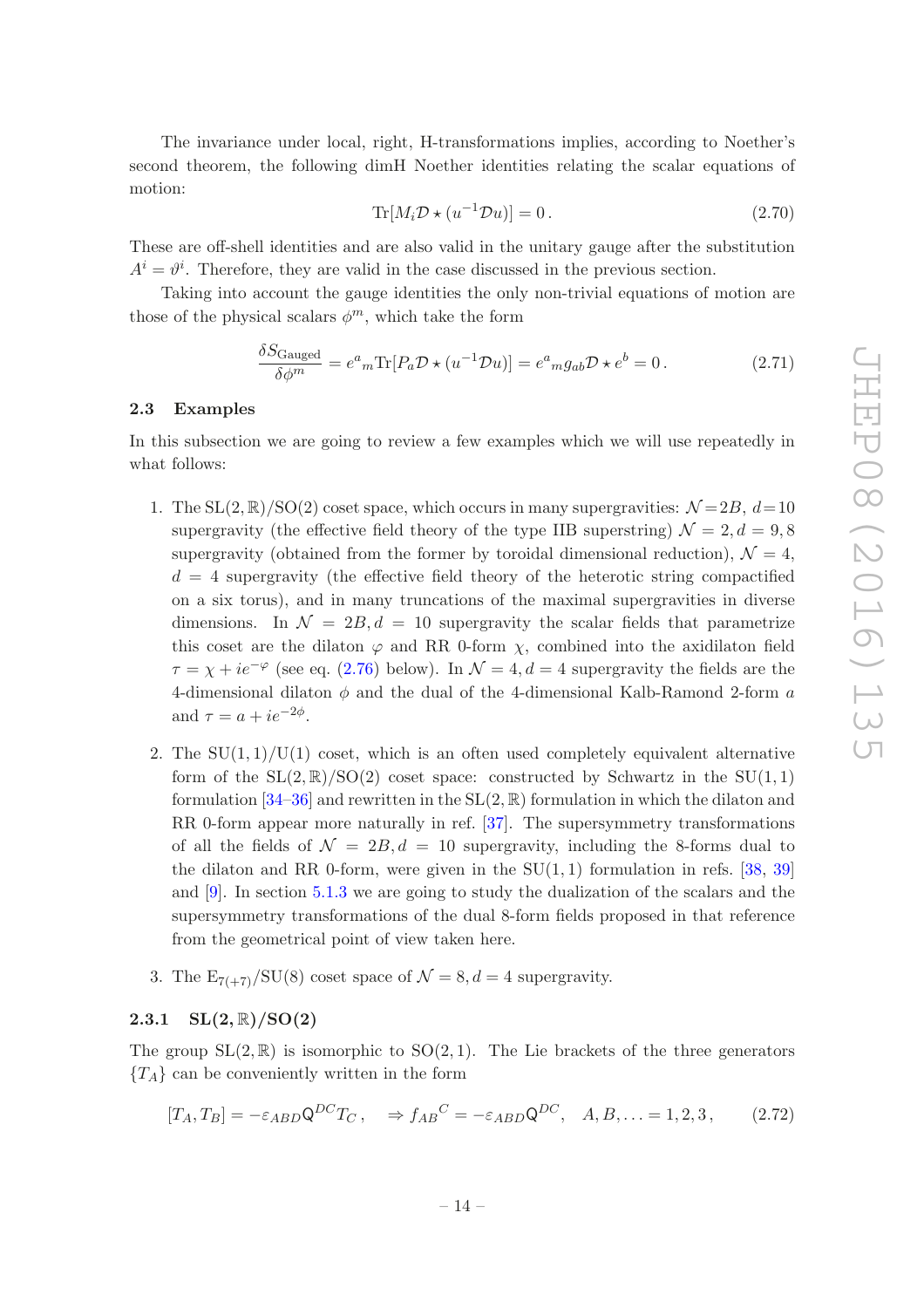where  $Q = \text{diag}(++-)$ . A 2-dimensional representation (the one we are going to work with) is provided by

<span id="page-16-1"></span>
$$
T_1 = \frac{1}{2}\sigma^3 \,, \ T_2 = \frac{1}{2}\sigma^1 \,, \ T_3 = \frac{i}{2}\sigma^2 \,, \tag{2.73}
$$

where the  $\sigma^i$ s are the standard Hermitian, traceless, Pauli matrices satisfying  $\sigma^i \sigma^j =$  $\delta^{ij} + i \varepsilon^{ijk} \sigma^k$ . The Killing metric is

$$
K_{AB} = -2Q_{AB}
$$
, and  $g_{AB} = \text{Tr}(T_A T_B) = \frac{1}{2}Q_{AB}$ . (2.74)

A convenient  $SL(2,\mathbb{R})/SO(2)$  coset representative is provided by

$$
u = e^{-\varphi T_1} e^{e^{\varphi/2} \chi (T_2 + T_3)} = \begin{pmatrix} e^{-\varphi/2} & e^{\varphi/2} \chi \\ 0 & e^{\varphi/2} \end{pmatrix},
$$
 (2.75)

and the symmetric  $SL(2,\mathbb{R})$  matrix M constructed according to the recipe eq.  $(2.61)$  is the usual one

<span id="page-16-0"></span>
$$
\mathcal{M} = e^{\varphi} \begin{pmatrix} |\tau|^2 \chi \\ \chi & 1 \end{pmatrix}, \text{ where } \tau \equiv \chi + ie^{-\varphi}, \qquad (2.76)
$$

is sometimes called the axidilaton field.

The coset representative u transforms according to the general rule  $u'(x) = u(x') =$  $gu(x)h^{-1}$  where

$$
g = \begin{pmatrix} a & b \\ c & d \end{pmatrix} \in SL(2, \mathbb{R}), \text{ so } ad - bc = 1, \quad h = \begin{pmatrix} \cos \theta & \sin \theta \\ -\sin \theta & \cos \theta \end{pmatrix} \in SO(2). \quad (2.77)
$$

In order to preserve the upper-triangular form of the coset representative  $u$ , the compensating h transformation must be such that

$$
\tan \theta = \frac{-ce^{-\varphi}}{c\chi + d},\tag{2.78}
$$

and this completely determines the transformation rules for the coordinates  $\varphi, \chi$ : in terms of  $\tau$  they take the usual fractional-linear form

$$
\tau' = \frac{a\tau + b}{c\tau + d}.\tag{2.79}
$$

The generators  $P_a, M$  are

$$
P_{1,2} \equiv T_{1,2} \,, \qquad M \equiv T_3 \,. \tag{2.80}
$$

The components of the left-invariant MC 1-form in the above basis are given by

$$
e1 = d\varphi, \qquad e2 = -e\varphi d\chi, \qquad \vartheta = e2, \qquad (2.81)
$$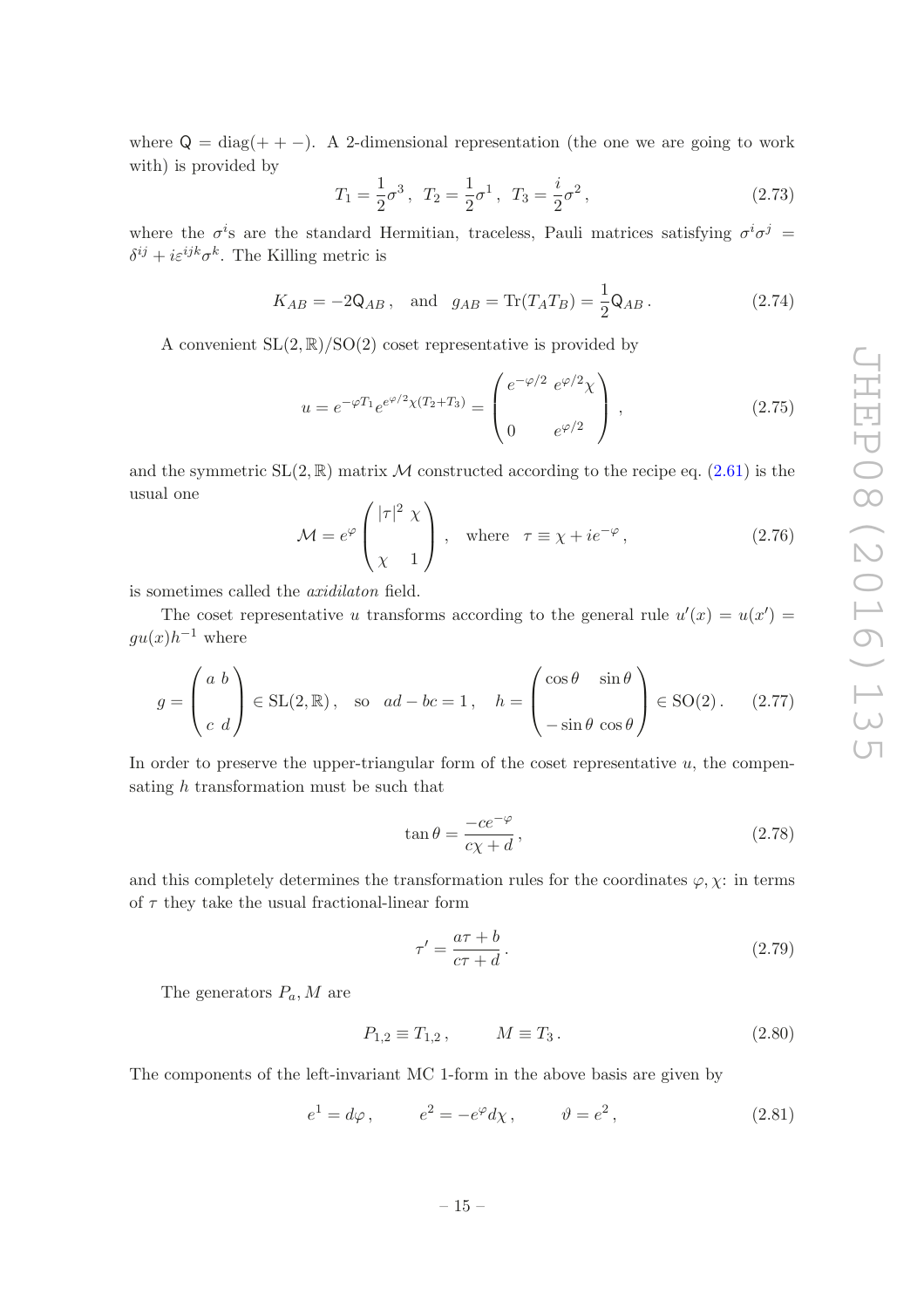and the  $SL(2,\mathbb{R})$ -invariant metric of the coset space is

<span id="page-17-2"></span><span id="page-17-1"></span>
$$
ds^{2} = g_{ab}e^{a}e^{b} = \frac{d\tau d\tau^{*}}{2(\Im \mathfrak{m}\tau)^{2}}.
$$
\n(2.82)

$$
\left(\Gamma_{\text{Adj}}(u)^{A}{}_{B}\right) = \begin{pmatrix} 1 & e^{\varphi}\chi & -e^{\varphi}\chi\\ -\chi & \frac{1}{2}e^{\varphi}(1-|\tau|^{2}) + e^{-\varphi} & -\frac{1}{2}e^{\varphi}(1-|\tau|^{2})\\ -\chi & -\frac{1}{2}e^{\varphi}(1+|\tau|^{2}) + e^{-\varphi} & -\frac{1}{2}e^{\varphi}(1+|\tau|^{2}) \end{pmatrix}.
$$
 (2.83)

The first two components of each of the three columns of the matrix

$$
\left(\Gamma_{\text{Adj}}(u^{-1})^A{}_B\right) = \begin{pmatrix} 1 & -\chi & \chi \\ e^{\varphi}\chi & \frac{1}{2}e^{\varphi}(1-|\tau|^2) + e^{-\varphi} & \frac{1}{2}e^{\varphi}(1+|\tau|^2) - e^{-\varphi} \\ e^{\varphi}\chi & \frac{1}{2}e^{\varphi}(1-|\tau|^2) & \frac{1}{2}e^{\varphi}(1+|\tau|^2) \end{pmatrix} . \tag{2.84}
$$

are the two components of each of the three Killing vectors, while the third row gives the three components of the momentum map (one for each isometry). Using the Vierbeins, and in terms of  $\partial_{\tau} = \frac{1}{2}$  $\frac{1}{2}(\partial_{\chi} + ie^{\varphi}\partial_{\varphi})$  we get the following explicit expressions for the Killing vectors, momentum map and H-compensator

$$
k_1 = \tau \partial_\tau + c.c.
$$
,  $k_2 = \frac{1}{2}(1 - \tau^2)\partial_\tau + c.c.$ ,  $k_3 = \frac{1}{2}(1 + \tau^2)\partial_\tau + c.c.$ , (2.85)

$$
(P_A) = \left(e^{\varphi}\chi \, , \, \frac{1}{2}e^{\varphi}(1-|\tau|^2) \, , \, \frac{1}{2}e^{\varphi}(1+|\tau|^2) \right) \,, \tag{2.86}
$$

$$
(W_A) = i\left(\frac{1}{2}, \frac{1}{2}\tau, -\frac{1}{2}\tau\right) + \text{c.c.},\tag{2.87}
$$

# <span id="page-17-0"></span>2.3.2  $SU(1,1)/U(1)$

An  $SU(1, 1)$  matrix can be parametrized by two complex numbers  $a, b$ 

$$
u = \begin{pmatrix} a & b^* \\ b & a^* \end{pmatrix}, \qquad |a|^2 - |b|^2 = 1.
$$
 (2.88)

U(1) acts on these two complex numbers by multiplication  $(a, b) \to e^{-i\varphi}(a, b)$ . Therefore, its right action on this matrix is

$$
u \longrightarrow u \begin{pmatrix} e^{-i\varphi} & 0\\ 0 & e^{i\varphi} \end{pmatrix} . \tag{2.89}
$$

It is customary to introduce the vectors  $V^{\alpha}{}_{\pm}$ ,  $\alpha = 1, 2$  where the subindices  $+$ , – refer to the  $U(1)$  weight

$$
u \equiv (V^{\alpha} - V^{\alpha} + ), \Rightarrow (V^{\alpha} + )^* = \sigma^{1 \alpha}{}_{\beta} V^{\beta} - . \tag{2.90}
$$

In terms of these vectors the constraint  $|a|^2 - |b|^2 = 1$  takes the form

$$
V^{\alpha}{}_{-}V^{\beta}{}_{+}-V^{\alpha}{}_{+}V^{\beta}{}_{-}=\varepsilon^{\alpha\beta}\,,\qquad\varepsilon_{\alpha\beta}V^{\alpha}{}_{-}V^{\beta}{}_{+}=1\,.
$$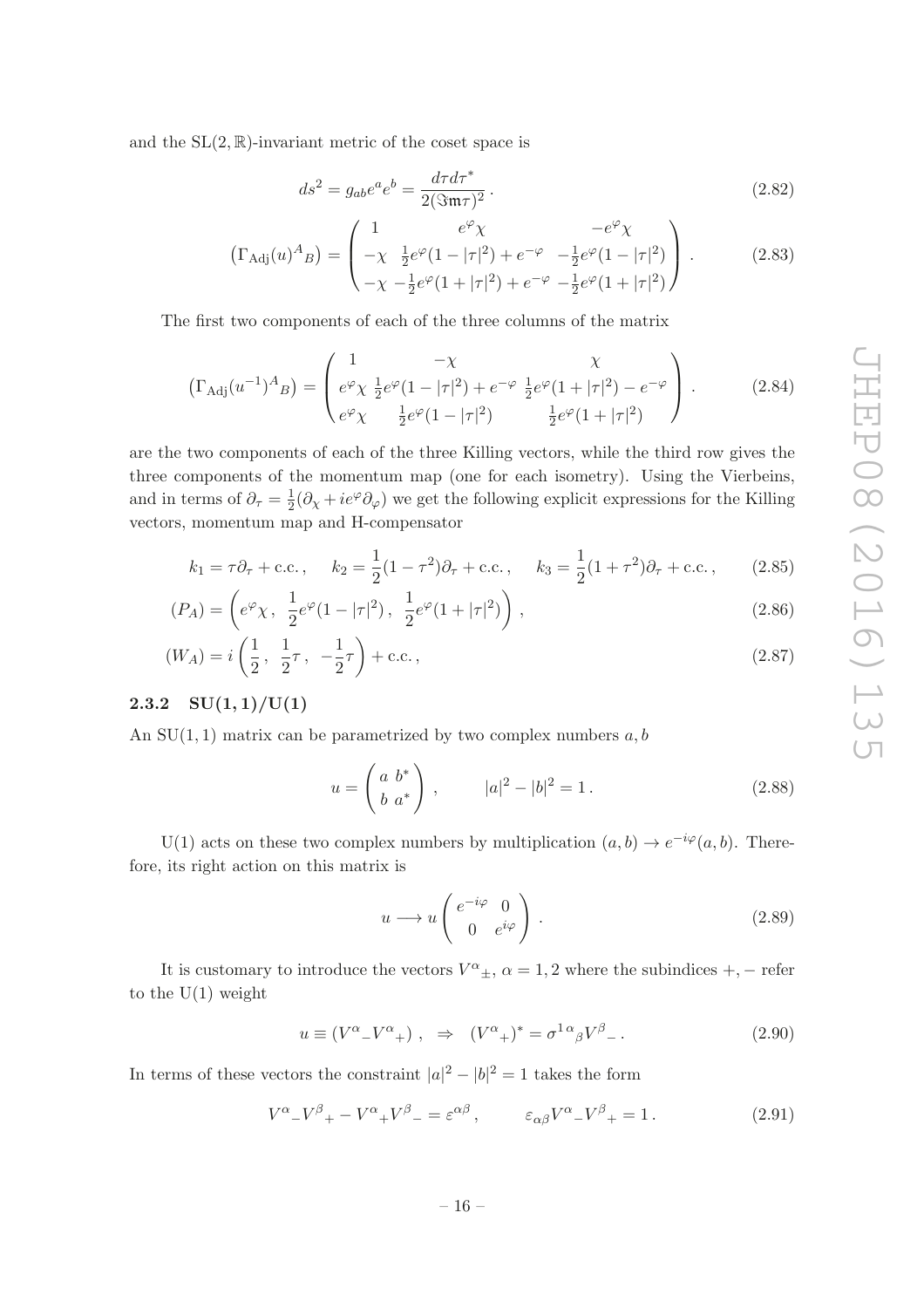This constraint can be solved by a complex number z and a real one  $\xi$ 

$$
\begin{cases}\na = \cosh \rho + i\xi \frac{\sinh \rho}{\rho}, & \text{where } \xi^2 = |z|^2 \frac{\rho^2}{\tanh^2 \rho} - \rho^2. & (2.92) \\
b = z \cosh \rho,\n\end{cases}
$$

In these coordinates the general  $SU(1, 1)$  matrix u behaves near the origin as

$$
u \sim \mathbb{1}_{2 \times 2} + \xi i \sigma^3 + \Re(\epsilon) \sigma^1 + \Im(\epsilon) \sigma^2 , \qquad (2.93)
$$

from which we can read the generators and find the Lie algebra

$$
T_1 = \sigma^1
$$
,  $T_2 = \sigma^2$ ,  $T_3 = i\sigma^3$ ,  $[T_A, T_B] = -2\varepsilon_{ABD} \mathsf{Q}^{DC} T_C$ , (2.94)

where  $Q = diag(++-)$ . The Lie algebra is the same as that of SL(2, R), with a different normalization and the metrics  $K_{AB}$ ,  $g_{AB}$  are proportional. The subgroup  $U(1)$  is generated by  $T_3$ .

As we are going to see, in many instances, the adjoint index  $A = 1, 2, 3$  can be replaced by a symmetric pair of indices  $\alpha, \beta = 1, 2$  which can be obtained from the corresponding Pauli matrix by left multiplication with  $\varepsilon_{\alpha\beta}$ .

Using U(1) we can always bring u to the gauge  $\xi = 0$  in which all its components are written in terms of the unconstrained complex variable  $z$ :

$$
u = \frac{1}{\sqrt{1 - |z|^2}} \begin{pmatrix} 1 & z^* \\ z & 1 \end{pmatrix}, \qquad z = V^2 / V^1. \tag{2.95}
$$

Then, this coset representative  $u(z)$  transforms according to the general rule  $u'(z) =$  $u(z') = gu(z)h^{-1}$  with

$$
g = \begin{pmatrix} u & v^* \\ v & u^* \end{pmatrix} \in \text{SU}(1, 1), \text{ so } |u|^2 - |v|^2 = 1, \qquad h = \begin{pmatrix} e^{i\varphi} & 0 \\ 0 & e^{-i\varphi} \end{pmatrix} \in \text{U}(1), \quad (2.96)
$$

where

$$
e^{i\varphi} = \frac{u + vz^*}{|u + vz^*|}
$$
, and  $z' = \frac{v + u^*z}{u + v^*z}$ . (2.97)

The generators  $P_a, M$  are

$$
P_{1,2} \equiv T_{1,2} \,, \qquad T_3 \equiv M \,. \tag{2.98}
$$

Since M is diagonal and the  $P_a$  are anti-diagonal, the left-invariant 1-forms can be decomposed in terms of a complex Vielbein  $e = e^1 + ie^2$  and a real connection  $\vartheta$  as

$$
-u^{-1}du = e^a P_a + \vartheta M = \begin{pmatrix} i\vartheta & e^* \\ e & -i\vartheta \end{pmatrix},
$$
\n(2.99)

and using  $u^{-1} = \begin{pmatrix} -V^{\beta} + \varepsilon_{\beta\alpha} \\ W^{\beta} - \varepsilon_{\beta\alpha} \end{pmatrix}$  $\begin{pmatrix} -V^{\beta} + \varepsilon_{\beta\alpha} \\ +V^{\beta} - \varepsilon_{\beta\alpha} \end{pmatrix}$  we find that they are given by

$$
e = -\varepsilon_{\alpha\beta}V^{\alpha}{}_{-}dV^{\beta}{}_{-} = \frac{dz}{1 - |z|^2},
$$
  

$$
\vartheta = i\varepsilon_{\alpha\beta}V^{\alpha}{}_{+}dV^{\beta}{}_{-} = \frac{i}{2}\frac{zdz^* - z^*dz}{1 - |z|^2}.
$$
 (2.100)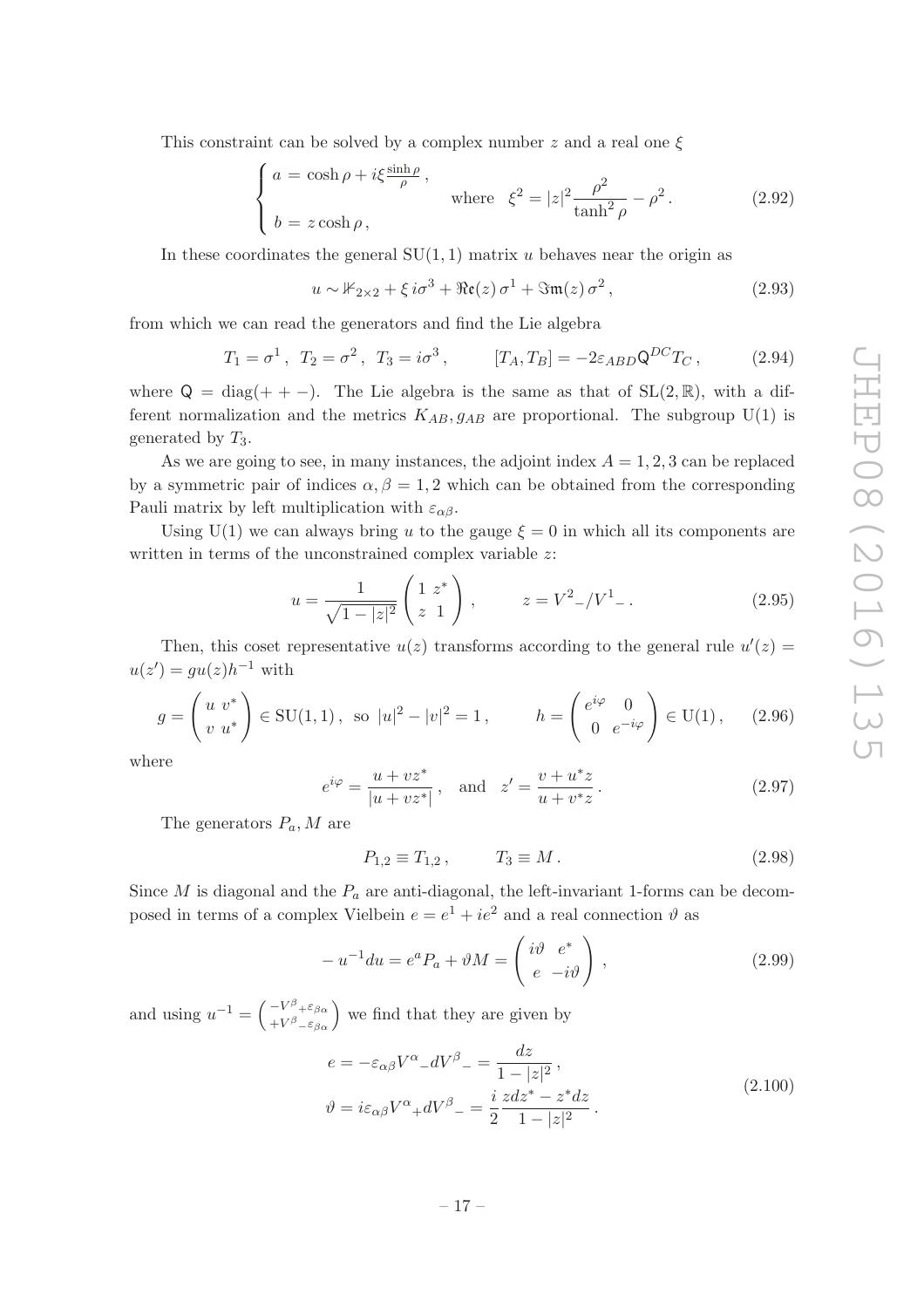The invariant metric is  $2^1$ 

$$
ds^{2} = g_{ab}e^{a}e^{b} = 2\frac{dzdz^{*}}{(1 - |z|^{2})^{2}}.
$$
\n(2.102)

The Killing vectors and momentum maps can be computed by using the general formulae eqs.  $(2.26)$  and  $(2.28)$ . Using the definition of the adjoint action of a group on its Lie algebra eq.  $(2.9)$ :

$$
T_B \Gamma_{\text{Adj}}(u^{-1})^B{}_A = u^{-1} T_A u \,, \quad \Rightarrow \quad \Gamma_{\text{Adj}}(u^{-1})^B{}_A = g^{BC} \text{Tr} \left[ T_C u^{-1} T_A u \right] \,, \tag{2.103}
$$

so

$$
k_A^a = -g^{ab} \text{Tr} \left[ P_b u^{-1} T_A u \right], \qquad (2.104)
$$

$$
P_A = \text{Tr}\left[Mu^{-1}T_Au\right].\tag{2.105}
$$

It is convenient to use the symmetric pairs  $\alpha\beta$  to label the Killing vectors and momentum maps. We get, introducing a global factor of  $-i$  to make them real

$$
k^{(\alpha\beta)1} + ik^{(\alpha\beta)2} = iV^{\alpha} - V^{\beta} - , \qquad (2.106)
$$

<span id="page-19-4"></span><span id="page-19-3"></span>
$$
P^{\alpha\beta} = 2V^{(\alpha}{}_{+}V^{\beta)}{}_{-} \,, \tag{2.107}
$$

and

$$
k_A{}^a = -ik^{(\alpha\beta)}{}^a \varepsilon_{\alpha\gamma} T_A{}^{\gamma}{}_{\beta} , \qquad P_A = -iP^{(\alpha\beta)}{} \varepsilon_{\alpha\gamma} T_A{}^{\gamma}{}_{\beta} . \tag{2.108}
$$

# <span id="page-19-0"></span>2.3.3  $E_{7(+7)}/SU(8)$

The  $E_{7(+7)}/SU(8)$  coset representative can be written in the convenient form of a  $Usp(28, 28)$  matrix

<span id="page-19-2"></span>
$$
U = \begin{pmatrix} u^{AB}{}_I J & v^{*AB}{}^{IJ} \\ v_{AB}{}_I J & u^{*}_{AB}{}^{IJ} \end{pmatrix}, \qquad \begin{array}{c} U^{\dagger} \begin{pmatrix} \mathbb{1} & 0 \\ 0 & -\mathbb{1} \end{pmatrix} U = \begin{pmatrix} \mathbb{1} & 0 \\ 0 & -\mathbb{1} \end{pmatrix}, \\ U^T \begin{pmatrix} 0 & \mathbb{1} \\ -\mathbb{1} & 0 \end{pmatrix} U = \begin{pmatrix} 0 & \mathbb{1} \\ -\mathbb{1} & 0 \end{pmatrix}, \end{array} \tag{2.109}
$$

where all the indices are complex SU(8) indices raised and lowered by complex conjugation that occur in antisymmetric pairs AB, IJ so that

$$
U^{-1} = \begin{pmatrix} (u^{\dagger})^{IJ}{}_{AB} & -(v^{\dagger})^{IJ}{}^{AB} \\ -(v^T)_{IJ}{}_{AB} & (u^T)_{IJ}{}^{AB} \end{pmatrix} . \tag{2.110}
$$

The  $Usp(28, 28)$  condition implies for the  $28 \times 28$  matrices u and v the two conditions

$$
u^{\dagger}u - v^{\dagger}v = \mathbb{1},
$$
  
\n
$$
v^{T}u + u^{T}v = 0.
$$
\n(2.111)

<span id="page-19-1"></span> $\overline{^{21}$ The change of variables

$$
-i\tau = \frac{1-z}{1+z},\tag{2.101}
$$

brings the metric of the  $SL(2,\mathbb{R})/SO(2)$  coset eq. [\(2.82\)](#page-17-1) to this one.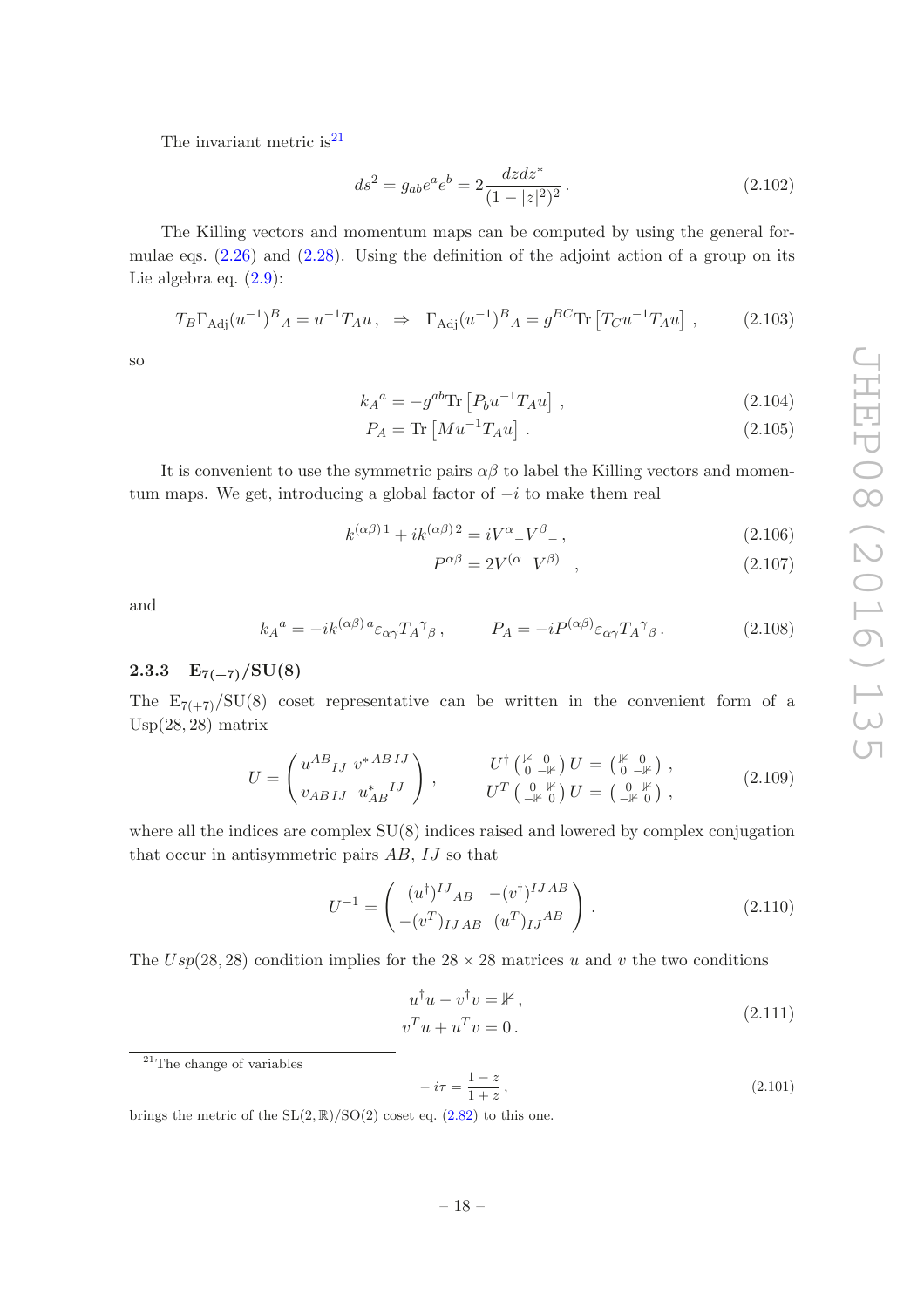$E_{7(+7)}$  acts on the AB indices and the compensating (scalar-dependent) SU(8) transformations act on the  $IJ$  indices. A parametrization in terms of independent scalar fields can be found, for instance in ref. [\[40\]](#page-52-3).

Each column of the above matrix provides a set of complex vectors labeled by the pair IJ transforming in the fundamental (i.e 56) representation under  $E_{7(+7)}$ . The action of this group on the fundamental representation in this complex basis can be described as follows: consider, for instance the complex combinations of the electric and magnetic 2-form field strengths  $\mathcal{F}^{AB}$  given by

$$
\mathcal{F}^{AB} \equiv \frac{1}{4\sqrt{2}} \left( F^{ij} - i G_{ij} \right) \Gamma^{ij}{}_{AB} , \qquad (2.112)
$$

where ij are antisymmetric pairs of real  $SL(8)$  indices, the  $F^{ij}$  are the 28 electric field strengths of the theory, the  $G_{ij}$  are the 28 magnetic field strengths defined from the Lagrangian of the theory  $L$  by

$$
G_{ij\,\mu\nu} \equiv \frac{1}{4} \star \frac{\partial L}{\partial F^{ij\,\mu\nu}},\tag{2.113}
$$

and the  $\Gamma^{ij}$ s are the SO(8) gamma matrices. Then, the infinitesimal action of  $E_{7(+7)}$  on the fundamental representation is given by

$$
\delta \begin{pmatrix} \mathcal{F}^{AB} \\ \mathcal{F}_{AB}^* \end{pmatrix} = \begin{pmatrix} 2\Lambda^{[A}_{[C}\delta^{B]}_{D]} & \Sigma^{ABCD} \\ \Sigma^*_{ABCD} & -2\Lambda^{[C}_{[A}\delta^{D]}_{B]} \end{pmatrix} \begin{pmatrix} \mathcal{F}^{CD} \\ \mathcal{F}_{CD}^* \end{pmatrix},
$$
(2.114)

where the  $\Lambda^{A}{}_{B}$  are the anti-Hermitian parameters of infinitesimal SU(8) transformations, (i.e.  $\Lambda^* A_B = -\Lambda^B{}_A$  and  $\Lambda^A{}_A = 0$ ) and where the off-diagonal infinitesimal parameters  $\Sigma_{ABCD}$  are complex self-dual, that is

$$
(\Sigma^{ABCD})^* \equiv \Sigma_{ABCD}^* = \frac{1}{4!} \varepsilon_{ABCDEFGH} \Sigma^{EFGH}.
$$
 (2.115)

The generators of  $E_{7(+7)}$  in this representation are, therefore,

$$
\begin{pmatrix} 2\Lambda^{[A}_{[C}\delta^{B]}_{D]} & \Sigma^{ABCD} \\ \Sigma^{*}_{ABCD} & -2\Lambda^{[C}_{[A}\delta^{D]}_{B]} \end{pmatrix} = \Lambda^{E}_{F}\mathcal{T}_{E}^{E} + \Sigma^{EFGH}\mathcal{T}_{EFGH}
$$
(2.116)

where

$$
\mathcal{T}_{E}^{E} = \begin{pmatrix} T_{E}^{AB}{}^{CD} & 0 \\ 0 & -T_{E}^{C}{}^{CD}{}_{AB} \end{pmatrix}, \qquad \mathcal{T}_{EFGH} = \begin{pmatrix} 0 & T_{EFGH}^{ABCD} \\ T_{EFGH\,ABCD} & 0 \end{pmatrix},
$$
\n(2.117)

where, in its turn,

$$
T_E^{AB}_{CD} = 2 \left( \delta^{[A]}_{E} \delta^{F|B]}_{CD} - \frac{1}{8} \delta^{F}_{E} \delta^{AB}_{CD} \right),
$$
  
\n
$$
T_{EFGH}^{ABCD} = \delta_{EFGH}^{ABCD},
$$
  
\n
$$
T_{EFGHABCD} = \frac{1}{4!} \varepsilon_{EFGHABCD}.
$$
\n(2.118)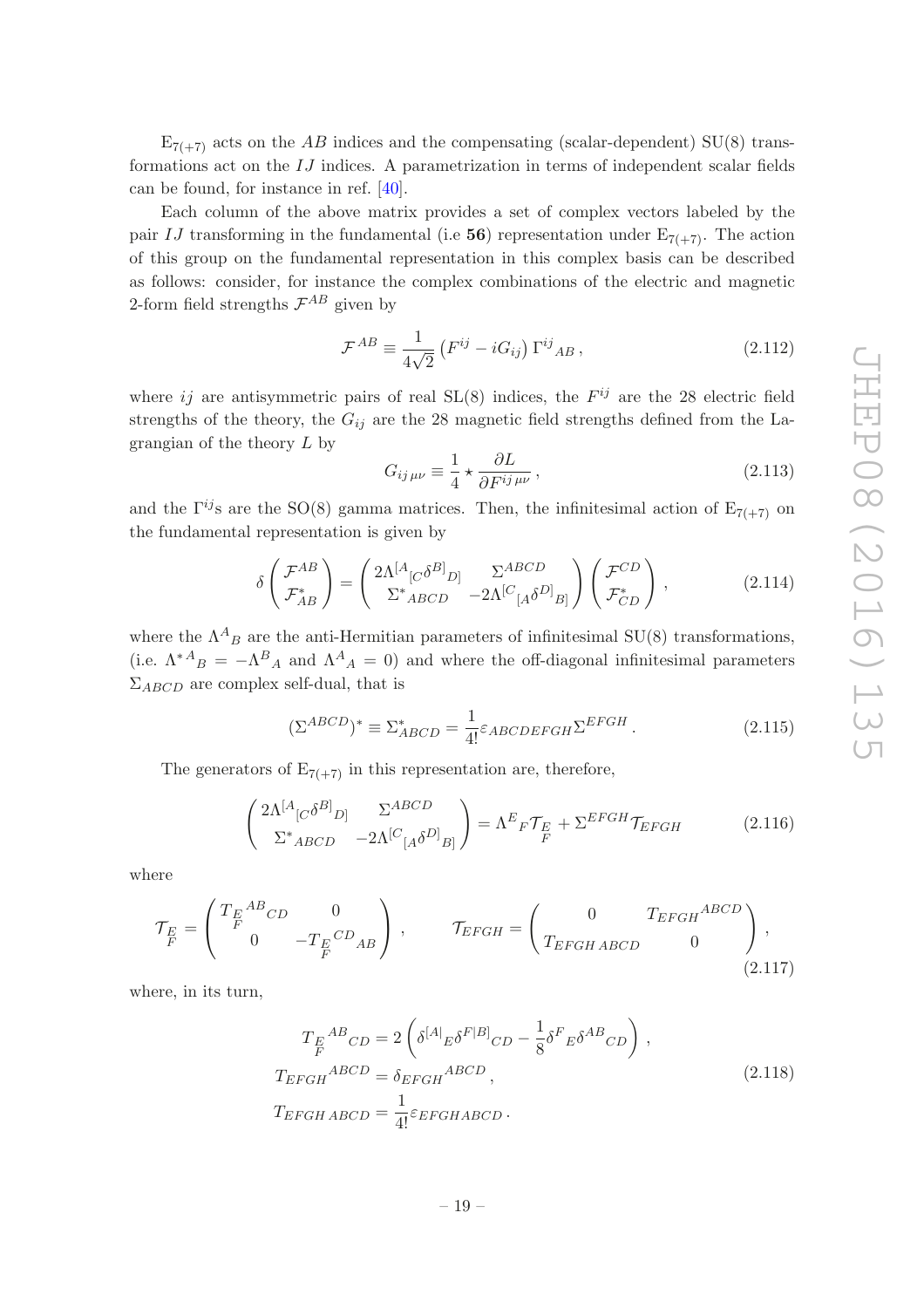The generators  $\mathcal{T}_E$  of  $\mathfrak{h} = \mathfrak{su}(8)$  will also be denoted  $M_F$  and the generators of the complement  $\mathcal{T}_{EFGH}$  will be denoted by  $P_{EFGH}$ . In order to avoid confusion, in this section the indices in the adjoint representation of  $E_{7(+7)}$  will be  $\mathbf{A}, \mathbf{B}, \dots$  and correspond to the pairs  $\frac{E}{F}$  plus the quartets  $EFGH$ . The metric in  $\mathfrak{e}_{7(+7)}$  g<sub>AB</sub> will be

$$
g_{\mathbf{AB}} \equiv \text{Tr}(\mathcal{T}_{\mathbf{A}} \mathcal{T}_{\mathbf{B}}). \tag{2.119}
$$

Using the explicit form of the generators  $\mathcal{T}_{A}$  written above one can also compute explicitly the structure constants  $f_{AB}^C$ , the Killing metric  $K_{AB}$  and the metric  $g_{AB}$ . The latter's and its inverse's only non-vanishing components are

$$
g_{E \ G \ F \ H} = 12 \left( \delta^{E}{}_{H} \delta^{G}{}_{F} - \frac{1}{8} \delta^{E}{}_{F} \delta^{G}{}_{H} \right) , \qquad g_{ABCDEFGH} = \frac{1}{12} \varepsilon_{ABDCEFGH} ,
$$
  
\n
$$
g_{F \ H} = \frac{1}{12} \left( \delta^{EG} \delta_{FH} - \frac{1}{8} \delta^{E}{}_{F} \delta^{G}{}_{H} \right) , \qquad g^{ABCDEFGH} = \frac{1}{2 \cdot 4!} \varepsilon^{ABDCEFGH} .
$$
\n(2.120)

The Vielbein and H-connection are defined by

$$
-U^{-1}dU = e^{IJKL}P_{IJKL} + \vartheta^{I}_{J}M_{I}_{J} = \begin{pmatrix} \vartheta^{IJ}{}_{KL} & e^{IJKL} \\ e^{*}_{IJKL} & -\vartheta^{KL}{}_{IJ} \end{pmatrix}, \qquad (2.121)
$$

and, using eq. [\(2.109\)](#page-19-2) one finds that they are given by

$$
\vartheta^{IJ}{}_{KL} = -(u^{\dagger})^{IJ}{}_{AB} du^{AB}{}_{KL} + (v^{\dagger})^{IJ}{}^{AB} dv_{ABKL} ,\ne^{IJKL} = -(u^{\dagger})^{IJ}{}_{AB} dv^{*ABKL} + (v^{\dagger})^{IJ}{}^{AB} du^{*}_{AB}{}^{KL} .
$$
\n(2.122)

From the Maurer-Cartan equations it follows that

$$
\mathcal{D}e^{IJKL} \equiv de^{IJKL} - \vartheta^{IJ}{}_{MN} \wedge e^{MNKL} + e^{IJMN} \wedge \vartheta^{*}_{MN}{}^{KL} = 0, \qquad (2.123)
$$

$$
R^{IJ}{}_{KL} \equiv d\vartheta^{IJ}{}_{KL} - \vartheta^{IJ}{}_{mn} \wedge \vartheta^{MN}{}_{KL} = e^{IJMN} \wedge e^*_{MNKL} \,. \tag{2.124}
$$

Again, in order to compute the Killing vectors and momentum maps we use the same reasoning as in the previous example, arriving to

$$
k_{\mathbf{A}}^{EFGH} = -g^{EFGH\ ABCD} \text{Tr} \left[ \mathcal{T}_{ABCD} U^{-1} \mathcal{T}_{\mathbf{A}} U \right],
$$
  
\n
$$
P_{\mathbf{A}}^{E} = g^{E}_{F}^{G} \text{Tr} \left[ \mathcal{T}_{G}^{U^{-1}} \mathcal{T}_{\mathbf{A}} U \right].
$$
\n(2.125)

## <span id="page-21-1"></span><span id="page-21-0"></span>3 Noether 1-forms and dualization

For each isometry of the metric  $\mathcal{G}_{mn}(\phi)$  with Killing vector  $k_A^m(\phi)$ , the  $\sigma$ -model action eq. [\(2.20\)](#page-7-7) has a global symmetry with  $\delta_A \phi^m = k_A{}^m(\phi)$ . According to Noether's first theorem, there is a current density  $j_A^{\mu}$  associated to each of them which is conserved on-shell:

$$
j_A^{\mu} = \sqrt{|g|} g^{\mu\nu} \mathcal{G}_{mn} k_A^m \partial_{\nu} \phi^n, \qquad \partial_{\mu} j_A^{\mu} = -k_A^m \frac{\delta S}{\delta \phi^m}.
$$
 (3.1)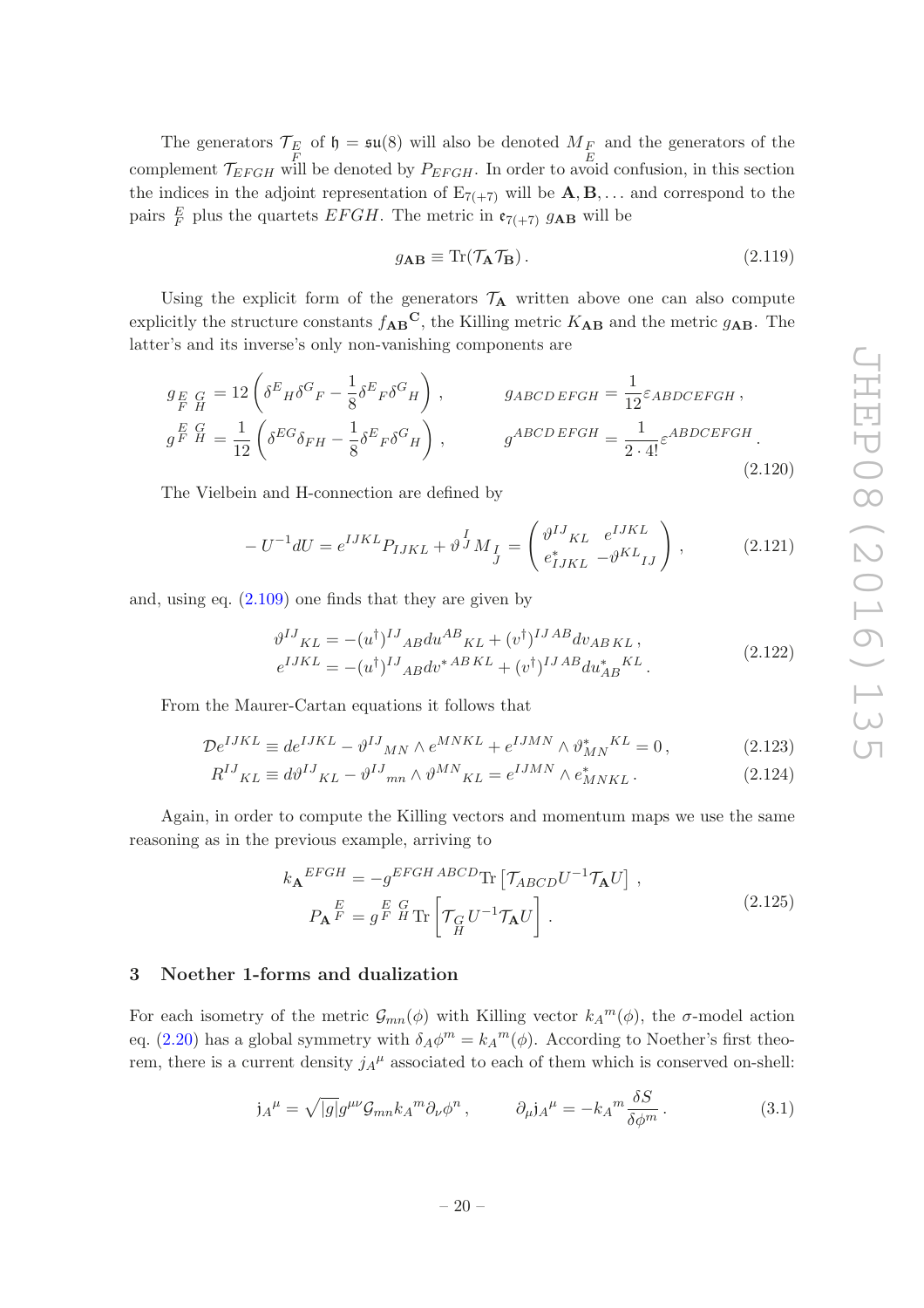The Noether 1-form is defined by

$$
j_A = \mathcal{G}_{mn} k_A^m d\phi^n \,,\tag{3.2}
$$

and, for the choice of metric eq.  $(2.24)$ , and using the expression eq.  $(2.26)$ , it can be written in the form

$$
j_A = \text{Tr}\left[T_A \mathcal{D}uu^{-1}\right] = -g_{AB}\Gamma_{\text{Adj}}(u)^B{}_a e^a\,,\tag{3.3}
$$

which can also be obtained from the explicitly right-invariant expression eq.  $(2.59)$  for the transformation  $\delta_A u = T_A u^{22}$  $\delta_A u = T_A u^{22}$  $\delta_A u = T_A u^{22}$ 

The above expression makes it easier to show that not all of these 1-forms are independent: they satisfy dim H scalar-dependent relations:

<span id="page-22-2"></span>
$$
j_A \Gamma_{\text{Adj}}(u)^A{}_i = \text{Tr}\left[M_i u^{-1} \mathcal{D}u\right] = 0\,,\tag{3.5}
$$

where we have used eq.  $(2.58)$  and the orthogonality of the basis of h and  $\ell$  in symmetric spaces. Observe that the above expression is not simply  $j_i = 0$ .

For the rest of the components we get the non-vanishing expression

<span id="page-22-1"></span>
$$
j_A \Gamma_{\text{Adj}}(u)^A{}_a = \text{Tr}\left[P_a u^{-1} \mathcal{D}u\right] = -g_{ab} e^b. \tag{3.6}
$$

This expression and the previous one appear in the equations of motion of the scalars eq.  $(2.71)$  and in the gauge identities eq.  $(2.70)$ . Thus, these can be rewritten, respectively in the form

$$
e_m{}^a \mathcal{D} \star \left[ j_A \Gamma_{\text{Adj}}(u)^A{}_a \right] = 0, \tag{3.7}
$$

$$
\mathcal{D} \star [j_A \Gamma_{\text{Adj}}(u)^A{}_i] = 0. \tag{3.8}
$$

Using the explicit form of the H-covariant derivatives, we find that these equations can be rewritten in the following form, much more directly related to the conservation of the Noether 1-forms:

$$
e_m{}^a \Gamma_{\text{Adj}}(u) A_a d \star j_A = 0, \qquad (3.9)
$$

$$
\Gamma_{\text{Adj}}(u)^A{}_i d \star j_A = 0. \tag{3.10}
$$

Combining these equations with the explicit form of the Killing vectors eq. [\(2.26\)](#page-8-4) we can easily prove the off-shell relation

<span id="page-22-3"></span>
$$
k_A{}^m \frac{\delta S_{\text{Gauged}}}{\delta \phi^m} = -d \star j_A \,. \tag{3.11}
$$

The moral of these results is that the equations of motion of the scalars can be seen as combinations (projections) of some more fundamental equations: the conservation laws of

$$
\delta_A u = T_A u + u W_A{}^i M_i \,, \tag{3.4}
$$

<span id="page-22-0"></span> $22$ The complete infinitesimal transformation of u must include the compensating H-transformations that act from the right:

but they can be safely ignored in the right-invariant expression.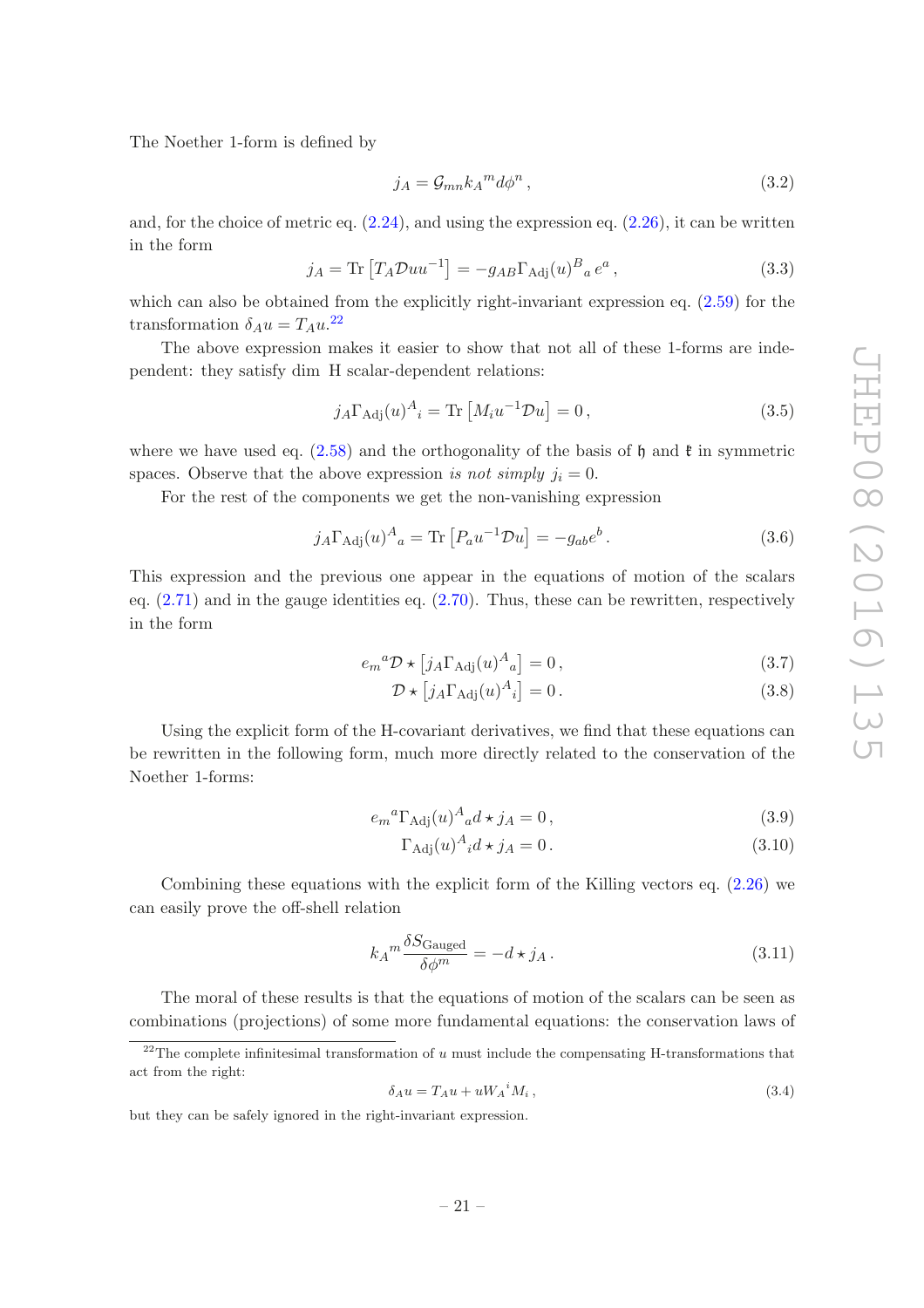the Noether currents. The latter can completely replace the former. But only the Noether 1-forms can be dualized.

The Noether 1-forms are closed on-shell and, on-shell, they can be dualized by introducing as many  $(d-2)$ -forms  $B<sub>A</sub>$  related to them by

<span id="page-23-3"></span>
$$
\star j_A \equiv dB_A \equiv H_A, \tag{3.12}
$$

solving locally the conservation laws. As usual, the Bianchi identities of the original fields become the equations of motion of the dual ones. The obvious candidate to Bianchi identity is

$$
\mathcal{D}\left(\Gamma_{\text{Adj}}(u^{-1})^a{}_A g^{AB}j_B\right) = 0\,,\tag{3.13}
$$

by virtue of eq. [\(3.6\)](#page-22-1) and Cartan structure equation  $\mathcal{D}e^a = 0$  which is equivalent to the first set of Maurer-Cartan eqs. [\(2.14\)](#page-7-8). Then, the equations of motion satisfied by the 2-forms  $are^{23}$  $are^{23}$  $are^{23}$ 

<span id="page-23-1"></span>
$$
\mathcal{D}\left(\Gamma_{\text{Adj}}(u)^{A}{}_{a} \star H_{A}\right) = 0\,. \tag{3.14}
$$

There are only dimG − dimH equations, which means that we cannot solve for all the  $H_A$ . We must also use the constraint

<span id="page-23-2"></span>
$$
\Gamma_{\text{Adj}}(u)^A{}_i H_A = 0 \,, \tag{3.15}
$$

which follows from eq.  $(3.5)$ .

It would be desirable to have a kinetic term for the  $(d-2)$ -forms  $B<sub>A</sub>$  from which the equations of motion [\(3.14\)](#page-23-1) could be derived. The simplest candidate would be

<span id="page-23-4"></span>
$$
S = \int \frac{1}{2} \mathfrak{M}^{AB} H_A \wedge \star H_B , \qquad (3.16)
$$

where the scalar-dependent matrix  $\mathfrak{M}^{AB}$  is defined by

<span id="page-23-5"></span>
$$
\mathfrak{M}^{AB} \equiv \Gamma_{\text{Adj}}(u)^A{}_a \Gamma_{\text{Adj}}(u^{-1})^a{}_C g^{CB} \,, \tag{3.17}
$$

and is obviously singular, with rank $(\mathfrak{M}^{AB}) = \dim G - \dim H$  because  $\mathfrak{M}^{AB} \Gamma_{\text{Adj}}(u^{-1})^i{}_A = 0 \forall i$ . This means that the combinations  $\Gamma_{\text{Adj}}(u)_{i}^{A}H_{A}$  which are constrained to vanish, do not enter the action. Observe that  $\mathfrak{M}^{AB}$  transforms under global G transformations according to

$$
\mathfrak{M}^{\prime AB} = \Gamma_{\text{Adj}}(g)^{A}{}_{A'} \Gamma_{\text{Adj}}(g)^{B}{}_{B'} \mathfrak{M}^{A'B'} , \qquad (3.18)
$$

so the above action is invariant.

Observe also that the  $\sigma$ -model action can be written in terms of the same singular matrix as

<span id="page-23-6"></span>
$$
S = \int \frac{1}{2} \mathfrak{M}^{AB} j_A \wedge \star j_B \,. \tag{3.19}
$$

Furthermore, observe that, if we define

$$
\Gamma_{\text{Adj}}(u)^{A}{}_{a}B_{A} \equiv \mathcal{B}_{a} , \qquad \Gamma_{\text{Adj}}(u)^{A}{}_{i}B_{A} \equiv \mathcal{B}_{i} , \qquad (3.20)
$$

<span id="page-23-0"></span><sup>&</sup>lt;sup>23</sup>We use  $\Gamma_{\text{Adj}}(u)^A{}_a = g_{ab} \Gamma_{\text{Adj}}(u^{-1})^b{}_B g^{BA}.$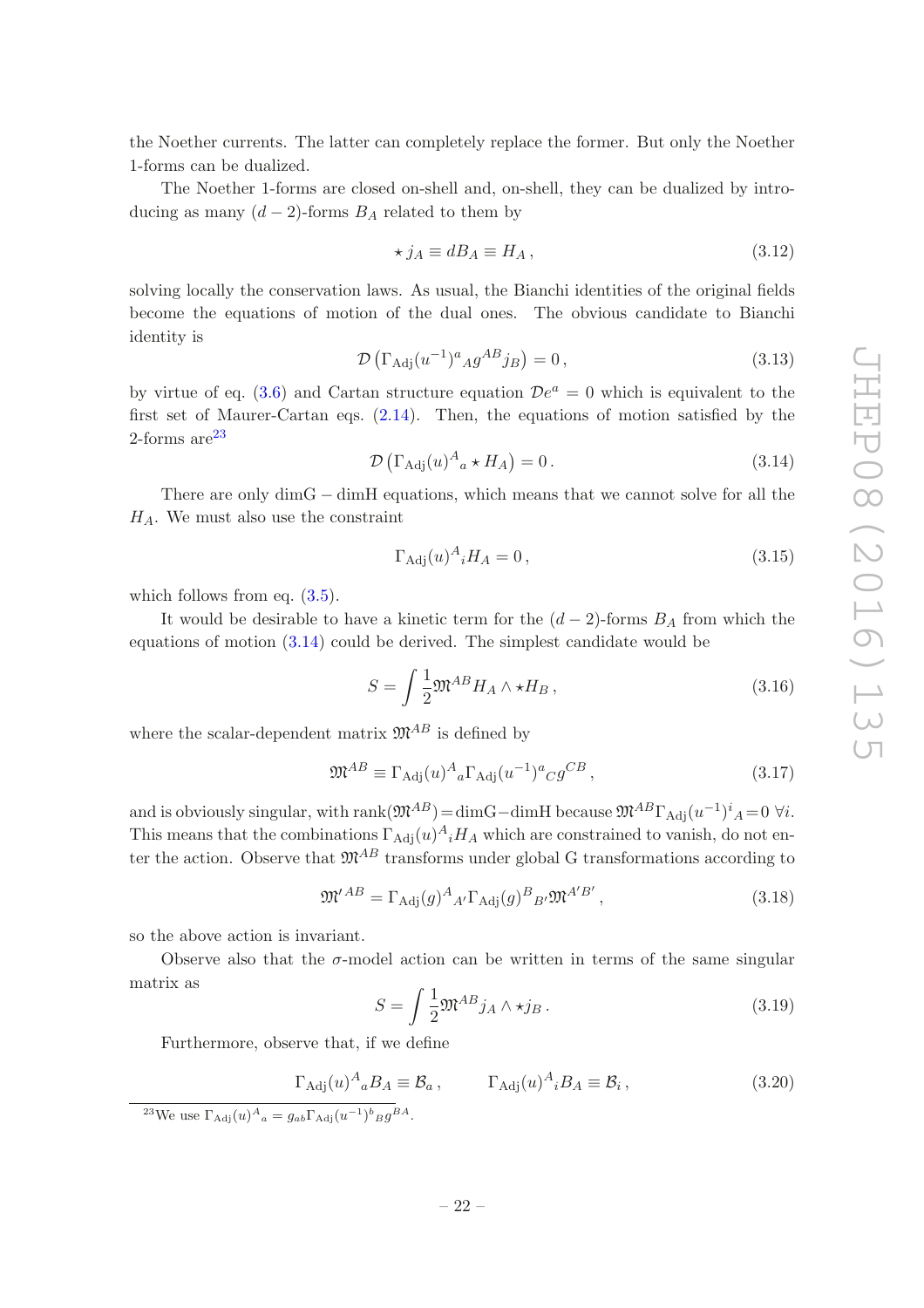and we impose the restriction  $B_i = 0$ , the above action can be rewritten in the form

$$
S = \int \frac{1}{2} g^{ab} \mathcal{H}_a \wedge \star \mathcal{H}_b, \quad \text{where} \quad \mathcal{H}_a = \mathcal{D} \mathcal{B}_a. \tag{3.21}
$$

Notice, however, that the restriction  $B<sub>i</sub> = 0$  is not equivalent to eq. [\(3.15\)](#page-23-2).

The equations of motion that follow from the above action are simply

$$
d\left(\mathfrak{M}^{AB} \star H_B\right) = 0. \tag{3.22}
$$

Projecting them with  $\Gamma_{\text{Adj}}(u^{-1})^a{}_A$ , we get the equations of motion [\(3.14\)](#page-23-1)

$$
\Gamma_{\text{Adj}}(u^{-1})^a{}_A d\left(\mathfrak{M}^{AB} \star H_B\right) = g^{ab} \mathcal{D}\left(\Gamma_{\text{Adj}}(u)^A{}_b \star H_A\right) = 0\,,\tag{3.23}
$$

whose solution is

$$
g^{ab}\Gamma_{\text{Adj}}(u)^{A}{}_{b} \star H_{A} \propto e^{a} \,. \tag{3.24}
$$

However, if we project the equations of motion with  $\Gamma_{\text{Adj}}(u^{-1})^i{}_A$  we get a non-trivial constraint:

$$
\Gamma_{\text{Adj}}(u^{-1})^i{}_A d\left(\mathfrak{M}^{AB} \star H_B\right) = -e^a f_{ab}^i g^{bc} \Gamma_{\text{Adj}}(u)^A{}_c \star H_A = 0\,,\tag{3.25}
$$

which, upon use of the previous solutions gives a non-trivial constraint that we do not want:

$$
R(\vartheta)^i = 0. \tag{3.26}
$$

We have not found any completely satisfactory way of solving this problem in general.

Notice that a similar problem appeared with dualization of 3-form potential  $A_3$  of eleven dimensional supergravity. Its action  $[41]$  contains, besides the kinetic term of  $A_3$ and interaction of  $A_3$  with fermions, the Chern-Simons type term  $dA_3 \wedge A_3 \wedge A_3$ , and this makes impossible to construct a dual action including 6-form potential  $A_6$  instead of  $A_3$  [\[42](#page-52-5), [43\]](#page-52-6).

However, there exists the duality invariant action of 11-d supergravity including both  $A_6$  and  $A_3$  potentials [\[8\]](#page-50-5). It was constructed using the PST (Pasti-Sorokin-Tonin) approach [\[11](#page-50-7), [12](#page-50-8)] and reproduce a (nonlinear) duality relation between the (generalized) field strengths of  $A_6$  and  $A_3$  as a gauge fixed version of the equations of motion. Notice that this action can be presented formally as a sigma model action [\[10](#page-50-13)] for a supergroup with fermionic generator associated to  $A_3$  and bosonic generators associated to  $A_6$  [\[44](#page-52-7)].

Then it is natural to expect that the similar situation occurs in our case of dualization of "non-Abelian" scalars. Even if the non-existence of a consistent way to write dual action in terms of only  $(d-2)$  forms dual to a scalars parametrizing a non-Abelian coset were proved, this would not prohibit the existence of a PST-type action involving both the scalars and the  $(d-2)$  forms and producing the duality equations [\(3.12\)](#page-23-3) as a gauge fixed version of the equations of motion. Moreover, for the particular case of  $SU(1,1)/U(1)$  coset such action was constructed in [\[9](#page-50-6)], where it was also incorporated in the complete action of type IIB supergravity.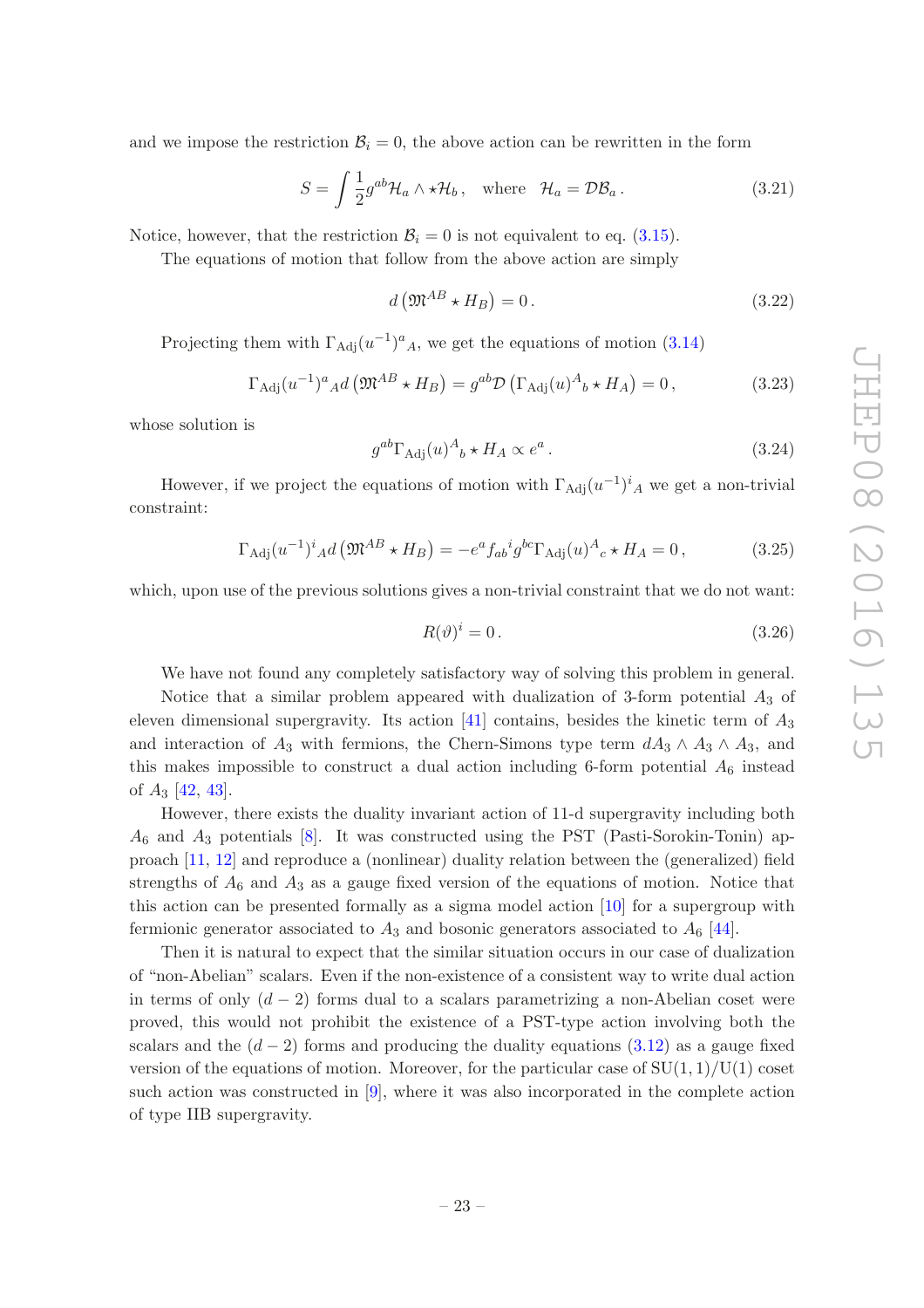The generalization of the action from ref. [\[9\]](#page-50-6) for the generic case of scalars parametrizing a symmetric space G/H reads

$$
S_{\rm PST} = \int L_{PST} \,, \tag{3.27}
$$

$$
L_{\text{PST}} = \frac{1}{2} g^{AB} j_A \wedge \star j_B + \frac{1}{2} g_{ij} F^i \wedge \star F_j + \frac{(-1)^d}{2} g^{AB} \mathcal{H}_A \wedge v i_v \star \mathcal{H}_B ,
$$
 (3.28)

where

<span id="page-25-3"></span>
$$
\mathcal{H}_A = H_A + \star j_A + \Gamma_{\text{Adj}} (u^{-1})^i{}_A \star F_i
$$
  
\n
$$
\equiv H_A + \star j_A + P^i{}_A \star F_i , \qquad (3.29)
$$

the one-form v is constructed from the PST scalar  $a(x)$ , the (would be) auxiliary field of the PST formalism,

<span id="page-25-2"></span>
$$
v = \frac{da(x)}{\sqrt{\partial a \partial a}}, \qquad v_{\mu} = \frac{\partial_{\mu} a(x)}{\sqrt{\partial a \partial a}}, \qquad (3.30)
$$

and  $F_i = dx^{\mu}F_{\mu i}(x)$  is an auxiliary one-form carrying the index of H-generators. The contraction symbol is defined, as usual, by

$$
i_{\nu}j_A = \nu^{\mu}j_{\mu A} , \qquad i_{\nu}H_A = \frac{1}{(d-2)!} dx^{\nu_{(D-2)}} \wedge \ldots \wedge dx^{\nu_1} H_{\nu_1 \ldots \nu_{(d-2)}\mu} v^{\mu} . \tag{3.31}
$$

We assume the derivative of the PST scalar to be a time-like vector so that the square root in denominator is well defined (in our mostly minus signature),  $v_{\mu}v^{\mu} = 1$ , and

$$
H_A = v \wedge i_v H_A + \star (v \wedge i_v \star H_A) , \qquad (3.32)
$$

is valid for any  $(d-2)$ -form and, in particular, for our  $H_A = dB_A$ .

The study of this action and derivation of the duality conditions from its equations of motion is out of the scope of this paper. Here we would like to stress the rôle the momentum map  $(2.28)$  plays in it: the auxiliary one-form  $F_i$  always enter the action in contraction  $F_i P^i{}_A$ . Indeed, this is the case for  $\mathcal{H}_A$  [\(3.29\)](#page-25-2), and, due to  $j_A \Gamma_{\text{Adj}}(u)_{i}^A = 0$  [\(3.5\)](#page-22-2), the first two terms of the Lagrangian [\(3.28\)](#page-25-3) can also be collected in 1  $\frac{1}{2}g^{AB}(j_A + P^i{}_A F_i) \wedge \star (j_B + P^j{}_A F_j),$ 

$$
L_{\text{PST}} = \frac{1}{2} g^{AB} (j_A + P^i{}_A F_i) \wedge \star (j_B + P^j{}_A F_j) + \frac{(-1)^d}{2} g^{AB} \mathcal{H}_A \wedge v i_v \star \mathcal{H}_B. \tag{3.33}
$$

We hope to return to the study the properties of this action and its applications in supergravity context in future publications.

## <span id="page-25-1"></span><span id="page-25-0"></span>3.1 Examples

# 3.1.1  $SL(2, \mathbb{R})/SO(2)$

A short calculation gives

$$
\mathcal{D}uu^{-1} = \frac{1}{2}d\mathcal{M}\mathcal{M}^{-1} = j_A B^{AB} T_B , \qquad (3.34)
$$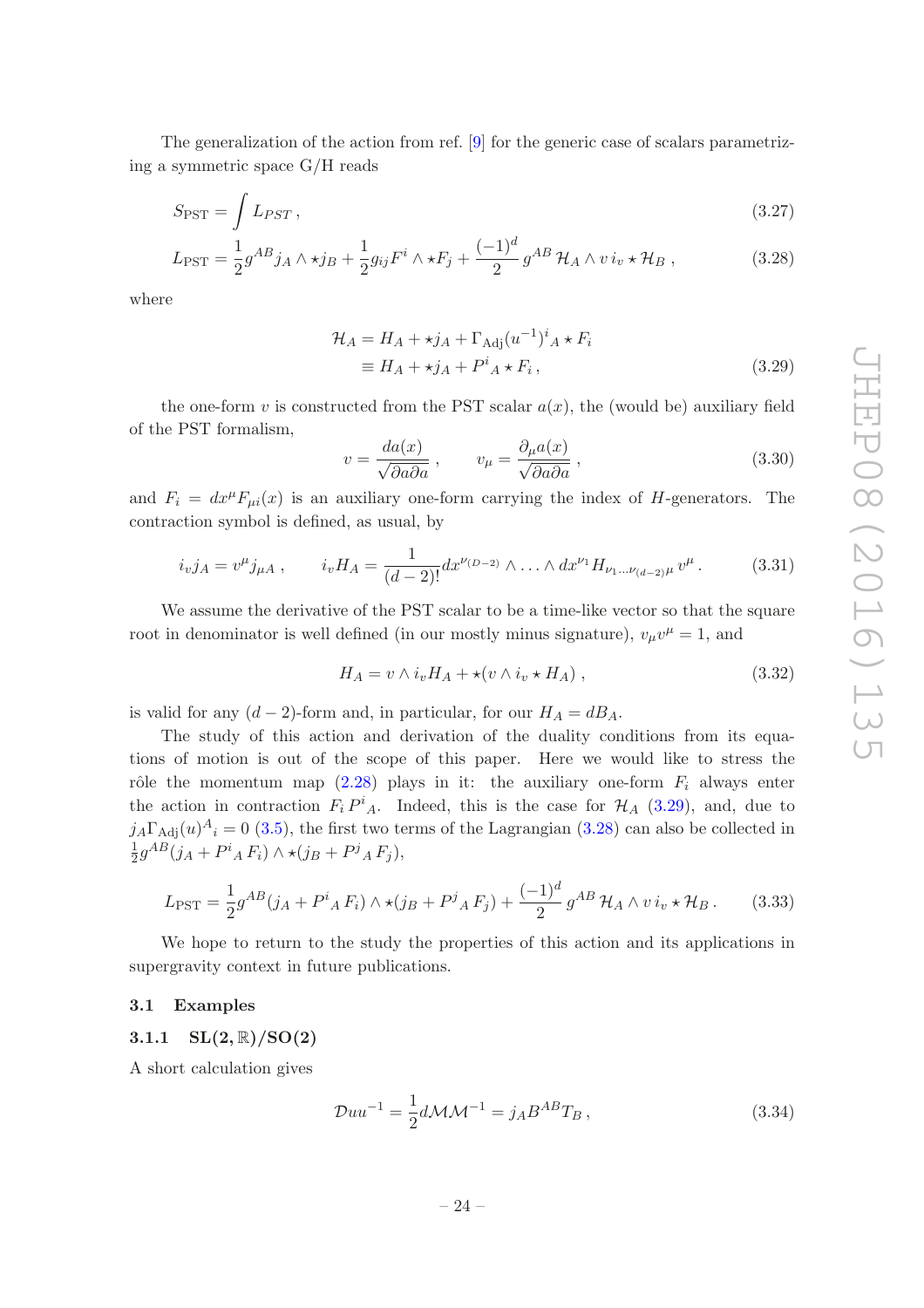where the Noether 1-forms are given by

$$
j_1 = \frac{1}{4}e^{2\varphi}d|\tau|^2,
$$
  
\n
$$
j_2 = -\frac{1}{4}e^{2\varphi}\chi d|\tau|^2 + \frac{1}{4}e^{2\varphi}(1+|\tau|^2)d\chi,
$$
  
\n
$$
j_3 = +\frac{1}{4}e^{2\varphi}\chi d|\tau|^2 + \frac{1}{4}e^{2\varphi}(1-|\tau|^2)d\chi.
$$
\n(3.35)

As expected, they are not independent: they are related by one (dim H) relation of the form eq. [\(3.5\)](#page-22-2) where  $\Gamma_{\text{Adj}}(u)^A$ <sub>3</sub> is the third column of the SO(2, 1) matrix in eq. [\(2.83\)](#page-17-2).

The singular matrix  $\mathfrak{M}^{AB}$  in the action eq. [\(3.16\)](#page-23-4) is

$$
\left(\mathfrak{M}^{AB}\right) = e^{2\varphi} \begin{pmatrix} |\tau|^2 & \frac{1}{2}(1 - |\tau|^2)\chi & -\frac{1}{2}(1 + |\tau|^2)\chi\\ \frac{1}{2}(1 - |\tau|^2)\chi & e^{-2\varphi} + \frac{1}{4}(1 - |\tau|^2)^2 & -\frac{1}{4}(1 - |\tau|^4)\\ -\frac{1}{2}(1 + |\tau|^2)\chi & -\frac{1}{4}(1 - |\tau|^4) & -e^{-2\varphi} + \frac{1}{4}(1 + |\tau|^2)^2 \end{pmatrix} .
$$
 (3.36)

The combinations of dual  $(d-1)$ -form field strengths  $H_A$  that occur in that action are

$$
\Gamma_{\text{Adj}}(u)^{A} {}_{1}H_{A} = H_{1} - \chi(H_{2} + H_{3}),
$$
\n
$$
\Gamma_{\text{Adj}}(u)^{A} {}_{2}H_{A} = e^{\varphi} \chi \left[ H_{1} - \frac{1}{2} \chi(H_{2} + H_{3}) \right] + \frac{1}{2} e^{-\varphi} (H_{2} + H_{3}) + \frac{1}{2} e^{-\varphi} (H_{2} - H_{3}),
$$
\n(3.37)

and the constraint eq. [\(3.15\)](#page-23-2) is

$$
\Gamma_{\text{Adj}}(u)^{A}{}_{3}H_{A} = e^{\varphi} \chi H_{1} + \frac{1}{2} e^{\varphi} (H_{2} + H_{3}) - \frac{1}{2} e^{\varphi} |\tau|^{2} (H_{2} - H_{3}) = 0. \tag{3.38}
$$

The relation between these three  $(d-1)$ -form field strengths and the scalars (the pullbacks of the Vierbeins) is

$$
\Gamma_{\text{Adj}}(u)^A{}_a H_A = \star e^a \,,\tag{3.39}
$$

and, with the help of the above constraint we can invert it, expressing entirely the three field strengths in terms of the scalars. The relations are equivalent to  $H_A = \star j_A$ .

# <span id="page-26-0"></span>3.1.2  $E_{7(+7)}/SU(8)$

Using the same properties we used to find the Killing vectors and momentum maps eqs. [\(2.125\)](#page-21-1) we find the Noether 1-forms are given by  $j_{\mathbf{A} ABCD}e^{ABCD}$  where the  $e^{ABCD}$  are the Vielbein and the components are given by

$$
j_{\mathbf{A}\,ABCD} = \text{Tr}\left[\mathcal{T}_{ABCD}U^{-1}\mathcal{T}_{\mathbf{A}}U\right].\tag{3.40}
$$

The explicit expressions can be easily computed using the generators and (inverse) coset representatives given above. For instance,

$$
j_{\substack{F \ A B C D}} = \frac{1}{12} \varepsilon_{ABCDGHMN} \left[ (v^{\dagger})^{GH \ FJ} u_{EJ}^{*}{}^{MN} + (u^{\dagger})^{GH}{}_{EJ} v^{*}{}^{FJ}{}^{MN} \right] - 2 \delta_{ABCD}{}^{GHMN} \left[ (v^{T})_{GH \ EJ} u^{FJ}{}_{MN} + (u^{T})_{GH}{}^{FJ} v_{EJ \ MN} \right].
$$
\n(3.41)

Observe that the 1-forms  $j_{\mathcal{F}^{ABCD}} e^{ABCD}$  are purely imaginary.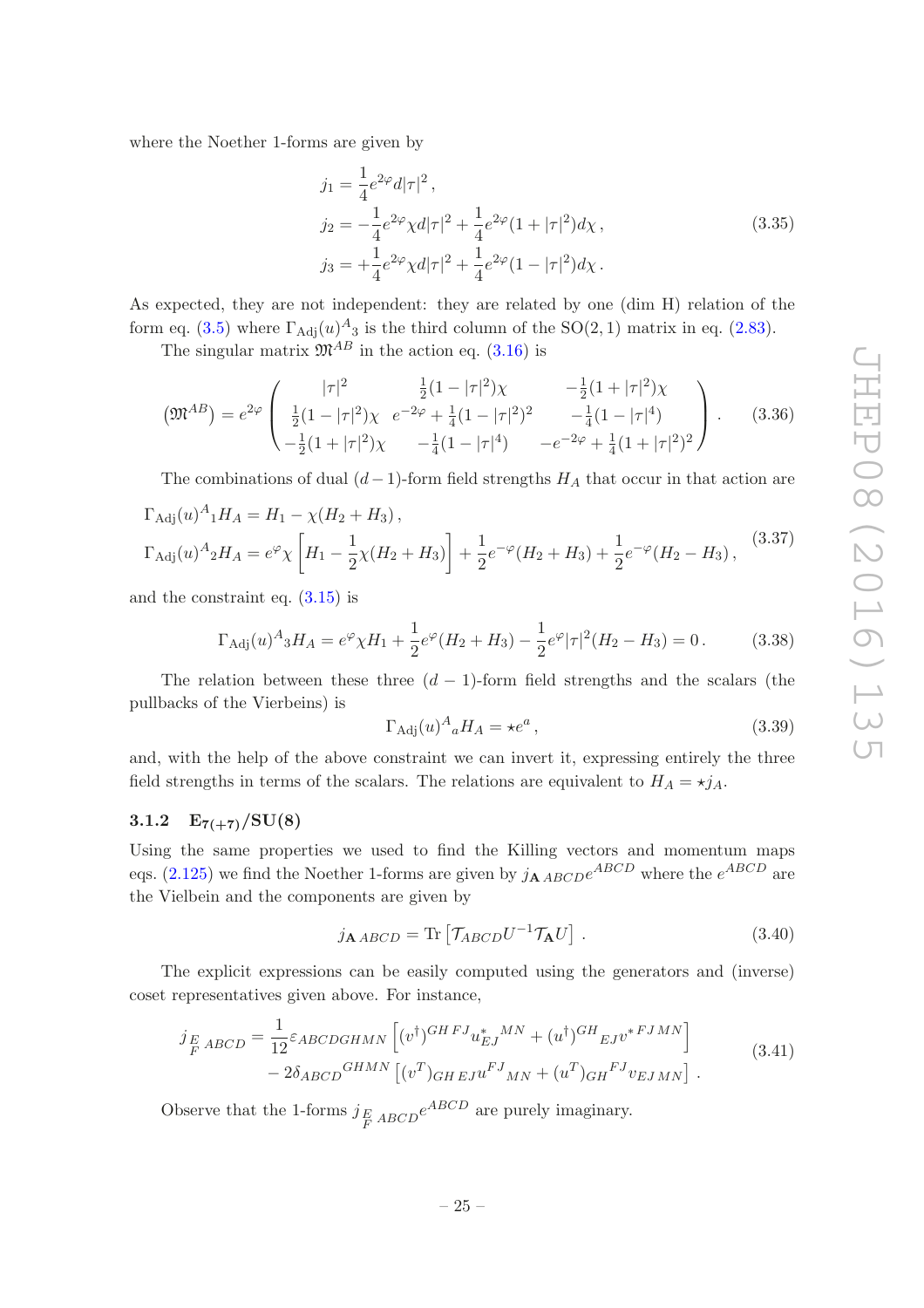## <span id="page-27-0"></span>4 NGZ 1-forms and dualization in  $d = 4$

The bosonic action of all 4-dimensional ungauged supergravities (and many other interesting theories as well) is of the generic form

$$
S[g_{\mu\nu}, A^{\Lambda}{}_{\mu}, \phi^{m}] = \int d^{4}x \sqrt{|g|} \{ R + \mathcal{G}_{mn}(\phi) \partial_{\mu} \phi^{m} \partial^{\mu} \phi^{n} + 2\Im \mathfrak{m} \mathcal{N}_{\Lambda\Sigma} F^{\Lambda}{}^{\mu\nu} F^{\Sigma}{}_{\mu\nu} - 2\Re \mathfrak{e} \mathcal{N}_{\Lambda\Sigma} F^{\Lambda}{}^{\mu\nu} \star F^{\Sigma}{}_{\mu\nu} \},
$$
\n(4.1)

<span id="page-27-3"></span>where the indices  $\Lambda, \Sigma = 1, \cdots, \overline{n}$  (the total number of fundamental vector fields) and where  $\mathcal{N}_{\Lambda\Sigma}(\phi)$  is known as the period matrix and it is symmetric and, by convention, has a negative definite imaginary part. The  $\sigma$ -model metric  $\mathcal{G}_{mn}(\phi)$  is that of a Riemannian symmetric space in all  $\mathcal{N} > 2$  cases (and in many other cases as well) and this is the case that we want to consider here in order to apply the results derived in the previous sections.

First of all, we want to rewrite this action in differential-form language and using the coset representative u:

$$
S = \int \left\{ -\star R + \text{Tr}[u^{-1} \mathcal{D}u \wedge \star u^{-1} \mathcal{D}u] - 4\text{Im}\mathcal{N}_{\Lambda\Sigma}F^{\Lambda} \wedge \star F^{\Sigma} - 4\Re\epsilon\mathcal{N}_{\Lambda\Sigma}F^{\Lambda} \wedge F^{\Sigma} \right\}. \tag{4.2}
$$

Then, we define the dual vector field strengths

<span id="page-27-4"></span>
$$
G_{\Lambda} \equiv \Im \mathfrak{m} \mathcal{N}_{\Lambda \Sigma} \star F^{\Sigma} + \Re \mathfrak{e} \mathcal{N}_{\Lambda \Sigma} F^{\Sigma} , \text{ or } G_{\Lambda}^{+} \equiv \mathcal{N}_{\Lambda \Sigma}^{*} F^{\Sigma +} . \tag{4.3}
$$

The last relation is known as a *(linear)* twisted self-duality constraint. Defining the symplectic vector of vector field strengths

$$
(\mathcal{F}^M) \equiv \begin{pmatrix} F^{\Lambda} \\ G_{\Lambda} \end{pmatrix}, \qquad (4.4)
$$

the equations of motion and the Bianchi identities can be written together as

<span id="page-27-1"></span>
$$
d\mathcal{F}^M = 0\,,\tag{4.5}
$$

which can be solved locally by assuming the existence of 1-form potentials  $\mathcal{A}^M$ 

$$
\mathcal{F}^M = d\mathcal{A}^M. \tag{4.6}
$$

This set of equations is invariant under linear transformations

$$
\mathcal{F}'^M = S^M{}_N \mathcal{F}^N \,, \qquad S \equiv \begin{pmatrix} A & B \\ C & D \end{pmatrix} \,. \tag{4.7}
$$

As it is well known, the preservation of the twisted self-duality constraint requires the simultaneous transformation of the period matrix according to the rule

<span id="page-27-2"></span>
$$
\mathcal{N}' = (C + D\mathcal{N})(A + B\mathcal{N})^{-1}.
$$
\n
$$
(4.8)
$$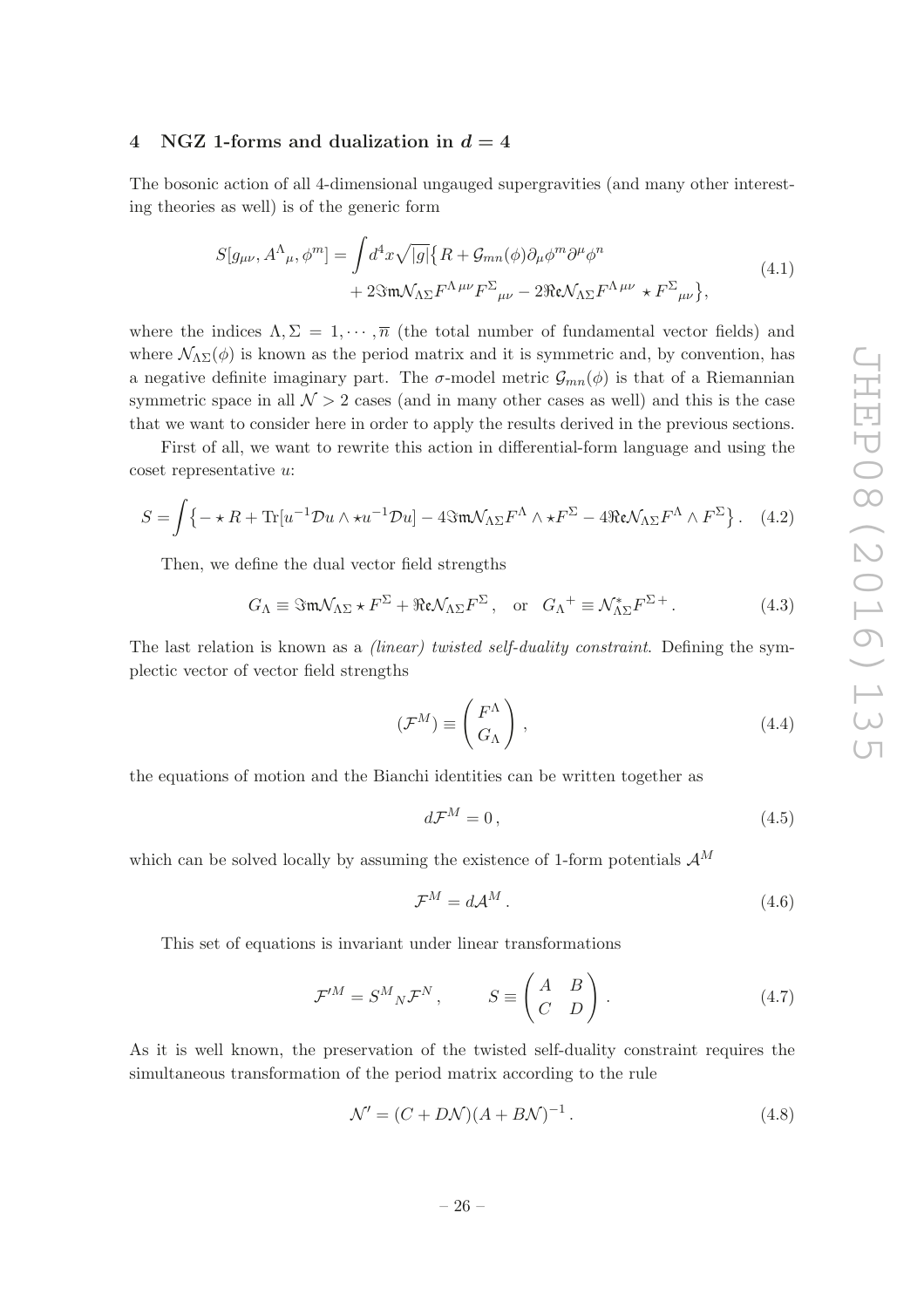The preservation of the symmetry of  $\mathcal N$  and of the negative definiteness of  $\Im m\mathcal N$  (together with the preservation of the energy-momentum tensor) require S to be an  $Sp(2\overline{n}, \mathbb{R})$ transformation, that is

$$
S^{T}\Omega S = \Omega, \qquad \Omega \equiv \begin{pmatrix} 0 & 1 \\ -1 & 0 \end{pmatrix} . \tag{4.9}
$$

Finally, if these transformations are going to be symmetries of the equations of motion, the form of the period matrix as a function of the scalars must be preserved, and this requires the above transformation rule for  $\mathcal N$  to be equivalent to a transformation of the scalars:

<span id="page-28-1"></span>
$$
\mathcal{N}'(\phi) = \mathcal{N}(\phi'). \tag{4.10}
$$

This transformation of the scalars must be an isometry of the  $\sigma$ -model metric. Thus, the symmetries of the equations of motion of the theory are the group G of the isometries of the  $\sigma$ -model metric which act on the vector fields embedded in the symplectic group.<sup>[24](#page-28-0)</sup> These isometries always leave invariant the scalars' kinetic term but only some of them may leave invariant the whole action because many involve electric-magnetic duality rotations. Thus, there is a Noether 1-form for each isometry of the scalar sector, and we are going to denote it by a  $\sigma$  index,

$$
j_A^{(\sigma)} = 2 \text{Tr} \left[ T_A \mathcal{D} u u^{-1} \right], \qquad (4.11)
$$

but, in general, they do not have a standard completion to Noether 1-forms of the full theory. A completion does, nevertheless, exist in all cases and it was found by Gaillard and Zumino in ref. [\[16\]](#page-50-11). To construct the Noether-Gaillard-Zumino (NGZ) 1-form we first need to define the infinitesimal generators of G in the representation in which they act on the vector fields,  $\{\mathcal{T}_A\}$ . By assumption  $\mathcal{T}_A \in \mathfrak{sp}(2\overline{n}, \mathbb{R})$  and

$$
\delta_A \mathcal{F}^M = \mathcal{T}_A{}^M{}_N \mathcal{F}^N \,. \tag{4.12}
$$

Then, the NGZ 1-forms are given by

$$
j_A = j_A^{(\sigma)} - 2\mathcal{T}_A{}^M{}_N \star (\mathcal{F}^N \wedge \mathcal{A}_M) \,, \qquad \mathcal{A}_M = \Omega_{MN} \mathcal{A}^N \,. \tag{4.13}
$$

Observe that the NGZ 1-forms are not invariant under the gauge transformations of the 1-forms  $\delta_{\sigma} A^M = d\sigma^M$  precisely because the Noether 1-forms  $j_A^{(\sigma)}$  $A^{(0)}$  are. Let us check that they are conserved on-shell. First, the conservation equation takes the form

$$
d \star j_A = d \star j_A^{(\sigma)} - 2\mathcal{T}_A{}^M{}_N \mathcal{F}^N \wedge \mathcal{F}_M \,, \tag{4.14}
$$

where we have used eqs.  $(4.5)$ . Now we are going to see that this equation is proportional to the projection of the scalar equations of motion with the Killing vectors. The scalar equations of motion are

$$
\frac{\delta S}{\delta \phi^m} = 2 \frac{\delta S_{\text{Gauged}}}{\delta \phi^m} - 4F^\Lambda \frac{\partial G_\Lambda}{\partial \phi^m} = 0, \qquad (4.15)
$$

<span id="page-28-0"></span> $24$ We are going to ignore the possibility of scalars which do not couple to the vector fields because this simply does not happen in  $\mathcal{N} > 2$  supergravities.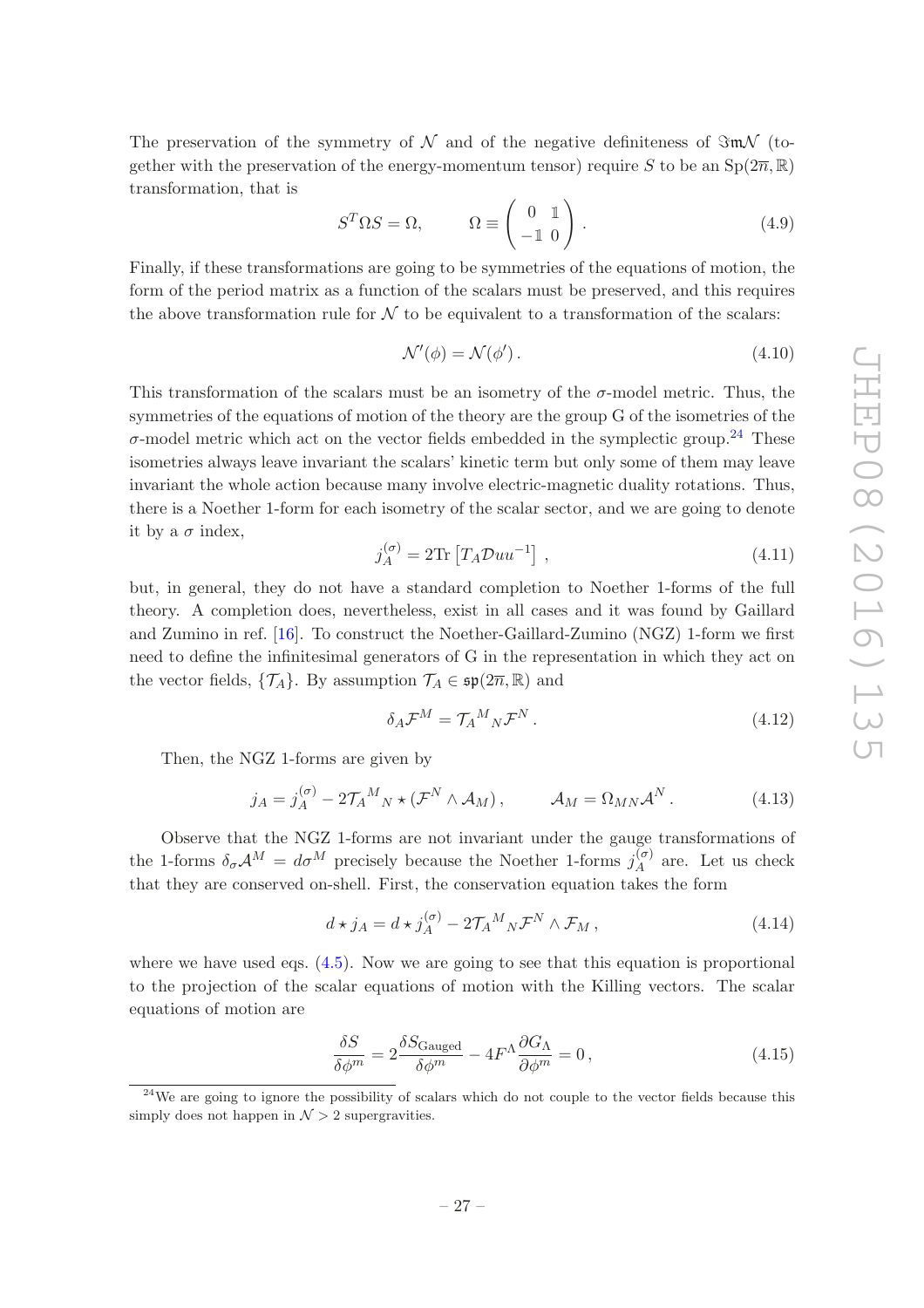where  $S_{\text{Gauged}}$  is the  $\sigma$ -model action normalized as in eq. [\(2.65\)](#page-14-1). Contracting with the Killing vectors we get

<span id="page-29-1"></span>
$$
k_A^m \frac{\delta S}{\delta \phi^m} = -2 \left[ d \star j_A^{(\sigma)} + 2F^\Lambda k_A^m \frac{\partial G_\Lambda}{\partial \phi^m} \right] = 0, \qquad (4.16)
$$

where we have used eq.  $(3.11)$ . The infinitesimal transformation rule for the period matrix follows from eq.  $(4.10)$  and eq.  $(4.8)^{25}$  $(4.8)^{25}$  $(4.8)^{25}$ 

$$
k_A{}^m \frac{\partial \mathcal{N}_{\Lambda\Sigma}}{\partial \phi^m} = \mathcal{T}_{A\Lambda\Sigma} - \mathcal{N}_{\Lambda\Omega} \mathcal{T}_A{}^{\Omega}{}_{\Sigma} + \mathcal{T}_{A\Lambda}{}^{\Omega} \mathcal{N}_{\Omega\Sigma} - \mathcal{N}_{\Lambda} \mathcal{T}_A{}^{\Omega\Delta} \mathcal{N}_{\Delta\Sigma} \,, \tag{4.19}
$$

and, replacing it in eq. [\(4.16\)](#page-29-1), we find the conservation equations as combinations of the equations of motion:

<span id="page-29-2"></span>
$$
k_A^m \frac{\delta S}{\delta \phi^m} = -2 \left[ d \star j_A^{(\sigma)} - 2 \mathcal{T}_A{}^M{}_N \mathcal{F}_M \wedge \mathcal{F}^N \right] = 0 \,. \tag{4.20}
$$

The conservation of the NGZ 1-forms can be solved locally by the introduction of 2-forms  $B_A$  such that

$$
\star j_A = dB_A, \quad \Rightarrow \quad \star j_A^{(\sigma)} = dB_A + 2\mathcal{T}_A{}^M{}_N \mathcal{F}^N \wedge \mathcal{A}_M \equiv H_A, \tag{4.21}
$$

where  $H_A$  are the 3-form field strengths, gauge invariant under

$$
\delta_{\sigma} \mathcal{A}^M = d\sigma^M , \qquad \delta_{\sigma} B_A = d\sigma_A - 2\mathcal{T}_A{}^M{}_N \mathcal{F}^N \wedge d\sigma_M , \qquad (4.22)
$$

and satisfying the Bianchi identities

$$
dH_A - 2\mathcal{T}_{AMN} \mathcal{F}^M \wedge \mathcal{F}^N = 0.
$$
\n(4.23)

The equations of motion have the same form as in the general case studied in section [3.](#page-21-0)

Observe that the NGZ currents are subject to the same constraint as the Noether currents, eq. [\(3.5\)](#page-22-2), because  $k_A{}^m\Gamma_{\text{Adj}}(u)^A{}_i = 0$  and because of eq. [\(4.20\)](#page-29-2).<sup>[26](#page-29-3)</sup> Together, they lead to the constraints

<span id="page-29-4"></span>
$$
\mathcal{T}_{i \, MN} \Gamma(u^{-1})^M{}_P \Gamma(u^{-1})^N{}_Q \mathcal{F}^P \wedge \mathcal{F}^Q = 0, \text{ and } H_A \Gamma_{\text{Adj}}(u)^A{}_i. \tag{4.24}
$$

<span id="page-29-0"></span> $25$ We use the following infinitesimal form for the symplectic matrix S:

$$
S^{M}{}_{N} \sim \delta^{M}{}_{N} + \sigma^{A} \mathcal{T}_{A}{}^{M}{}_{N}, \quad \text{where} \quad \mathcal{T}_{A}{}^{P}{}_{[M} \Omega_{N]P} = 0. \tag{4.17}
$$

The different block components of  $\mathcal{T}_A{}^M{}_N$  are defined by

$$
\left(\mathcal{T}_{A}{}^{M}{}_{N}\right) = \left(\frac{\mathcal{T}_{A}{}^{\Lambda}\Sigma}{\mathcal{T}_{A}\Lambda\Sigma}\frac{\mathcal{T}_{A}{}^{\Lambda\Sigma}}{\mathcal{T}_{A}\Lambda\Sigma}\right), \text{ with } \mathcal{T}_{A}{}^{\Lambda}\Sigma = -\mathcal{T}_{A}\Sigma^{\Lambda}, \quad \mathcal{T}_{A}\Lambda\Sigma = \mathcal{T}_{A}\Sigma\Lambda, \quad \mathcal{T}_{A}{}^{\Lambda\Sigma} = \mathcal{T}_{A}{}^{\Sigma\Lambda}. \quad (4.18)
$$

<span id="page-29-3"></span><sup>26</sup>Otherwise, the NGZ currents would represent too many degrees of freedom.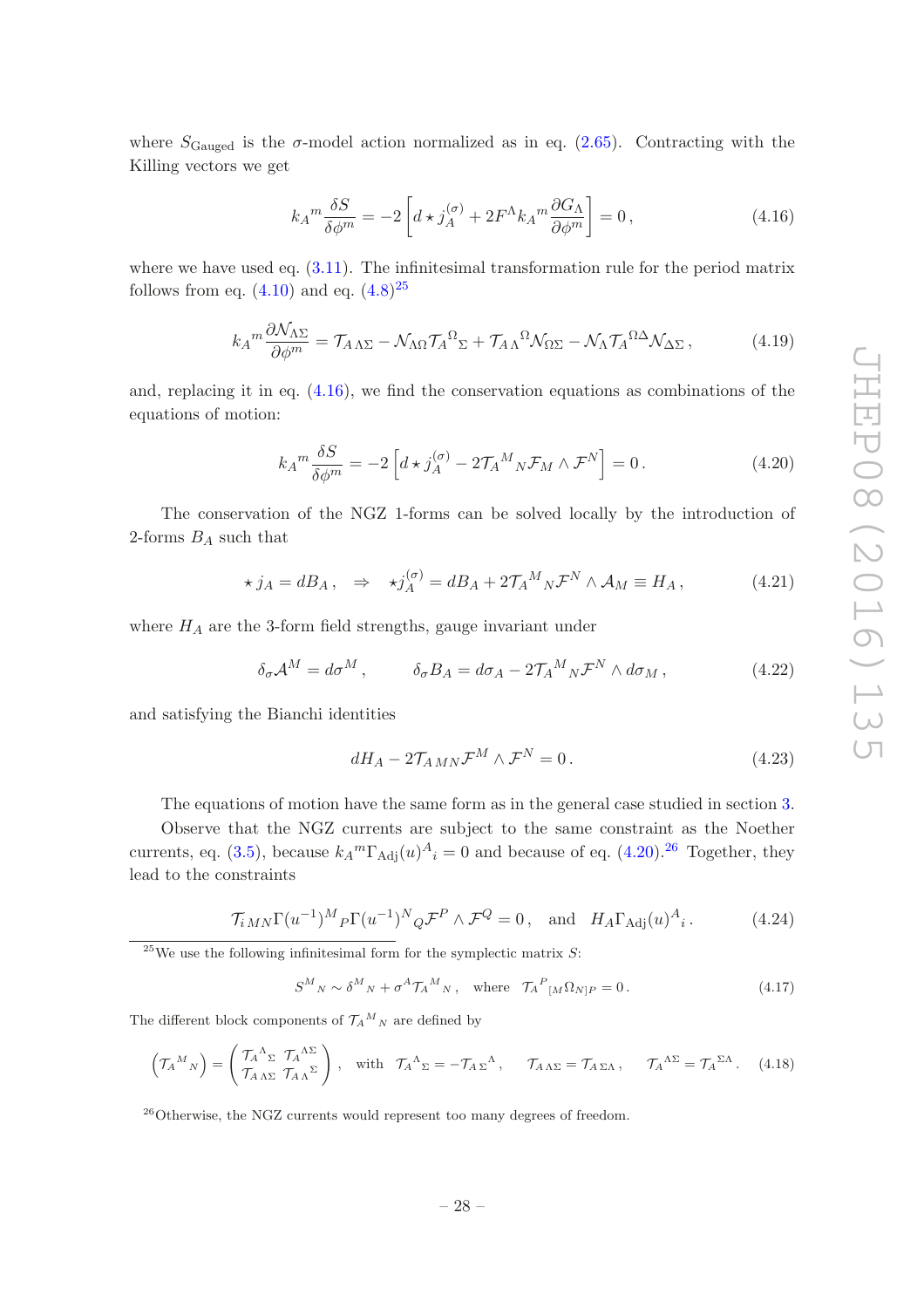#### <span id="page-30-1"></span><span id="page-30-0"></span>4.1 Supersymmetry and the momentum map

# 4.1.1 Supersymmetry transformations of  $(d-2)$ -forms

In supersymmetric theories the  $(d-2)$ -form fields dual to the scalars,  $B_A$ , must transform under supersymmetry and the algebra of the supersymmetry transformations acting on these fields,  $\delta_{\epsilon}B_A$ , must close on shell.

In the  $\mathcal{N} = 1, 2, d = 4$  cases [\[45,](#page-52-8) [46](#page-52-9)] these transformations were found to have leading terms with a common structure<sup>[27](#page-30-2)</sup> that can be generalized to all  $N$  and, actually, to all d:

$$
\delta_{\epsilon} B_{A\mu_1\cdots\mu_{(d-2)}} \sim P_A{}^i (M_i)^I J \bar{\epsilon}^J \gamma_{\mu_1\cdots\mu_{(d-3)}} \psi_{\mu_{(d-2)}I} + \mathcal{D}_m P_A{}^i (M_i)^I J \bar{\epsilon}^J \gamma_{\mu_1\cdots\mu_{(d-2)}} \lambda^m I + \cdots
$$
\n(4.25)

<span id="page-30-4"></span>In this expression I, J are R-symmetry indices (that is, a representation of H),  $\psi_{\mu I}$  are the gravitini,  $\lambda^{m}$ <sub>I</sub> are dilatini or, more generally, the supersymmetric partners of the scalars, labeled here by  $m, n, p, (M_i)^I$  are the generators of the Lie algebra of H in the same representation, and the  $P_A{}^i$  are the momentum maps of the isometries of the coset space G/H or the holomorphic and tri-holomorphic momentum maps of Kähler-Hodge and quaternionic-Kähler spaces in in  $\mathcal{N} = 1, 2, d = 4$  theories.<sup>[28](#page-30-3)</sup> Henceforth, the index A is a "global" adjoint G index.  $\mathcal D$  is the H-covariant derivative acting on the momentum map (or the Kähler- or  $SU(2)$ -covariant derivatives in the Kähler-Hodge and quaternionic-Kähler cases and, according to the previous observation, only the i index has to be covariantized for. The additional terms in this supersymmetry transformation rule are proportional to other p-forms of the theory and are associated to the Chern-Simons terms in the  $(d-1)$ -form field strengths  $H_A$ .

The second term in this proposal adopts slightly different forms depending on the theory under consideration. First of all, one can always apply the main property of the momentum map eq.  $(2.46)$  which also appears in different guises: eqs.  $(2.34)$  in coset spaces  $G/H$ ,  $(A.16)$  and  $(A.19)$  in Kähler-Hodge spaces and, finally,  $(B.14)$  in quaternionic-Kähler spaces. Then, one can use different properties of the H-curvature so that it does not appear explicitly: eq.  $(2.18)$  in coset spaces  $G/H$ , the Kähler-Hodge condition that identifies the Kähler 2-form  $\mathcal J$  with the curvature of the complex bundle in Kähler-Hodge spaces, and the condition that relates the curvature of the  $SU(2)$  connection to the hyperKähler structure eq.  $(B.6)$  in quaternionic-Kähler manifolds.

Furthermore, observe that in the second term of eq. [\(B.17\)](#page-49-2), the hyperini  $\zeta^{\alpha}$  carry a single  $Sp(2n_h)$  index  $\alpha$  but their product with the Quadbein  $U_{\alpha I}^u$  carries an R-symmetry index  $I$  plus a hyperscalar index  $u$ , according to the general expectation.

The example in section [5.1.3](#page-41-0) provides additional confirmation of the universality of the above supersymmetry transformation rule.

The above proposal looks different from the exact result obtained in superspace for the  $\mathcal{N} = 8, d = 4$  theory in ref. [\[47](#page-52-10)], but one has to take into account that the 2-forms and

<sup>&</sup>lt;sup>27</sup>The  $\mathcal{N} = 2$  cases, Special-Kähler and Quaternionic-Kähler target spaces for the scalars, are reviewed in appendices [A.1](#page-46-0) and [B.1,](#page-49-0) respectively.

<span id="page-30-3"></span><span id="page-30-2"></span> $28$ These cases are reviewed in appendices [A](#page-44-0) and [B.](#page-47-0)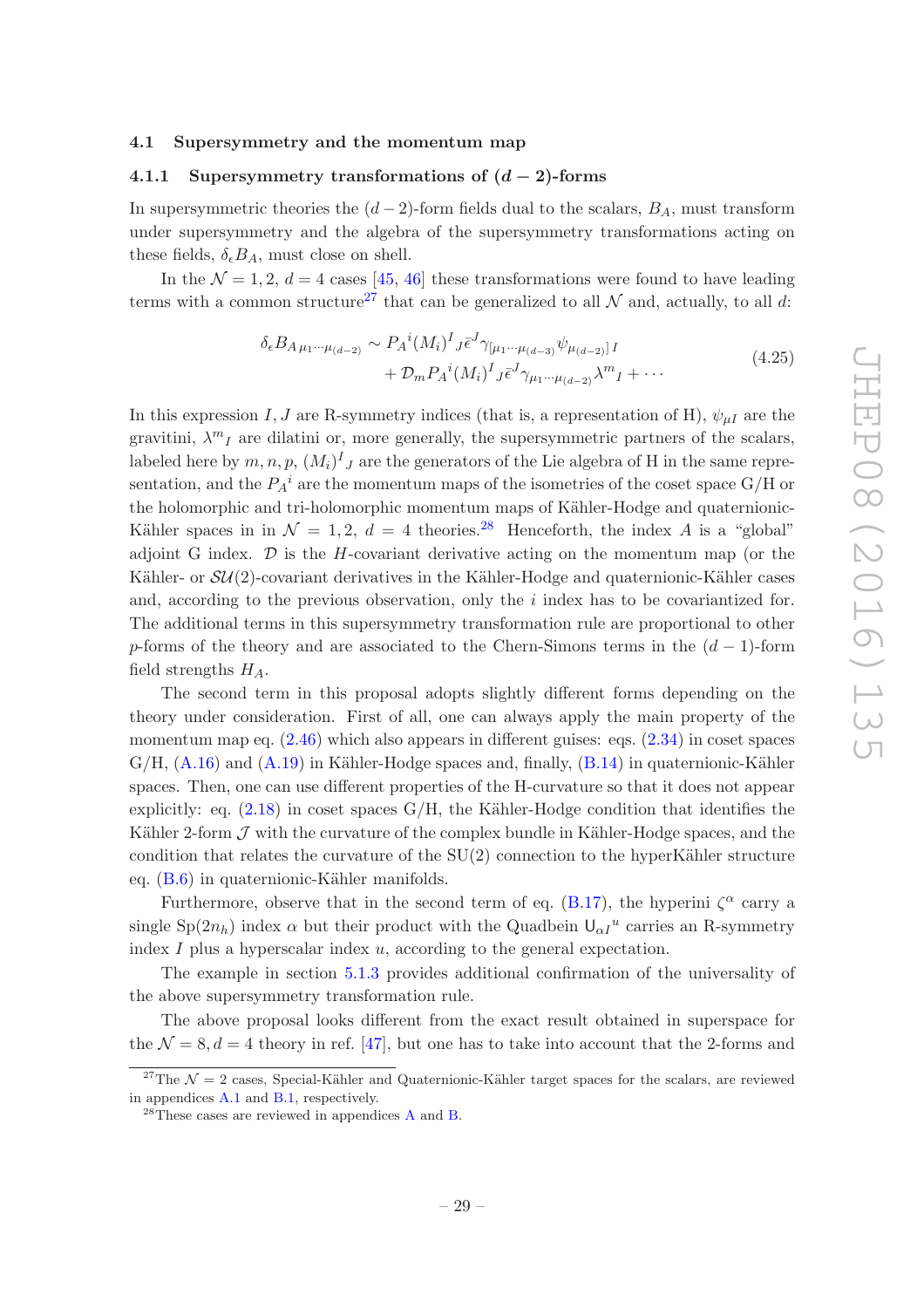their 3-form field strengths in that reference carry "local"  $(H=SU(8))$  indices instead of "global" adjoint  $E_{7(+7)}$  indices. The relation between these two sets of variables is

$$
\mathcal{B}_A \equiv B_B \Gamma_{\text{Adj}}(u)^B{}_A \,, \tag{4.26}
$$

and it is not difficult to see that the supersymmetry transformation rules eq. [\(4.25\)](#page-30-4) split into

$$
\delta_{\epsilon} \mathcal{B}_{i \mu_1 \cdots \mu_{(d-2)}} \sim (M_i)^I J \bar{\epsilon}^J \gamma_{\mu_1 \cdots \mu_{(d-3)}} \psi_{\mu_{(d-2)} I} + \cdots \tag{4.27}
$$

$$
\delta_{\epsilon} \mathcal{B}_{a \mu_1 \cdots \mu_{(d-2)}} \sim f_{ab}{}^{i} (M_i)^I J \bar{\epsilon}^J \gamma_{\mu_1 \cdots \mu_{(d-2)}} e^b{}_m \lambda^m{}_I + \cdots \tag{4.28}
$$

In the particular case of  $\mathcal{N} = 8, d = 4$  supergravity we can make use of the results of ref. [\[47](#page-52-10)]. Using Weyl spinor notation and taking into account that

1. The superpartners of scalar fields  $\lambda_{\underline{\alpha}}^{ABCD}$  are split on two Weyl spinors of the form

$$
\lambda_{\alpha}^{ABCD I} = \frac{2}{4!} \epsilon^{ABCDIJKL} \chi_{\alpha JKL}, \text{ and } \bar{\lambda}_{\dot{\alpha}}^{ABCD}{}_{I} = -2 \delta_{I}^{[A} \bar{\chi}_{\dot{\alpha}}^{BCD]}.
$$
 (4.29)

2. The structure constants corresponding to the commutators  $[\mathfrak{h}, \mathfrak{h}] \in \mathfrak{k}$ , generically denoted by  $f_{ab}{}^i$  in our review, take in this case the form

$$
f_{ABCDEFGH}{}^{I}{}_{J} = \frac{1}{72} \left( \delta^{I}_{[A} \epsilon_{BCD]EFGHJ} - \delta^{I}_{[E} \epsilon_{FGH]ABCDJ} \right) , \qquad (4.30)
$$

and the  $\mathfrak h$  generators and  $M_i^I{}_J \mapsto T_K^K$  $I_J = \delta^K J \delta^I_L - \frac{1}{8}$  $\frac{1}{8} \delta^{K}{}_{L} \delta^{I}{}_{J},$ 

we find that the above generic equations, that can be extracted from the superfield results of ref. [\[47\]](#page-52-10), take the explicit form

$$
\delta_{\epsilon} \mathcal{B}_{\int \mu \nu} \propto T_{\int}^{K} L^{i} \left( \epsilon_{K} \sigma_{\left[ \mu \right]} \bar{\psi}_{\nu\right]}^{L} + \psi_{K\left[ \mu \right]} \bar{\epsilon}^{L} \right) , \qquad (4.31)
$$

$$
\delta_{\epsilon} \mathcal{B}_{IJKL\,\mu\nu} \propto \epsilon_{[I}\sigma_{\mu\nu}\chi_{JKL]} - \frac{1}{4!} \epsilon_{IJKLABCD} \bar{\epsilon}^A \tilde{\sigma}_{\mu\nu} \bar{\chi}^{BCD} \,. \tag{4.32}
$$

On the other hand, the corresponding relation for the 3-form field strengths

$$
\mathcal{H}_A \equiv H_B \Gamma_{\text{Adj}}(u)^B{}_A \,,\tag{4.33}
$$

together with eq. [\(4.24\)](#page-29-4) explain, from a technical point of view, why the  $\mathcal{H}_i$  were found in ref. [\[47](#page-52-10)] to be dual to fermion bilinears.

## <span id="page-31-0"></span>4.1.2 Tensions of supersymmetric  $(d-1)$ -branes

The supersymmetry transformations of the  $(d-2)$ -forms into the gravitini determine the tension of the 1/2-supersymmetric  $(d-3)$ -branes that couple to them in a  $\kappa$ -symmetric action (see, for instance, ref. [\[45\]](#page-52-8)), if any. The explicit construction of the U-duality*invariant* and  $\kappa$ -symmetric actions of the 1/2-supersymmetric  $(d-3)$ -branes, in the same spirit as the construction of the  $SL(2,\mathbb{R})$ -invariant actions for all branes in type IIB  $d=10$ supergravity in ref. [\[48](#page-52-11)] or for 0-branes in  $\mathcal{N} = 2, 8, d = 4$  supergravity in ref. [\[49\]](#page-52-12) has only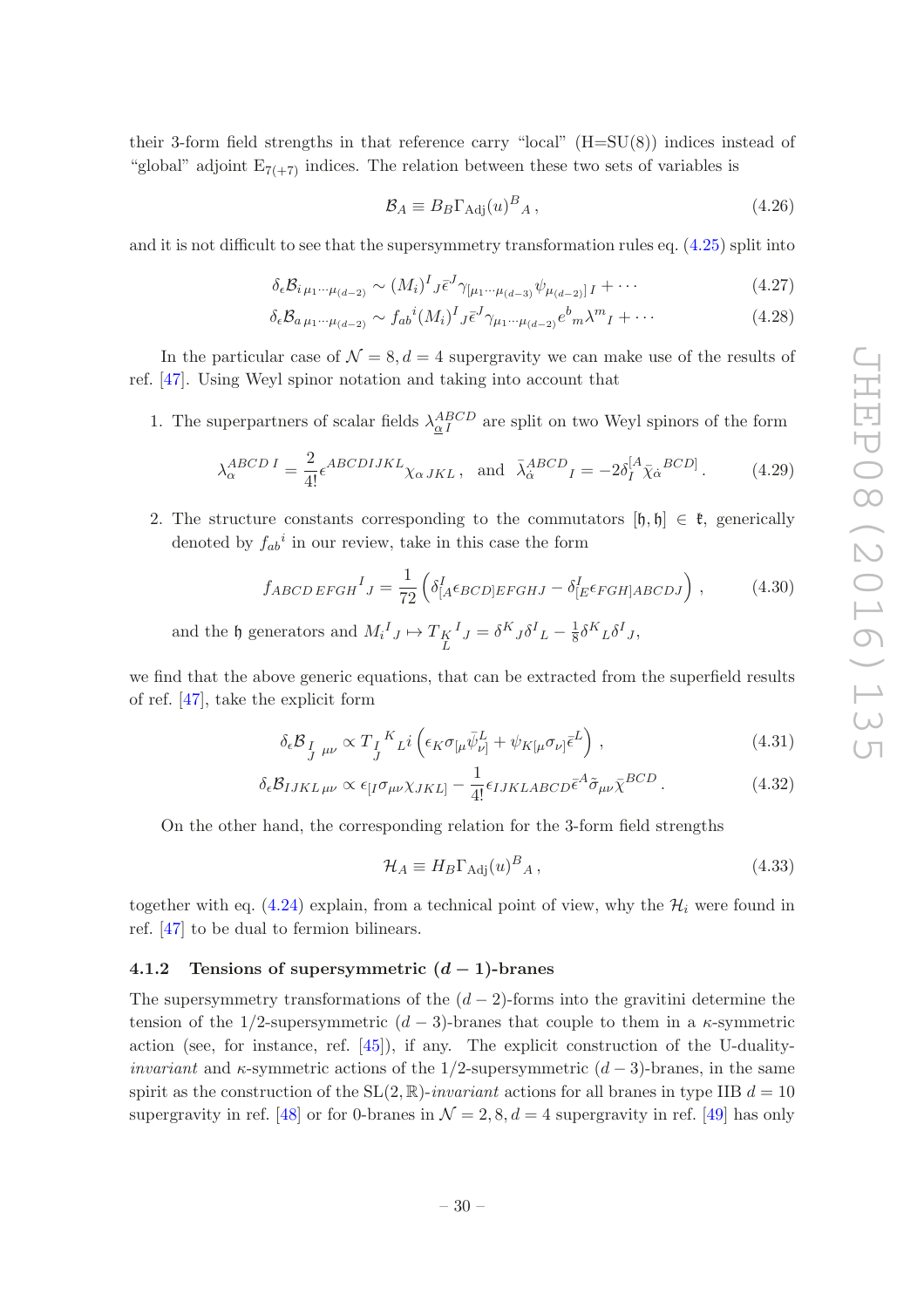been carried out for the  $\mathcal{N} = 2, d = 4$  case [\[45\]](#page-52-8). Nevertheless, some general lessons can be learned from those results and from the general form of the supersymmetry transformations of  $(d-2)$ -form potentials eq.  $(4.25)$ .

On general grounds,  $(d-3)$ -branes will be characterized by charges in the adjoint representation of G,  $q^A$  and the Wess-Zumino term in their effective world-volume action will contain the leading term<sup>[29](#page-32-1)</sup>

$$
q^A \int B_A \,. \tag{4.34}
$$

Then, the supersymmetry transformation rule eq. [\(4.25\)](#page-30-4) requires the presence of a scalar-dependent factor in the kinetic term that can be identified with the tension  $\mathcal{T}_{(d-3)}$ :

$$
\int d^{(d-3)}\xi \mathcal{T}_{(d-3)}\sqrt{|g_{(d-3)}|}\,,\tag{4.35}
$$

which we conjecture to be of the form

$$
\mathcal{T}_{(d-3)} = \sqrt{|q^A q^B P_A^i P_B^j g_{ij}|}.
$$
\n(4.36)

Observe that the rank dim H matrix  $P_A{}^i P_B{}^j g_{ij}$  is related to the matrix  $\mathfrak{M}^{AB}$  defined in eq. [\(3.17\)](#page-23-5) by

$$
P_A{}^i P_B{}^j g_{ij} = g_{AB} - g_{AC} g_{BD} \mathfrak{M}^{CD},\tag{4.37}
$$

and for  $(d-3)$ -brane charges in the conjugacy class  $q^A q^B g_{AB} = 0$  (which is the conjugacy class of the D7-and S7-branes of  $\mathcal{N} = 2B, d = 10$  supergravity [\[51\]](#page-52-13))

$$
\mathcal{T}_{(d-3)} = \sqrt{|q_A q_B \mathfrak{M}^{CD}|},\tag{4.38}
$$

which is the expression one would have guessed from eq.  $(3.19)$ .

Clearly, more work is needed in order to find the complete  $\kappa$ -invariant worldvolume actions, find the U-duality-invariant  $(d-3)$ -brane tensions and, eventually, prove the above conjecture, but we think that our arguments concerning the general structure of the supersymmetry transformation eq. [\(4.25\)](#page-30-4) give some support to it.

## <span id="page-32-0"></span>4.1.3 Fermion shifts

The holomorphic and triholomorphic momentum maps (resp.  $\mathcal{P}_A$  and  $\mathsf{P}_A^x$ ) also appear naturally in the so-called fermion shifts of the supersymmetry transformations of the fermions of gauged  $\mathcal{N} = 1, 2, d = 4$  supergravities. For the standard gauging (using the fundamental vectors  $A^{\Lambda}$  as gauge fields for perturbative symmetries of the action), the supersymmetry transformations of the gravitini, gaugini and hyperini of  $\mathcal{N} = 2, d = 4$  supergravity can be

<span id="page-32-1"></span><sup>&</sup>lt;sup>29</sup>T-duality-invariant Wess-Zumino terms for the  $\kappa$ -symmetric world-volume effective actions of all branes in maximal supergravity in any dimension have been proposed in ref. [\[50](#page-52-14)].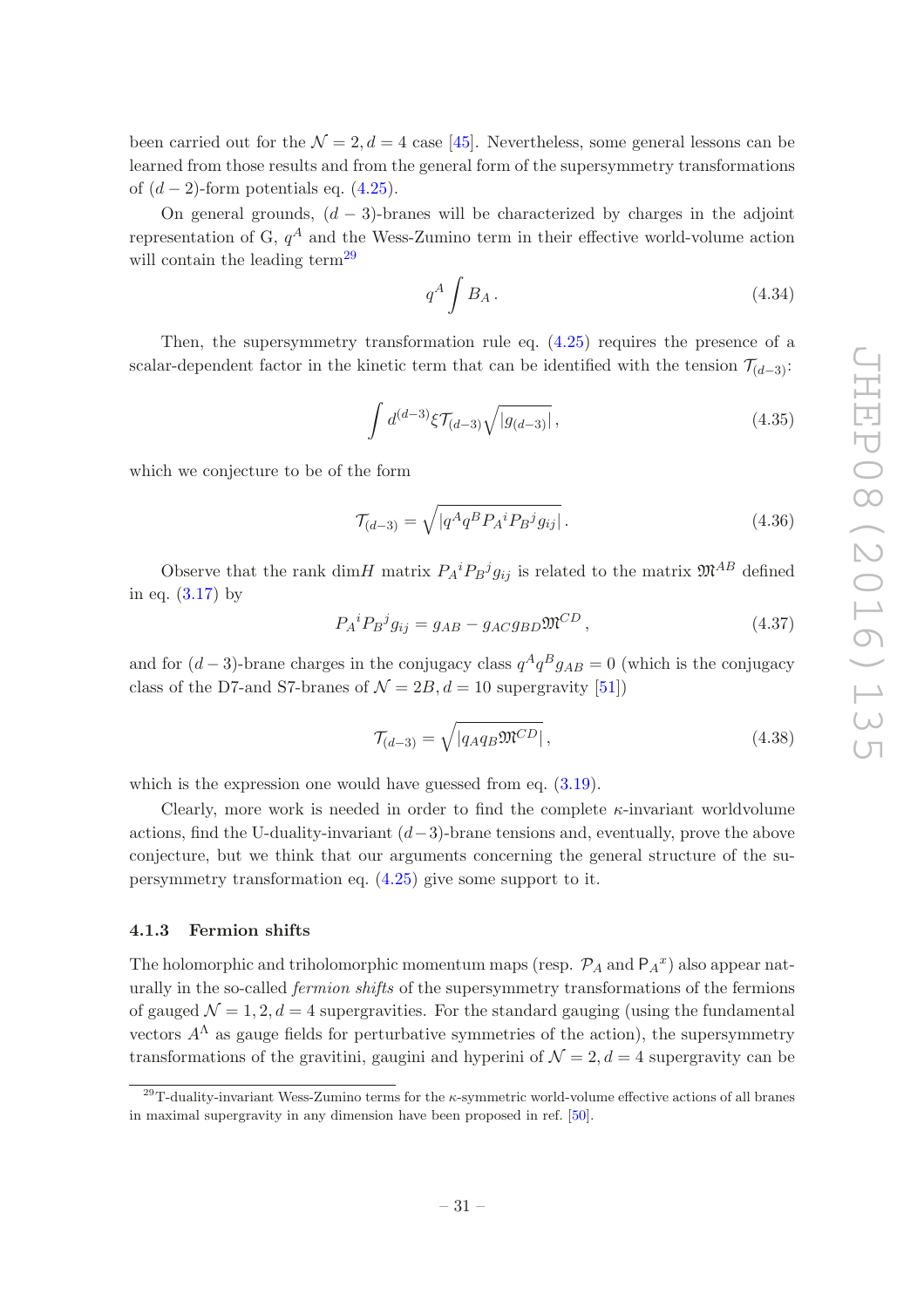written in the form:<sup>[30](#page-33-0)</sup>

$$
\begin{cases}\n\delta_{\epsilon}\psi_{I\,\mu} = \mathfrak{D}_{\mu}\epsilon_{I} + \left[T^{+}{}_{\mu\nu}\varepsilon_{IJ} - \frac{1}{2}S^{x}\eta_{\mu\nu}\varepsilon_{IK}(\sigma^{x})^{K}{}_{J}\right]\gamma^{\nu}\epsilon^{J}, \\
\delta_{\epsilon}\lambda^{Ii} = i\,\mathfrak{D}Z^{i}\epsilon^{I} + \left[\left(\mathcal{G}^{i+} + W^{i}\right)\varepsilon^{IJ} + \frac{i}{2}W^{ix}\left(\sigma^{x}\right)^{I}{}_{K}\varepsilon^{K}{}^{J}\right]\epsilon_{J}, \\
\delta_{\epsilon}\zeta_{\alpha} = i\mathsf{U}_{\alpha I\,u}\,\mathfrak{D}q^{u}\epsilon^{I} + N_{\alpha}{}^{I}\epsilon_{I},\n\end{cases} (4.39)
$$

where the fermion shifts are given by

$$
\begin{cases}\nS^x = \frac{1}{2} g \mathcal{L}^{\Lambda} \mathsf{P}_{\Lambda}{}^x, \\
W^i = \frac{1}{2} g \mathcal{L}^* {}^{\Lambda} k_{\Lambda}{}^i = -\frac{i}{2} g \mathcal{G}^{ij}{}^* f^{*\Lambda}{}_{j*} \mathsf{P}_{\Lambda}, \\
W^{i x} = g \mathcal{G}^{ij}{}^* f^{*\Lambda}{}_{j*} \mathsf{P}_{\Lambda}{}^x, \\
N_{\alpha}{}^I = g \mathsf{U}_{\alpha}{}^I{}_{u} \mathcal{L}^* {}^{\Lambda} k_{\Lambda}{}^{u}.\n\end{cases} \tag{4.40}
$$

As usual in  $\mathcal{N} > 1$ , the scalar potential is given by an expression quadratic in the fermion shifts:

$$
V(Z, Z^*, q) = -6S^{*x}S^x + 2\mathcal{G}_{ij} * W^i W^{*j^*} + \frac{1}{2}\mathcal{G}_{ij} * W^{i}{}^{x}W^{*j^*}{}^{x} + 2N_{\alpha}{}^{I}N^{\alpha}{}_{I}
$$

$$
= g^2 \left[ -\frac{1}{4} \Im \mathfrak{m} \mathcal{N}^{\Lambda \Sigma} \mathcal{P}_{\Lambda} \mathcal{P}_{\Sigma} + \frac{1}{2} \mathcal{L}^{* \Lambda} \mathcal{L}^{\Sigma} (4H_{uv}k_{\Lambda}{}^{u}k_{\Sigma}{}^{v} - 3P_{\Lambda}{}^{x}P_{\Sigma}{}^{x}) \right] + \frac{1}{2} \mathcal{G}^{ij^*} f^{\Lambda}{}_{i} f^{* \Sigma}{}_{j^*} P_{\Lambda}{}^{x} P_{\Sigma}{}^{x} \right].
$$
(4.41)

The presence of the momentum map on all those terms is due to their transformations properties under global duality transformations. To make this fact manifest and gain more insight in the structure of these terms, it is convenient to use the *embedding tensor*<sup>[31](#page-33-1)</sup>  $\vartheta_M^A$ . This object relates each symmetry generator  $(A \text{ index})$  to the vector field of the theory that gauges it  $(M \text{ index})$ . Introducing the embedding tensor in the fermion shifts restores the (formal) symplectic invariance of the theory: $32,33$  $32,33$  $32,33$ 

$$
\begin{cases}\nS^x = \frac{1}{2} \mathcal{V}^M \vartheta_M{}^A \mathsf{P}_A{}^x, \\
W^i = -\frac{i}{2} \mathcal{D}^i \mathcal{V}^{*M} \vartheta_M{}^A \mathcal{P}_A, \\
W^{i x} = \mathcal{D}^i \mathcal{V}^{*M} \vartheta_M{}^A \mathsf{P}_A{}^x, \\
N_\alpha{}^I = g \mathsf{U}_\alpha{}^I{}_u \mathcal{V}^{*M} \vartheta_M{}^A \mathsf{k}_A{}^u,\n\end{cases}
$$
\n(4.42)

<span id="page-33-0"></span><sup>&</sup>lt;sup>30</sup>See, for instance, refs. [\[18,](#page-51-1) [26](#page-51-7), [27](#page-51-8)]. The momentum maps carry an index  $\Lambda$  here which associates them to the vector field that gauges the corresponding global symmetry. It is understood in this notation that only the momentum maps associated to the gauge symmetries occur in these expressions. This notation is considerably improved by the introduction of the embedding tensor, as awe are going to see.

<span id="page-33-1"></span> $31$ The embedding tensor and its associated formalism were introduced in refs. [\[52](#page-52-15)[–54](#page-52-16)]. They were developed in the context of the maximal 4-dimensional supergravity in refs. [\[55](#page-52-17), [56\]](#page-53-0), but its use is by no means restricted to that context (see chapter 2 in ref. [\[18](#page-51-1)] and references therein).

<sup>&</sup>lt;sup>32</sup>The details of such a general gauged theory have not yet been worked out in the literature.

<span id="page-33-3"></span><span id="page-33-2"></span> $33$ The gauge coupling constant g is also replaced by the embedding tensor, since it can describe several gauge groups with different coupling constants.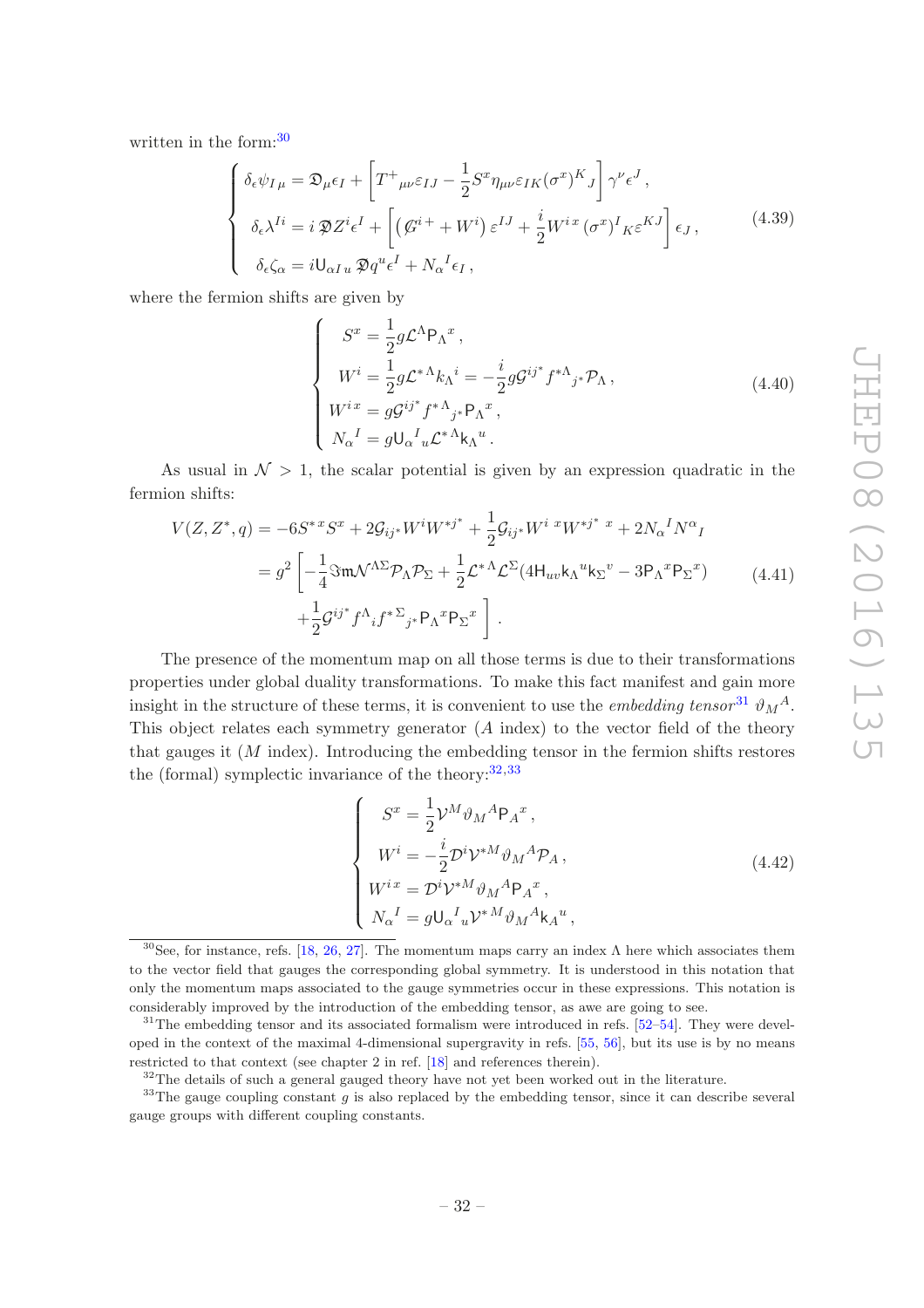while the scalar potential must take the form

$$
V(Z, Z^*, q) = -\frac{1}{4} \mathcal{M}^{MN} \vartheta_M{}^A \vartheta_N{}^B \mathcal{P}_A \mathcal{P}_B + \frac{1}{2} \mathcal{V}^{*M} \mathcal{V}^N \vartheta_M{}^A \vartheta_N{}^B (4H_{uv} k_A{}^u k_B{}^v - 3P_A{}^x P_B{}^x) + \frac{1}{2} \mathcal{G}^{ij*} \mathcal{D}_i \mathcal{V}^M \mathcal{D}_{j*} \mathcal{V}^{*N} \vartheta_M{}^A \vartheta_N{}^B P_A{}^x P_B{}^x.
$$
\n(4.43)

Our general definition of momentum map shares the same transformation properties and, therefore, the momentum maps should occur in all the fermion shifts of all theories. The expressions given in the literature, though, are written in a different language which obscures this point. Here we are going to show in several examples how the momentum map allows one to rewrite the fermion shifts in a universal way if one makes use of the embedding tensor.

Let us consider first the  $\mathcal{N} > 2, d = 4$  theories with vector multiplets (whenever possible). It is convenient to use the formulation of ref. [\[57\]](#page-53-1) that can describe all these theories simultaneously and in a language very close to that of the  $\mathcal{N} = 2, d = 4$  theories coupled to vector multiplets.[34](#page-34-0)

We just need to know some details of this formulation: the  $\mathcal{N}=2$  symplectic section  $\mathcal{V}^M$  that describes the scalars in the vector multiplets and its Kähler-covariant derivative  $\mathcal{D}_i \mathcal{V}^M$  are now generalized to  $\mathcal{V}^M_{IJ} = -\mathcal{V}^M_{JI}$  and  $\mathcal{V}^M_i$  where the indices  $I, J = 1, \cdots, \mathcal{N}$ and  $i, j = 1, \dots, n_V$  (the number of vector multiplets). The fermions in the supergravity multiplet are  $\psi_{\mu I}$ ,  $\chi_{IJK}$ ,  $\chi^{IJKLM}$  (antisymmetric in all the SU(N) indices, and  $\chi^{IJKLM}$  =  $\frac{1}{3!} \varepsilon^{IJKLMNOPQ} \chi_{OPQ}$  for  $\mathcal{N} = 8$ .<sup>[35](#page-34-1)</sup> The fermions in the generic vector supermultiplet are  $\lambda_{iI}$  and  $\lambda_i^{IJK}$  (again, antisymmetric in all the SU(N) indices, and  $\lambda_i^{IJK} = \varepsilon^{IJKL}\lambda_{iL}$  for  $\mathcal{N} = 4$ ). There are no vector multiplets for  $\mathcal{N} > 4$ . However, in this formalism, several fields of the  $\mathcal{N} = 6$  theory are treated as if belonging to a vector supermultiplet and one has two additional relations that relate them to fields in the supergravity multiplet  $\lambda_I = \frac{1}{5!} \varepsilon_{IJ_1\cdots J_5} \chi^{J_1\cdots J_5}$  and  $\lambda^{IJK} = \frac{1}{3!} \varepsilon^{IJKLMN} \chi_{LMN}$ . In practice, in  $\mathcal{N} = 6$ , it is easier to work with  $\lambda_I$  and  $\chi_{IJK}$ , which fit in the general pattern.

Combining this knowledge with the fermion shifts of the  $\mathcal{N} = 2$  theories written above,  $36$  it is not difficult to guess the form of the generic fermion shifts:

$$
\delta_{\epsilon}\psi_{\mu I} \sim \cdots + \mathcal{V}^{M}{}_{IK}\vartheta_{M}{}^{A}P_{A}{}^{i}(M_{i})^{K}{}_{J}\gamma_{\mu}\epsilon^{J}\,,\tag{4.44}
$$

$$
\delta_{\epsilon \chi IJK} \sim \dots + \mathcal{V}^M_{[IJ|} \vartheta_M{}^A P_A{}^{\mathbf{i}} (M_{\mathbf{i}})^L{}_{|K]} \epsilon_L \tag{4.45}
$$

$$
\delta_{\epsilon}\lambda_{iI} \sim \cdots + \mathcal{V}^{M}{}_{i}\vartheta_{M}{}^{A}P_{A}{}^{i}(M_{i})^{J}{}_{I}\epsilon_{J},\tag{4.46}
$$

where we have boldfaced the  $H$  indices to distinguish them from those labeling the vector supermultiplets. For the  $\mathcal{N} = 3.5$  cases there are additional fermion fields which are independent of  $\psi_{\mu I}$ ,  $\chi_{IJK}$ ,  $\lambda_{iI}$  and whose fermion shifts are more difficult to guess. We have found the following possibilities: $37$ 

<span id="page-34-0"></span><sup>&</sup>lt;sup>34</sup>So far, this formalism has been used only in ungauged supergravities. Our proposals for the fermion shifts should help to extend this formulation to the most general gauged theories.

<span id="page-34-1"></span> $35\chi^{IJKLM}$  is only relevant as an independent field for  $\mathcal{N}=5$ , because it is also related to another field for  $\mathcal{N} = 6$ , as awe are going to see.

<sup>&</sup>lt;sup>36</sup>Evidently, the fermion shifts in the hyperini will not be generalized, as there are no hypermultiplets in  $\mathcal{N} \neq 2, d = 4$  theories.

<span id="page-34-3"></span><span id="page-34-2"></span><sup>&</sup>lt;sup>37</sup>We thank Mario Trigiante for enlightening conversations on this point.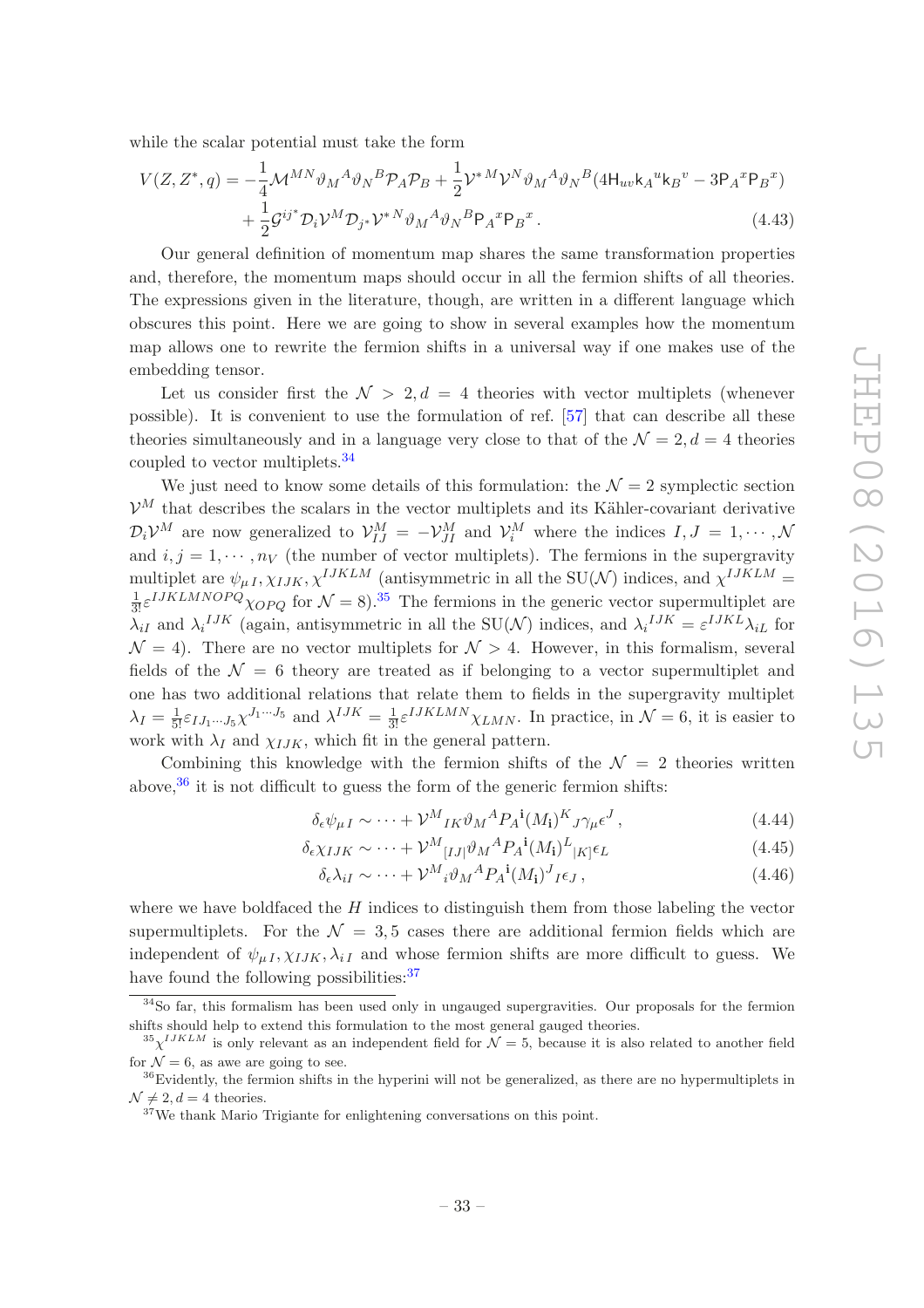1. For the SU(3) singlets  $\lambda_i = \frac{1}{3!} \varepsilon_{IJK} \lambda_i^{IJK}$  of  $\mathcal{N} = 3$ 

$$
\delta_{\epsilon}\lambda_i \sim \dots + \varepsilon_{IJK} \mathcal{V}_i^M \vartheta_M{}^A P_A{}^{\mathbf{i}} (M_{\mathbf{i}})^I{}_L \delta^{LJ} \epsilon^K.
$$
 (4.47)

2. For the SU(5) singlet  $\chi = \frac{1}{5!} \varepsilon_{I_1 \cdots I_5} \chi^{I_1 \cdots I_5}$  of  $\mathcal{N} = 5$ 

$$
\delta_{\epsilon} \chi \sim \dots + \varepsilon^{I_1 I_2 I_3 I_4 I_5} \mathcal{V}^M{}_{I_1 I_2} \vartheta_M{}^A P_A{}^{\mathbf{i}} \delta_{I_3 J} (M_{\mathbf{i}})^J{}_{I_4} \epsilon_{I_5} \,. \tag{4.48}
$$

In many gauged supergravities (see, for instance the  $\mathcal{N} = 3, d = 4$  theories [\[58,](#page-53-2) [59](#page-53-3)] or the  $\mathcal{N} = 2, d = 8$  theories [\[60](#page-53-4), [61](#page-53-5)]), the fermion shifts are given in terms of the "dressed" structure constants" of the gauge group. In the SO(3)-gauged  $\mathcal{N} = 2, d = 8$  theory of ref. [\[60](#page-53-4)], and in the conventions used there, these are defined by

$$
f_{ij}{}^{k} \equiv L_i{}^{m} L_j{}^{n} L_p{}^{k} f_{mn}{}^{p}, \quad \text{where} \quad f_{mn}{}^{p} = \epsilon_{mnp} \,, \tag{4.49}
$$

and where  $L_i^m$  is the  $SL(3,\mathbb{R})/SO(3)$  coset representative  $(m, n, p = 1, 2, 3$  are indices in the fundamental (vector) representation of  $SL(3, \mathbb{R})$  and i, j,  $k = 1, 2, 3$  are indices in the fundamental representation of SO(3)) and  $L_m^i = (L^{-1})_m^i$  is its inverse.<sup>[38](#page-35-2)</sup>

The dressed structure constants can be rewritten in terms of the three momentum maps  $P_m^{\ n}$  and the three Killing vectors  $k_m^{\ a}$  (where a labels the generators of the coset) using the definition of the adjoint action of the group on the algebra, adapted to these conventions:

$$
f_{ij}{}^{k} = L_{i}{}^{m} L_{j}{}^{n} (T_{m})_{n}{}^{p} (L^{-1})_{p}{}^{k} = L_{i}{}^{m} \Gamma_{\text{Adj}} (L^{-1})_{m}{}^{\alpha} (T_{\alpha})_{j}{}^{k} = L_{i}{}^{m} \left[ P_{m}{}^{l} (T_{l})_{j}{}^{k} - k_{m}{}^{a} (T_{a})_{j}{}^{k} \right],
$$
\n(4.50)

where we have used the (transposed of the) definition of the adjoint action of the group on the algebra eq.  $(2.9)$ .

Similar identities can be used in other supergravities and we hope the use of the momentum map can be of help in writing all gauged supergravity theories in a homogenous language.

## <span id="page-35-1"></span><span id="page-35-0"></span>4.2 Examples

## 4.2.1  $\mathcal{N} = 4, d = 4$  supergravity

The bosonic fields of pure  $\mathcal{N} = 4, d = 4$  supergravity are the metric, the axidilaton  $\tau =$  $\chi + ie^{-2\varphi},$ <sup>[39](#page-35-3)</sup> and six vector fields  $A^{\Lambda}{}_{\mu}$   $\Lambda = 1, \cdots, 6$ . The bosonic action is

$$
S = \int d^4x \sqrt{|g|} \left\{ R + \frac{\partial_\mu \tau \partial^\mu \tau^*}{2(\Im \mathfrak{m} \tau)^2} - \frac{1}{4} e^{-2\varphi} F^\Lambda{}_{\mu\nu} F^{\Lambda}{}^{\mu\nu} + \frac{1}{4} \chi F^\Lambda{}_{\mu\nu} \star F^{\Lambda}{}^{\mu\nu} \right\} ,\tag{4.51}
$$

and, comparing with the generic action eq.  $(4.1)$  we find that the period matrix is given by

$$
\mathcal{N}_{\Lambda\Sigma} = -\frac{1}{8}\tau \delta_{\Lambda\Sigma} \,. \tag{4.52}
$$

<sup>&</sup>lt;sup>38</sup>In our notation  $L_i^m = u^m_i$ , the transposed.

<span id="page-35-3"></span><span id="page-35-2"></span><sup>&</sup>lt;sup>39</sup>Observe that here  $\Im \mathfrak{m} \tau = e^{-2\varphi}$  instead of  $e^{-\varphi}$  as in section [2.3.1.](#page-15-1)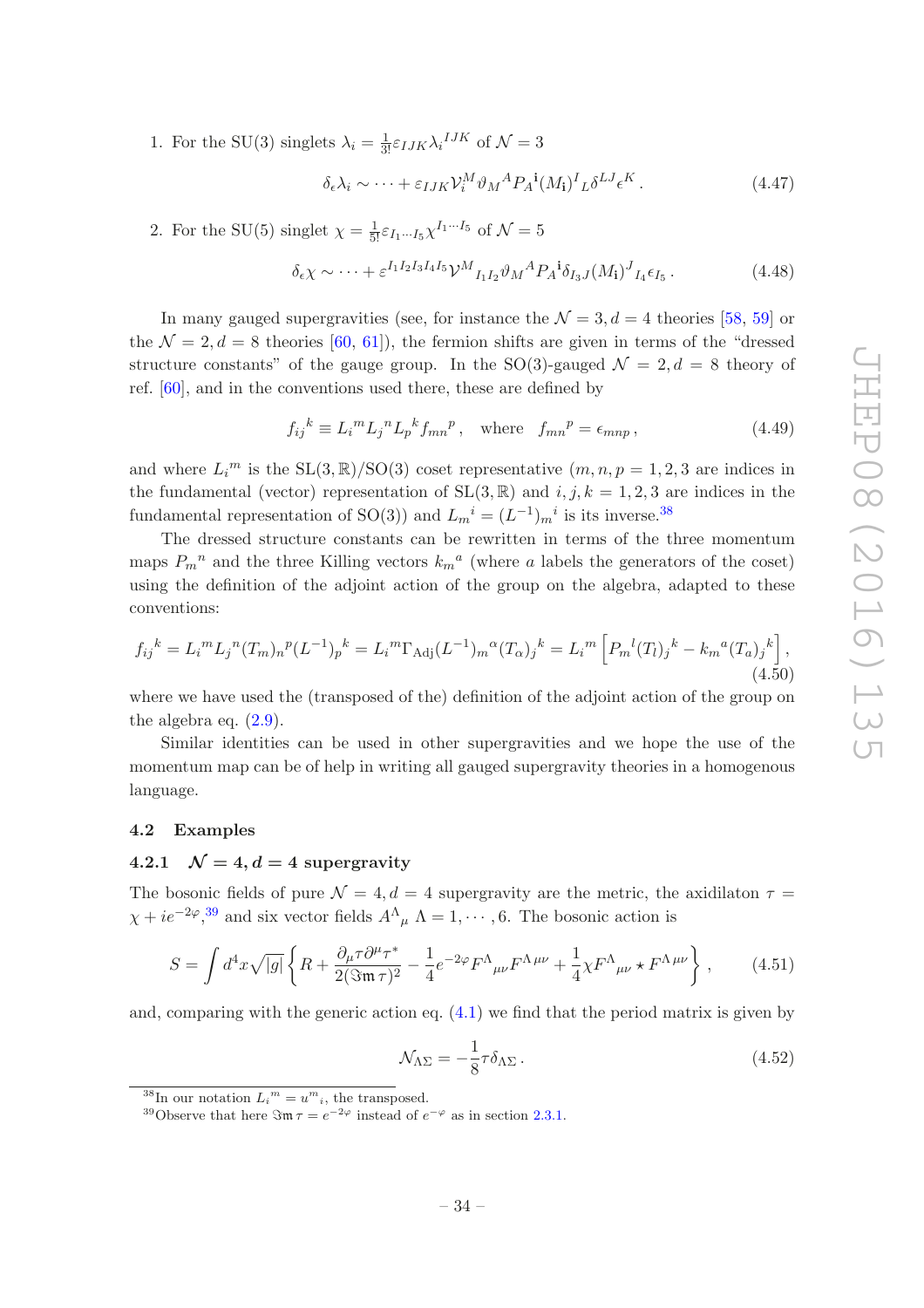The action of this theory is invariant under  $SO(6)$  rotations of the vector fields, whose symplectic infinitesimal generators, labeled by a are

$$
\left(\mathcal{T}_a^M{}_N\right) = \begin{pmatrix} T_a{}^\Lambda \Sigma & 0 \\ 0 & T_a{}_\Lambda \Sigma \end{pmatrix}, \quad \text{where} \quad T_a{}^\Lambda \Sigma = -T_a{}_\Sigma{}^\Lambda. \tag{4.53}
$$

The equations of motion are also invariant under the  $SL(2\mathbb{R})$  group of simultaneous electricmagnetic rotation of all the electric field strengths  $F^{\Lambda}$  into the dual magnetic ones  $G_{\Lambda}$ defined in eq. [\(4.3\)](#page-27-4). The symplectic generators associated to these transformations are the tensor products of those in eq.  $(2.73)$  by the identity in 6 dimensions. More explicitly

$$
(\mathcal{T}_1^M{}_N) = \frac{1}{2} \begin{pmatrix} \delta^{\Lambda}{}_{{\Sigma}} & 0 \\ 0 & -\delta_{\Lambda}{}_{{\Sigma}} \end{pmatrix} , \qquad (\mathcal{T}_2^M{}_N) = \frac{1}{2} \begin{pmatrix} 0 & \delta^{\Lambda}{}_{{\Sigma}} \\ \delta_{\Lambda}{}_{{\Sigma}} & 0 \end{pmatrix} ,
$$
  

$$
(\mathcal{T}_3^M{}_N) = \frac{1}{2} \begin{pmatrix} 0 & \delta^{\Lambda}{}_{{\Sigma}} \\ -\delta_{\Lambda}{}_{{\Sigma}} & 0 \end{pmatrix} .
$$
 (4.54)

We will denote the generators of  $SL(2,\mathbb{R})$  with the label  $\alpha$  to distinguish them from those of the  $SO(6)$  group. Observe that there are no scalars associated to  $SO(6)$ . The only scalar, the axidilaton, is invariant under  $SO(6)$ . Since this group is a symmetry of the action, the NGZ current coincides with the Noether current, has no scalar contribution and is given by

$$
j_a = -2\mathcal{T}_a{}^M{}_N \star (\mathcal{F}^N \wedge \mathcal{A}_M). \tag{4.55}
$$

Using Maxwell equations and Bianchi identities of the vector fields we find that

$$
d \star j_a = -2\mathcal{T}_a{}^M{}_N \mathcal{F}^N \wedge \mathcal{F}_M \,, \tag{4.56}
$$

which vanishes identically due to the antisymmetry of the  $SO(6)$  generators. In this case, evidently, there is nothing to be dualized and there are no 2-forms  $B_a$ .

The NGZ currents of the  $SL(2,\mathbb{R})$  electric-magnetic duality group are non-trivial, though:

$$
j_{\alpha} = j_{\alpha}^{(\sigma)} - 2\mathcal{T}_{\alpha}{}^{M}{}_{N} \star (\mathcal{F}^{N} \wedge \mathcal{A}_{M}), \quad \alpha = 1, 2, 3. \tag{4.57}
$$

It is necessary to use the equations of motion of the scalars (and not just the Maxwell equations and Bianchi identities) to show that they are conserved on-shell. They are dualized into 3 2-forms  $B_{\alpha}$  according to the general prescription. We will not give the details here.

# <span id="page-36-0"></span>4.2.2  $\mathcal{N} = 8, d = 4$  supergravity

The above general scheme can be applied to  $\mathcal{N} = 8, d = 4$  supergravity even if we use a complex basis for the vector fields. Thus, we have

$$
H_{\frac{E}{F}} = dB_{\frac{E}{F}} - 4\left[\mathcal{F}^{EA}\mathcal{A}_{FA} + \mathcal{A}^{EA}\mathcal{F}_{FA} - \frac{1}{8}\delta^{E}{}_{F}\left(\mathcal{F}^{AB}\mathcal{A}_{AB} + \mathcal{A}^{AB}\mathcal{F}_{AB}\right)\right], \quad (4.58)
$$

$$
H_{EFGH} = dB_{EFGH} - 2\left(\mathcal{F}_{[EF}\mathcal{A}_{GH]} + \frac{1}{4!}\varepsilon_{EFGHABCD}\mathcal{F}^{AB}\mathcal{A}^{CD}\right). \tag{4.59}
$$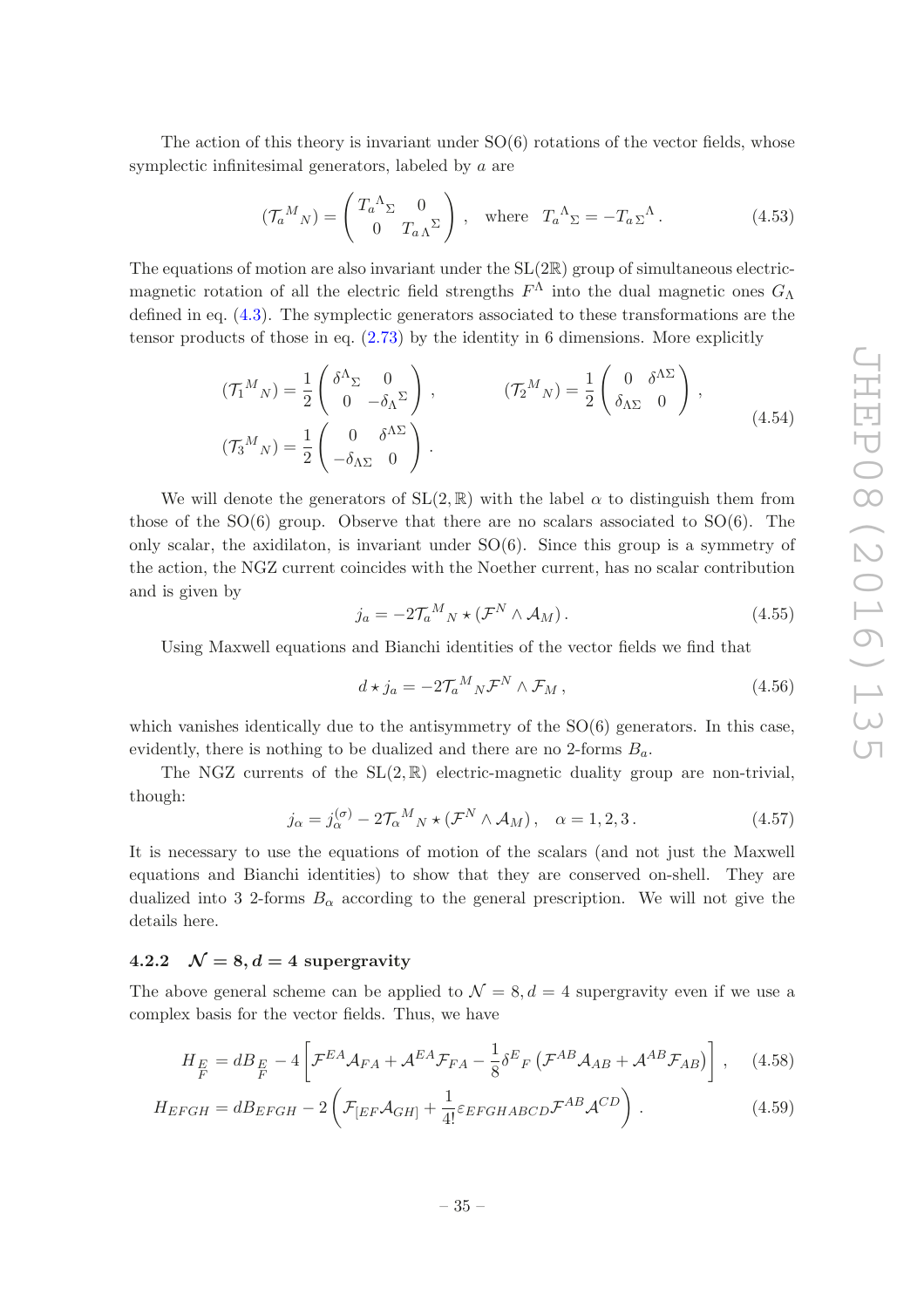## <span id="page-37-0"></span>5 The higher-dimensional, higher-rank NGZ 1-forms and dualization

In  $d > 4$  dimensions supergravity theories may contain dynamical fields which are differential forms of rank  $p > 1$ . The global symmetries of the theory can act on these field as rotations or, when the rank and dimension allow it  $(d = 2(p + 1))$ , as electric-magnetic transformations. The latter are not symmetries of the action but, nevertheless, as in the 4-dimensional case, a generalized Noether-Gaillard-Zumino (NGZ) current 1-form  $j_A$  which is conserved on shell can be defined for each and all the generators of the full duality group.

The equation that expresses this conservation can be written in a universal form: let  $F^I, H_m, G^a, \dots$  be, respectively, the 2-, 3-, 4-, ... form field strengths of the  $n_1, n_2, n_3, \dots$ fundamental 1-, 2-, 3-, ... fields of the theory and let  $\tilde{F}_I$ ,  $\tilde{H}^m$ ,  $\tilde{G}_a$ , ... their dual  $(d-2)$ -,  $(d-3)$ -,  $(d-4)$ -, ... form field strengths. As the indices chosen show, if the fundamental field strengths  $F^I, H_m, G^a, \ldots$  transform linearly under the duality group as  $\delta_A F^I$  =  $T_A^I{}_J F^J$ ,  $\delta_A H_m = -T_A^n{}_m H_n$ ,  $\delta_A G^a = T_A^a{}_b G^b$ , ..., the dual field strengths must transform in the conjugate representations, that is  $\delta_A \tilde{F}_I = -T_A^J \tilde{F}_J$ ,  $\delta_A \tilde{H}^m = T_A^m{}_n \tilde{H}^n$ ,  $\delta_A \tilde{G}_a = -T_A{}^b{}_a \tilde{G}_b$ , ... The only exception to these transformation rules are the electricmagnetic transformations. In  $d = 4$ , for instance, they relate  $F<sup>I</sup>$  to  $\tilde{F}<sub>I</sub>$  and the pair  $\left(\mathcal{F}^M\right) \,\equiv\, \left(\frac{F^I}{\tilde{F}_I}\right)$  $\tilde{F}_I$ ) transforms as a  $Sp(2n_1,\mathbb{R})$  vector according to  $\delta_A\mathcal{F}^M = T_A{}^M{}_N\mathcal{F}^N$  with  $T_A{}^M{}_N$   $\in$   $\mathfrak{sp}(2n_1,\mathbb{R})$ . In  $d = 6$ , electric-magnetic duality transformations relate  $H_m$ to  $\tilde{H}^m$  and the pair  $(\mathcal{H}^M) \equiv \begin{pmatrix} \tilde{H}^m \\ H_m \end{pmatrix}$  transforms as a  $SO(n_2, n_2)$  vector according to  $\delta_A \mathcal{H}^M = T_A{}^M{}_N \mathcal{H}^N$  with  $T_A{}^M{}_N \in \mathfrak{so}(n_1, n_1)$  etc.

It is not difficult to see through the 5- and 8-dimensional examples we are going to present next that the equation satisfied by the Noether current 1-forms is always, up to conventional coefficients, of the form

$$
-k_A^x \frac{\delta S}{\delta \phi^x} = d \star j_A + T_A^I{}_J F^J \wedge \tilde{F}_I + T_A^m{}_n \tilde{H}^n \wedge H_m \cdots = 0, \qquad (5.1)
$$

and in the exceptional cases mentioned above, one should replace  $T_A^I{}_J F^J \wedge \tilde{F}_I$  by 1  $\frac{1}{2}T_A{}^M{}_N\mathcal{F}_M\wedge\mathcal{F}^N$ ,  $T_A{}^m{}_n\tilde{H}^n\wedge H_m$  by  $\frac{1}{2}T_A{}^M{}_N\mathcal{H}_M\wedge\mathcal{H}^N$  etc.

On-shell, the above equation would take the form

$$
d \star j_A^{\text{NGZ}} = 0 \,, \tag{5.2}
$$

but it is not possible to give a general form of this current because, in each theory, the field strengths contain different Chern-Simons terms, all of them duality-invariant. In the 5 dimensional example that follows, we have found the explicit form, but in the 8-dimensional one, we have not.

The dualization of the NGZ current 1-forms into  $(d-2)$ -form potentials proceeds as in the 4-dimensional case.

#### <span id="page-37-2"></span><span id="page-37-1"></span>5.1 Examples

# 5.1.1  $\mathcal{N} = 1, d = 5$  supergravities

The bosonic action of any 5-dimensional ungauged supergravity-like theory with scalars  $\phi^x$  and Abelian vector fields  $A^I$  (in particular,  $\mathcal{N} = 1, d = 5$  supergravities with vector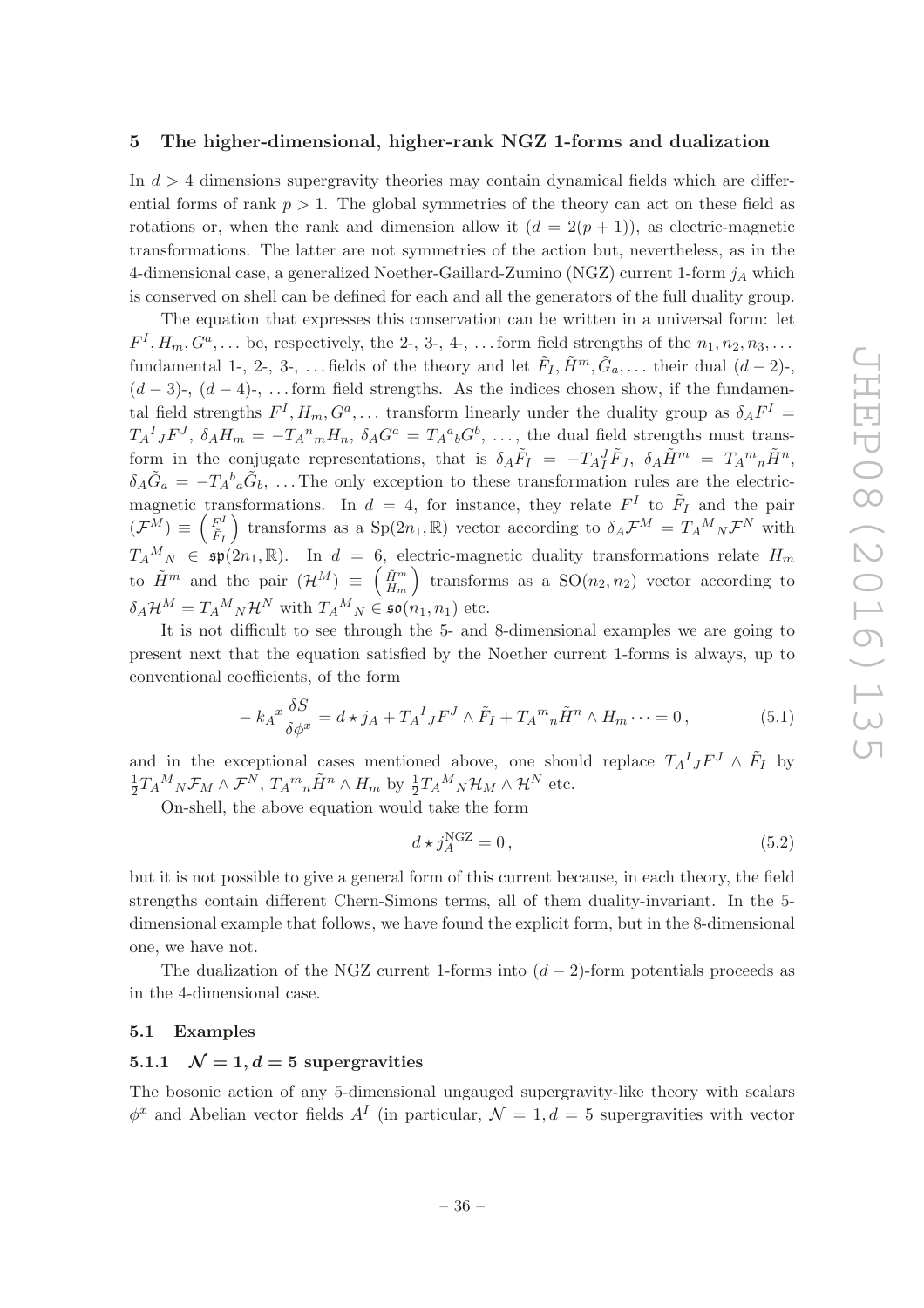supermultiplets) can be written in the form [\[46](#page-52-9)]

$$
S = \int \left\{ \star R + \frac{1}{2} \mathcal{G}_{xy} d\phi^x \wedge \star d\phi^y - \frac{1}{2} a_{IJ} F^I \wedge \star F^J + \frac{1}{3} C_{IJK} F^I \wedge F^J \wedge A^K \right\},\qquad(5.3)
$$

where  $\mathcal{G}_{xy}(\phi)$  is the  $\sigma$ -model metric,  $a_{IJ}(\phi)$  is the kinetic matrix of the vector fields and  $C_{IJK}$  is a constant, symmetric tensor. In supergravity theories these three couplings are related in a very precise way, but we will not need to use this structure for our purposes.

The equations of motion of the vector fields are

$$
d(a_{IJ} \star F^J - C_{IJK} F^J \wedge A^K) = 0, \qquad (5.4)
$$

and can be solved locally by

$$
a_{IJ} \star F^J - C_{IJK} F^J \wedge A^K \equiv d\tilde{A}_I, \qquad (5.5)
$$

where the  $\tilde{A}_I$  are the magnetic 2-forms dual to the vector fields. Their gauge-invariant field strengths are

$$
\tilde{F}_I = d\tilde{A}_I + C_{IJK} F^J \wedge A^K , \Rightarrow d\tilde{F}_I = C_{IJK} F^J \wedge F^K , \qquad (5.6)
$$

and are related to the vector field strengths by

$$
\tilde{F}_I = a_{IJ} \star F^J. \tag{5.7}
$$

The equations of motion of the scalars are

$$
-\frac{\delta S}{\delta \phi^z} = \mathcal{G}_{zw} \left[ d \star d\phi^w + \Gamma_{xy}^{\ \ w} d\phi^x \wedge \star d\phi^y \right] + \frac{1}{2} \partial_z a_{IJ} F^I \wedge \star F^J \,. \tag{5.8}
$$

If the action is invariant under the global transformations generated by

$$
\delta_A \phi^x = k_A{}^x(\phi),
$$
  
\n
$$
\delta_A A^I = T_A{}^I{}_J A^J,
$$
\n(5.9)

which implies that the functions  $k_A^x(\phi)$  are Killing vectors of the  $\sigma$ -model metric  $\mathcal{G}_{xy}$ , the kinetic matrix satisfies

$$
k_A^x \partial_x a_{IJ} = -2T_A^K (I^a J) K \,, \tag{5.10}
$$

and the symmetric tensor satisfies

<span id="page-38-0"></span>
$$
T_A{}^L{}_{(I}C_{JK)L} = 0, \t\t(5.11)
$$

we find that

$$
-k_A^z \frac{\delta S}{\delta \phi^z} = d \star j_A^{(\sigma)} - T_A^K I a_{JK} F^I \wedge \star F^J. \tag{5.12}
$$

In order to dualize the Noether currents, we first have to replace the Hodge dual of the vector field strengths by the  $\tilde{F}_I$ :

$$
-k_A^z \frac{\delta S}{\delta \phi^z} = d \star j_A^{(\sigma)} - T_A^K{}_I F^I \wedge \tilde{F}_K , \qquad (5.13)
$$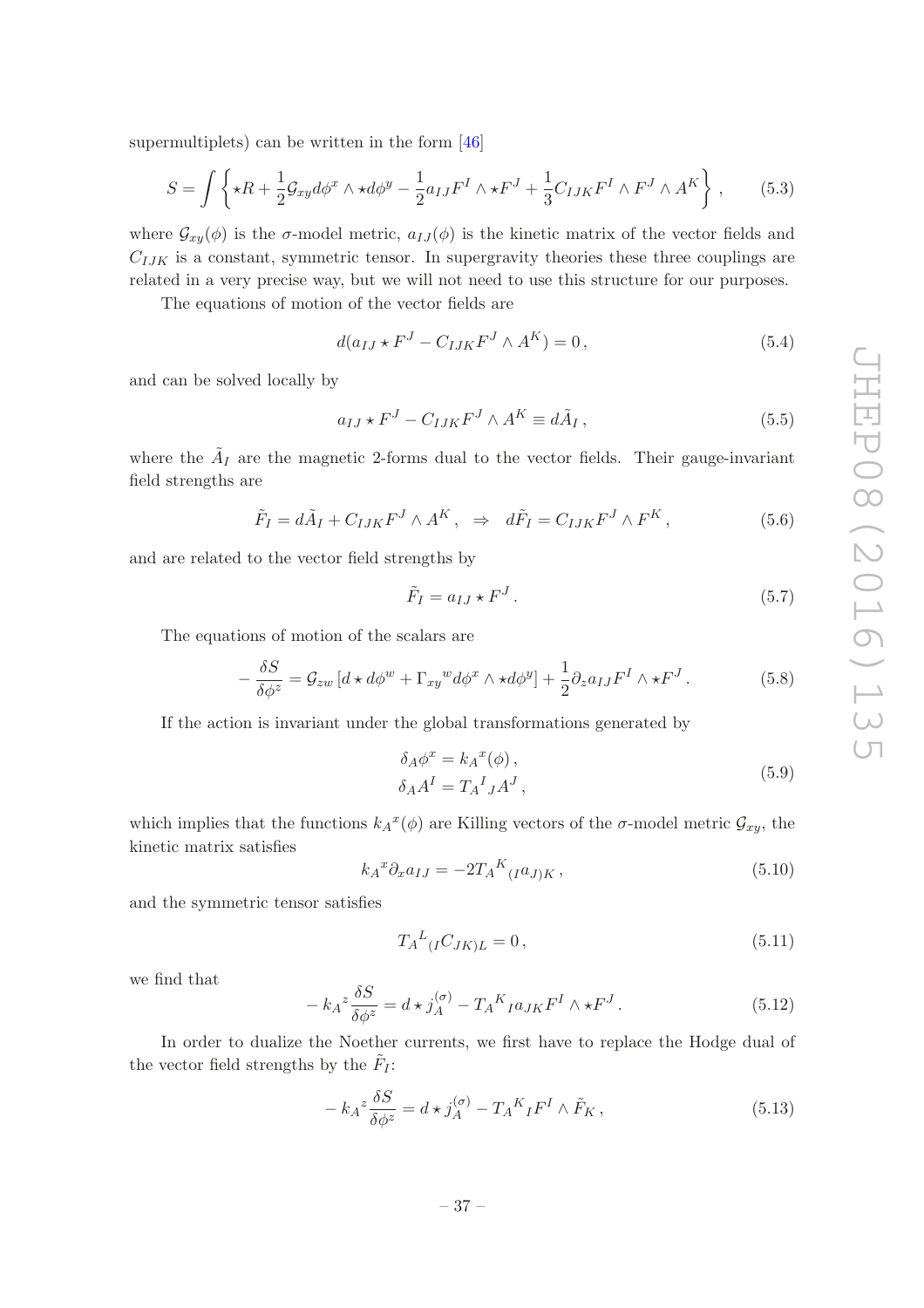and, then, using the invariance of the  $C_{IJK}$  tensor eq. [\(5.11\)](#page-38-0) we get

$$
-k_A^2 \frac{\delta S}{\delta \phi^z} = d \left[ \star j_A^{(\sigma)} - \frac{1}{3} T_A^K I(A^I \wedge \tilde{F}_K + 2F^I \wedge \tilde{A}_K) \right] = 0. \tag{5.14}
$$

1As usual, we solve locally this equation by introducing 3-form potentials  $D_A$ 

$$
\star j_A^{(\sigma)} - \frac{1}{3} T_A{}^K{}_I (A^I \wedge \tilde{F}_K + 2F^I \wedge \tilde{A}_K) \equiv dD_A , \qquad (5.15)
$$

with gauge-invariant field strengths and duality relation

$$
K_A = dD_A - \frac{1}{3} T_A{}^K{}_I (A^I \wedge \tilde{F}_K + 2F^I \wedge \tilde{A}_K) \,, \qquad \star j_A^{(\sigma)} = K_A \,. \tag{5.16}
$$

# <span id="page-39-0"></span>5.1.2  $\mathcal{N} = 2, d = 8$  supergravity

This example is based on the results found in ref. [\[62](#page-53-6)]. The possible electric fields in an 8-dimensional theory are scalars  $\phi^x$ , 1-forms  $A^I$ , 2-forms  $B_m$ , and 3-forms  $C^a$ . The most general Abelian, massless, ungauged supergravity-like theory in 8 dimensions with this field content can be written in the form

$$
S = \int \left\{ -\star R + \frac{1}{2} \mathcal{G}_{xy} d\phi^x \wedge \star d\phi^y + \frac{1}{2} \mathcal{M}_{IJ} F^I \wedge \star F^J + \frac{1}{2} \mathcal{M}^{mn} H_m \wedge \star H_n \right.- \frac{1}{2} \Im \mathfrak{m} \mathcal{N}_{ab} G^a \wedge \star G^b - \frac{1}{2} \Re \mathfrak{e} \mathcal{N}_{ab} G^a \wedge G^b - dC^a \wedge \Delta G_a - \frac{1}{2} \Delta G^a \wedge \Delta G_a - \frac{1}{6} d^{mnp} B_m \wedge dB_n \wedge dB_p + \frac{1}{2} d^{mnp} B_m \wedge H_n \wedge H_p + \frac{1}{24} d^i{}_I^m d_{i}{}_J^n A^I \wedge A^J \wedge \Delta H_m \wedge dB_n \right\}.
$$
 (5.17)

where  $\mathcal{G}_{xy}, \mathcal{M}_{IJ}, \mathcal{M}^{mn}, \mathcal{N}_{ab}$  are scalar-dependent kinetic matrices  $(\mathcal{N}_{ab}$  complex and the rest real), the field strengths are defined by

$$
F^I = dA^I. \tag{5.18}
$$

$$
H_m = dB_m - d_{mIJ} F^I \wedge A^J, \qquad (5.19)
$$

$$
G^{a} = dC^{a} + d^{a}{}_{I}{}^{m}F^{I} \wedge B_{m} - \frac{1}{3}d^{a}{}_{I}{}^{m}d_{mJK}A^{I} \wedge F^{J} \wedge A^{K}, \qquad (5.20)
$$

 $d_{mIJ}, d^a{}_I^m$  being constant deformation parameters and  $\Delta G^a$  etc. denote all the terms in the corresponding field strength but  $dC^a$  etc.

The 3-forms can be dualized in 3-forms  $C_a$  with field strengths and duality relations

$$
G_a \equiv dC_a + d_{aI}{}^m F^I \wedge B_m - \frac{1}{3} d_{aI}{}^m d_{mJK} A^I \wedge F^J \wedge A^K,
$$
  
\n
$$
G_a = -\Im \mathfrak{m} \mathcal{N}_{ab} G^a \wedge \star G^b - \Re \mathfrak{e} \mathcal{N}_{ab} G^a \wedge G^b \equiv R_a,
$$
\n(5.21)

where the  $d_{aI}^m$  are constant independent parameters. The electric and magnetic 3-forms and the deformation parameters can be collected in symplectic vectors:

$$
(C^i) \equiv \begin{pmatrix} C^a \\ C_a \end{pmatrix}, \qquad (d^i{}_I^m) \equiv \begin{pmatrix} d^a{}_I^m \\ d_{aI}^m \end{pmatrix}, \qquad (5.22)
$$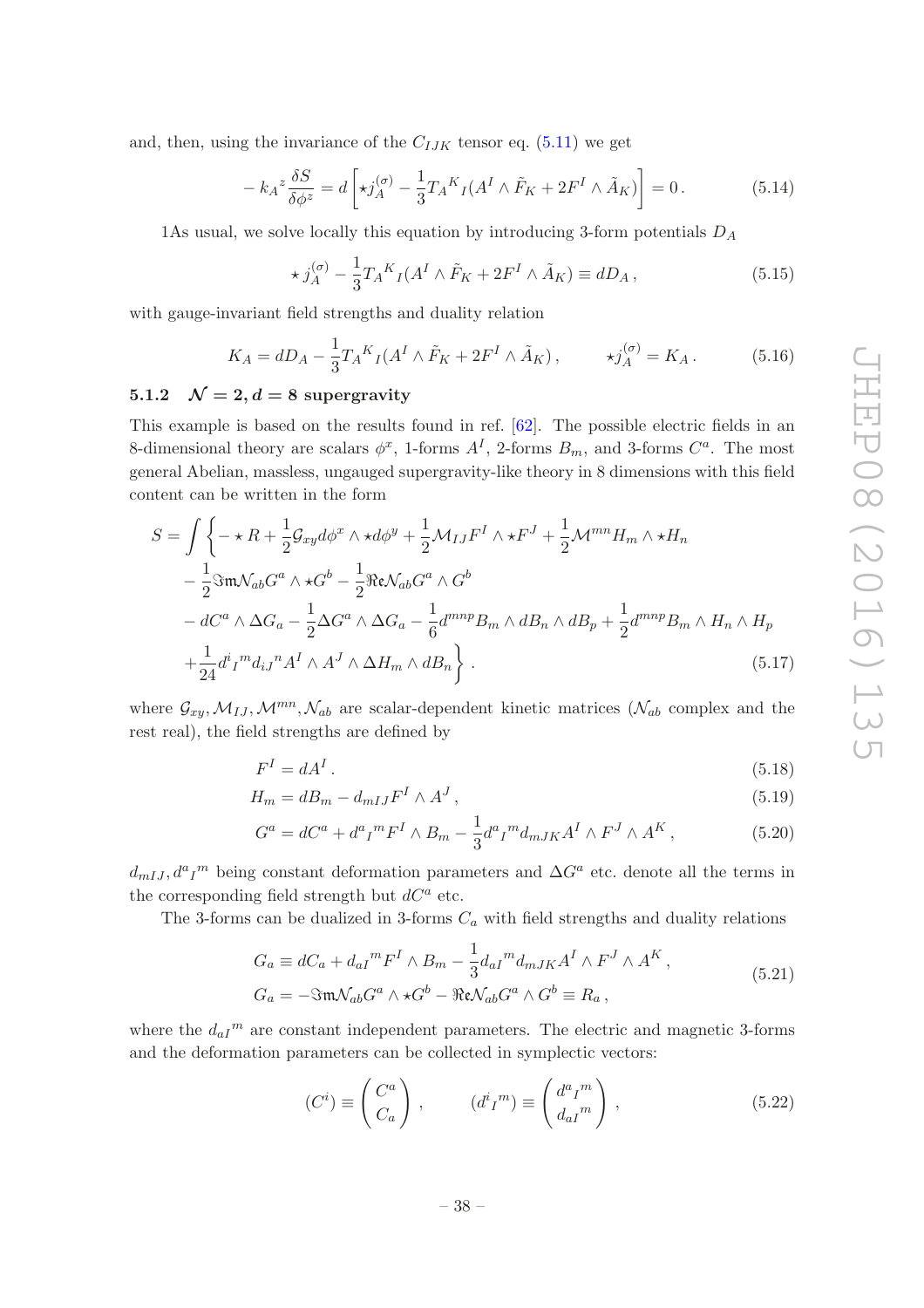with the symplectic indices i, j to be raised and lowered with the symplectic metric  $(\Omega_{ij})$  =  $(\Omega^{ij}) = \begin{pmatrix} 0 & 1 \\ -1 & 0 \end{pmatrix}.$ 

The 2-forms  $B_n$  can be dualized into 4-forms  $\tilde{B}^m$  with field strength and duality relation

$$
\tilde{H}^m \equiv d\tilde{B}^m + d^i{}_I{}^m C_i \wedge F^I + d^{mnp} B_n \wedge (H_p + \Delta H_p) + \frac{1}{12} d^i{}_I{}^m d_{iJ}{}^n A^I \wedge A^J \wedge \Delta H_n ,
$$
\n
$$
\tilde{H}^m = \mathcal{M}^{mn} \star H_n ,
$$
\n(5.23)

where the new deformation  $d^{mnp} = d^{[mnp]}$  must be related to the other deformations by

$$
d^{i}{}_{(I|}{}^{m}d_{i|J)}{}^{n} = -2d^{mnp}d_{pIJ} \,. \tag{5.24}
$$

Finally, the 1-forms  $A^I$  can be dualized into 6-forms  $\tilde{A}_I$  with field strength and duality relation

$$
\tilde{F}_I \equiv d\tilde{A}_I + \cdots, \n\tilde{F}_I = \mathcal{M}_{IJ} \star F^J,
$$
\n(5.25)

where the dots stand for a very long expression that can be found in ref. [\[62\]](#page-53-6).

As in the previous example, let us assume that the equations of motion are invariant under the global transformations generated  $by<sup>40</sup>$  $by<sup>40</sup>$  $by<sup>40</sup>$ 

$$
\delta_A \phi^x = k_A^x(\phi), \qquad \delta_A A^I = T_A^I{}_J A^J,
$$
  
\n
$$
\delta_A B_m = -T_A^n{}_m B_n, \qquad \delta_A C^i = T_A^i{}_j C^j,
$$
\n(5.26)

where the matrices  $T_A^I J$ ,  $T_A^m{}_n$  and the matrices

$$
\left(T_A{}^i{}_j\right) \equiv \left(\frac{T_A{}^a{}_b \ T_A{}^{ab}}{T_{A\,ab} \ T_{A\,a}{}^b}\right),\tag{5.27}
$$

which must be generators of the symplectic group,

$$
T_A{}^i{}_{[j}\Omega_{k|i} = 0\,,\tag{5.28}
$$

are different representations of the same Lie algebra as the one generated by the vectors  $k_A^x(\phi)$ :

$$
[T_A, T_B] = f_{AB}{}^C T_C, \qquad [k_A, k_B] = -f_{AB}{}^C k_C. \qquad (5.29)
$$

As in the previous case, this implies that the functions  $k_A^x(\phi)$  are Killing vectors of the  $\sigma$ -model metric  $\mathcal{G}_{x,y}$ , the kinetic matrices satisfy<sup>[41](#page-40-1)</sup>

$$
k_A^{\alpha} \partial_x \mathcal{M}_{IJ} = -2T_A^K (I \mathcal{M}_{J)K} ,
$$
  
\n
$$
k_A^{\alpha} \partial_x \mathcal{M}^{mn} = 2T_A^{(m}{}_{p} \mathcal{M}^{n)p} ,
$$
  
\n
$$
k_A^{\alpha} \partial_x \mathcal{N}_{ab} = -T_{Aab} - \mathcal{N}_{ac} T_A^c + T_{Aa}^c \mathcal{N}_{cb} + \mathcal{N}_{ac} T_A^{cd} \mathcal{N}_{db} ,
$$
  
\n(5.30)

<span id="page-40-2"></span><span id="page-40-0"></span><sup>40</sup>Observe that the transformations involving the 3-forms include electric-magnetic rotations. 3-forms in 8 dimensions transform as the 1-forms in 4-dimensions with groups which must be embedded in the symplectic group.

<span id="page-40-1"></span><sup>&</sup>lt;sup>41</sup>The transformation rule of the period matrix is unusual because our definition of the dual 4-form field strength differs by a sign from the usual one.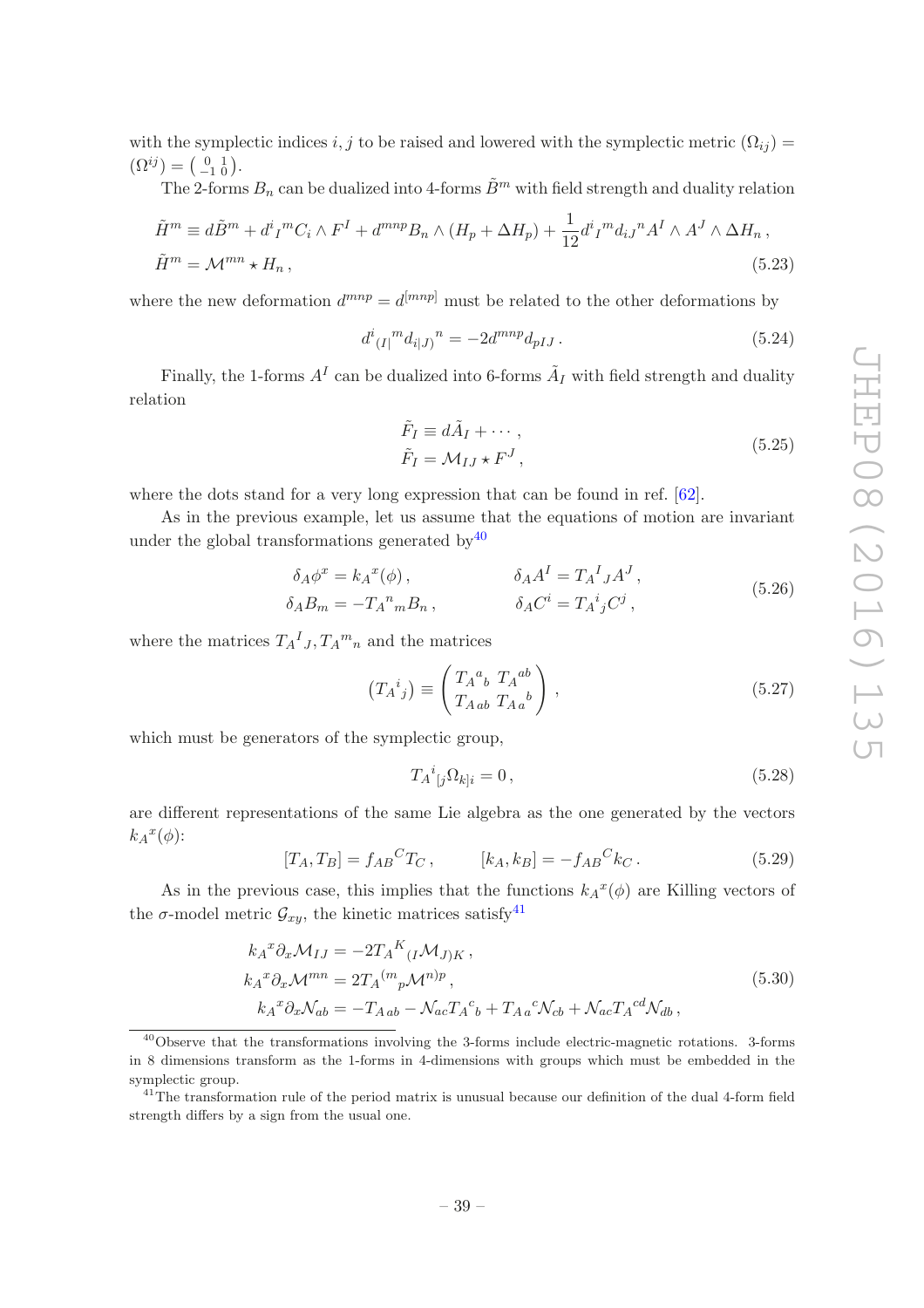<span id="page-41-1"></span>and the deformation tensors  $d_{mIJ}, d^i{}_I^m, d^{mnp}$  are invariant under the  $\delta_A$  transformations:

$$
\delta_A d_{mIJ} = -T_A{}^n{}_m d_{nIJ} - 2T_A{}^K{}_{(I} d_{n|J)K} = 0, \n\delta_A d^i{}_I{}^m = T_A{}^i{}_j d^j{}_I{}^m - T_A{}^J{}_I d^i{}_J{}^m + T_A{}^m{}_n d^i{}_I{}^n = 0, \n\delta_A d^{mnp} = 3T_A{}^{[m}{}_q d^{np]q} = 0.
$$
\n(5.31)

Since, in general, these symmetries are not symmetries of the action, we proceed as in the 4-dimensional case, contracting the equations of motion of the scalars, given by

$$
-\frac{\delta S}{\delta \phi^x} = \mathcal{G}_{xy} \left[ d \star d\phi^y + \Gamma_{zw}{}^y d\phi^z \wedge \star d\phi^w \right]
$$
  

$$
-\frac{1}{2} \partial_x \mathcal{M}_{IJ} F^I \wedge \star F^J - \frac{1}{2} \partial_x \mathcal{M}^{mn} H_m \wedge \star H_n - G^a \partial_x R_a ,
$$
 (5.32)

with the Killing vectors of the  $\sigma$ -model metric  $\mathcal{G}_{xy}(\phi)$ ,  $k_A^x(\phi)$ . Using the Killing equation, we get

$$
-k_A^x \frac{\delta S}{\delta \phi^x} = d \star j_A^{(\sigma)} - \frac{1}{2} k_A^x \partial_x \mathcal{M}_{IJ} F^I \wedge \star F^J - \frac{1}{2} k_A^x \partial_x \mathcal{M}^{mn} H_m \wedge \star H_n - G^a k_A^x \partial_x R_a.
$$
\n(5.33)

Using now eqs. [\(5.30\)](#page-40-2) and the duality relations for the field strengths, we arrive to

$$
-k_A^x \frac{\delta S}{\delta \phi^x} = d \star j_A^{(\sigma)} + T_A^J{}_I F^I \wedge \tilde{F}_J + T_A^m{}_n \tilde{H}^n \wedge H_m + \frac{1}{2} T_A^i{}_j G^j \wedge G_j = 0, \quad (5.34)
$$

on shell. It is not difficult to see that the exterior derivative of the expression in the l.h.s. of the equation vanishes due to the Bianchi identities satisfied by the field strengths and due to the invariance of the deformation tensors expressed in the relations eqs. [\(5.31\)](#page-41-1). This means that it should be possible to rewrite this equation as the conservation of a higher-dimensional NGZ current, that is

$$
d \star j_A^{\text{NGZ}} = 0, \qquad j_A^{\text{NGZ}} \equiv j_A^{(\sigma)} + \Delta j_A, \qquad (5.35)
$$

where  $\Delta j_A$  has a very long a complicated form.

A local solution of this conservation equation is provided by  $\star [j_A^{(\sigma)} + \Delta j_A] = dD_A$ where  $D_A$  is a 6-form potential  $D_A$ . Then, reasoning as in the 4-dimensional case, the gauge-invariant 7-form field strength  $K_A$  and its duality relation will be given by

$$
K_A \equiv dD_A + \star \Delta j_A, \qquad K_A = \star j_A^{(\sigma)}, \qquad (5.36)
$$

and its Bianchi identity will adopt the universal form

$$
dK_A = T_A^I{}_J F^J \wedge \tilde{F}_I + T_A^m{}_n \tilde{H}^n \wedge H_m + \frac{1}{2} T_A^i{}_j G^j \wedge G_i. \tag{5.37}
$$

# <span id="page-41-0"></span>5.1.3  $\mathcal{N} = 2B, d = 10$  supergravity

Our last example concerns the dualization of the scalars of  $\mathcal{N} = 2B, d = 10$  supergravity [\[34](#page-51-15)[–36](#page-51-16)], the effective field theory of the type IIB superstring. They are the dilaton  $\varphi$  and the RR 0-form  $\chi$  and, combined in the axidilaton  $\tau = \chi + ie^{-\varphi}$  they parametrize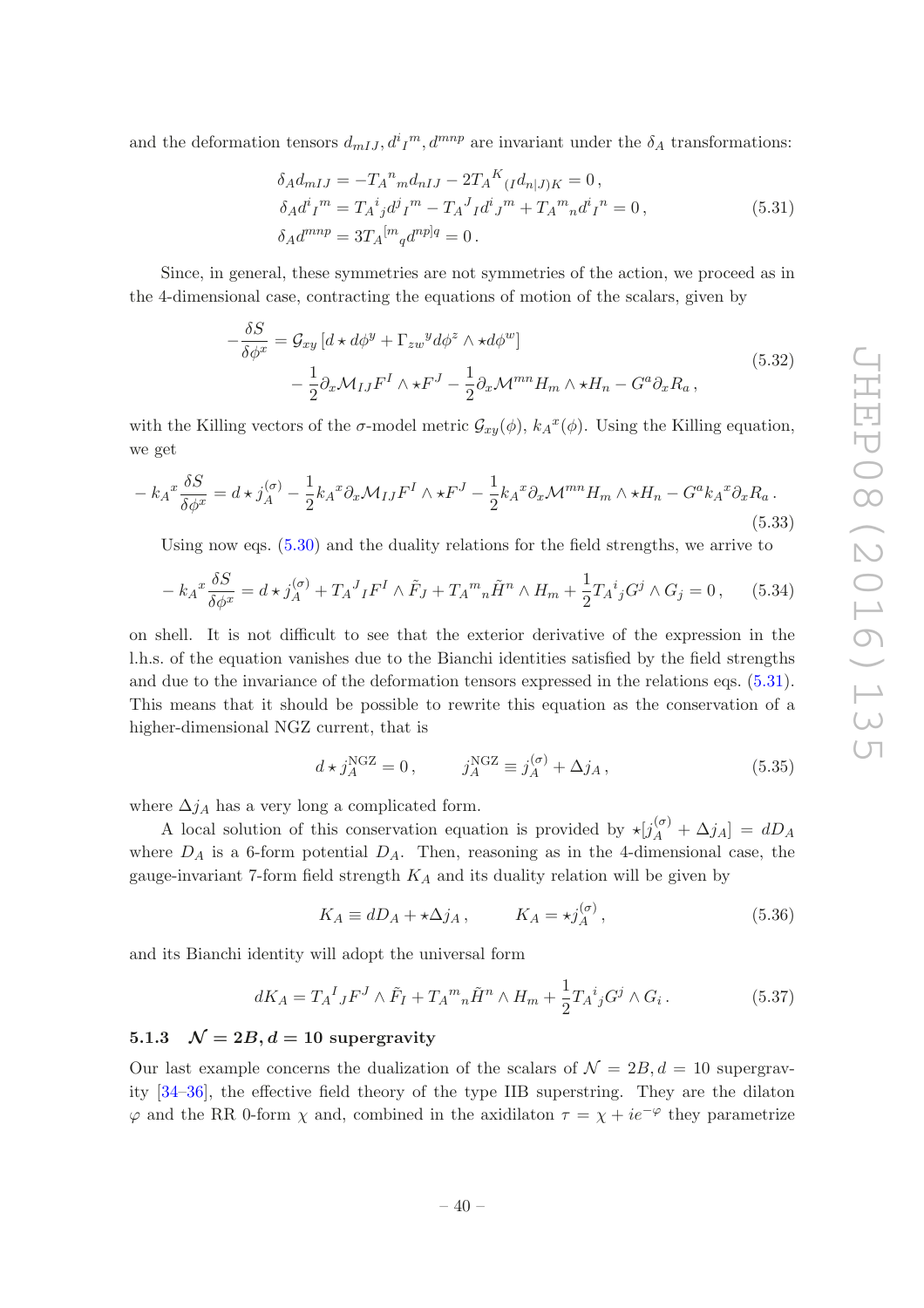the  $SL(2,\mathbb{R})/SO(2)$  described in section [2.3.1.](#page-15-1) They are dualized into 3 8-form potentials satisfying a constraint [\[9,](#page-50-6) [13](#page-50-9)] according to the general rules and the field strengths, whose form depends very strongly on conventions, satisfy a Bianchi identity of the universal form proposed above.

Here we want to focus on the supersymmetry transformation rules of the 8-forms, constructed in refs. [\[9,](#page-50-6) [38](#page-52-1)] in the  $SU(1, 1)/U(1)$  formulation used in [\[35\]](#page-51-17) and studied in section [2.3.2.](#page-17-0) We want to compare them with the general form proposed in section [4.1.](#page-30-0) They are given by

$$
\delta_{\epsilon} A^{\alpha\beta}{}_{\mu_1\cdots\mu_8} = 8V^{(\alpha}{}_{+}V^{\beta)}{}_{-}\bar{\epsilon}\gamma_{[\mu_1\cdots\mu_7}\psi_{\mu_8]} + \text{c.c.} \n- iV^{\alpha}{}_{+}V^{\beta}{}_{+}\bar{\epsilon}\gamma_{\mu_1\cdots\mu_8}\lambda_C + \text{c.c.} \n+ \cdots
$$
\n(5.38)

where we have omitted terms proportional to other  $p$ -form fields, which are related to the Chern-Simons terms in the 9-form field strengths. Comparing now with eqs. [\(2.106\)](#page-19-3) and [\(2.107\)](#page-19-4) we see that the terms constraining the gravitini are multiplied by the momentum map while the terms containing the dilatini are proportional to the Killing vectors, as expected according to our general arguments.

## <span id="page-42-0"></span>6 Conclusions

In this paper we have reviewed the general problem of dualizing the scalars of a ddimensional theory into  $(d-2)$ -form potentials preserving the dualities of the theory in a manifest form and taking into account their possible couplings to the potentials of the theory. We have not considered the dualization in presence of a scalar potential, since doing this properly, requires the full tensor hierarchy machinery, which lies outside of the scope of this paper.<sup>[42](#page-42-1)</sup>

In general, the dualization procedure has to be necessarily incomplete: the non-linearly interacting scalars cannot be replaced completely by the  $(d-2)$ -form potentials, as often happens in supergravity theories with most potentials. Nevertheless, one may hope to find a PST-like formulation for them. For the particular case of scalars parametrizing the coset  $SU(1,1)/U(1)$  the PST-type action was constructed in ref. [\[9\]](#page-50-6) as a part of type IIB supergravity action. Here we have presented the generalization of the action of ref. [\[9](#page-50-6)] for the generic symmetric space  $G/H$ ; the properties of this action and its applications will be considered elsewhere.

Since we need to dualize conserved charges and some of the symmetries one has to consider in supergravity theories leave invariant the equations of motion but not the action, it is necessary to consider the Noether-Gaillard-Zumino current, whose generalization to theories in higher dimensions and with higher-rank potentials we have studied.

During this study we have found it necessary to extend the concept of momentum map to all symmetric spaces. The holomorphic and triholomorphic momentum maps defined

<span id="page-42-1"></span><sup>&</sup>lt;sup>42</sup>The general  $d = 8$  case studied in ref. [\[62\]](#page-53-6) provides a quite complete example of how to proceed in that case.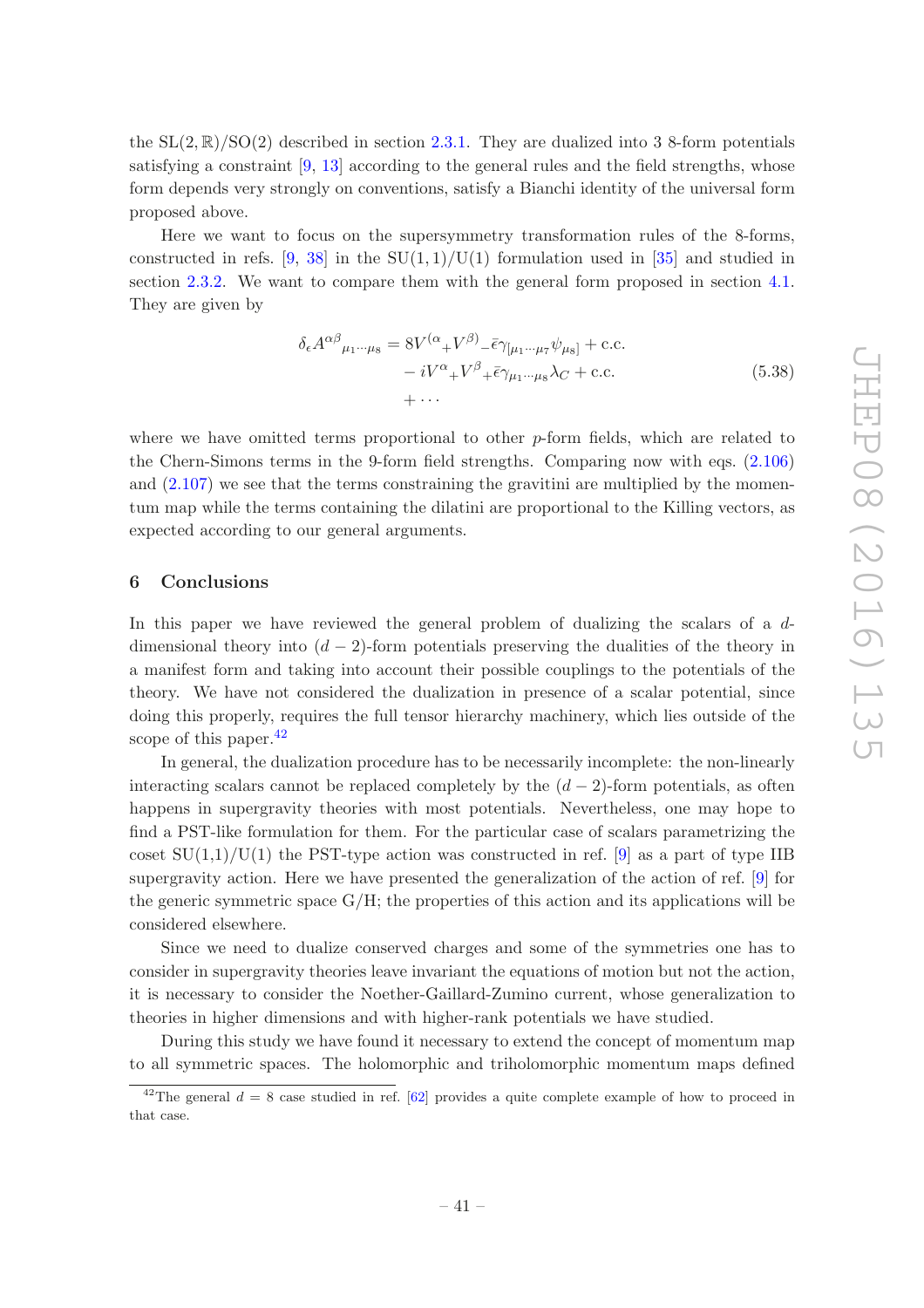in Kähler and quaternionic-Kähler spaces play a very important rôle in  $\mathcal{N} = 1, 2, d =$ 4 supergravities: they occur in fermion shifts (and, therefore, in the scalar potentials, where they often appear disguised as "dressed structure constants" or "T-tensors"), in the supersymmetry transformations of the 2-forms dual to the scalars (and, therefore, in the tensions of the strings that couple to them) and in the covariant derivatives of the fermions in gauged supergravities. We have shown through examples that the generalized momentum map satisfies similar equations and plays exactly the same rôle in  $\mathcal{N} > 2$ and  $d > 4$  supergravities and we have explored the general form of the supersymmetry transformation rules of the  $(d-2)$ -forms dual to the scalars and the fermion shifts.

In  $\mathcal{N} = 1$  supersymmetric mechanics one can consider general manifolds with no special holonomy properties. When they admit isometries and we gauge them, the covariant derivatives of the fermions contain an object that plays the same rôle as the momentum map. We have shown that it satisfies analogous equations and that, when the manifold has special holonomy (Kähler, quaternionic-Kähler or symmetric space), this object is the (generalized) momentum map. We have, therefore, proposed a more fundamental definition for the momentum map that encompasses all the previous ones.

Supergravity theories have very different forms for different values of  $N, d$ , mostly because of historical reasons: some of them have been constructed by dimensional reduction, some others in superspace or using other approaches. This complicates unnecessarily working with them and establishing relations between them via compactifications, truncations, gaugings etc. As a theories of dynamical supergeometry, it should be possible to describe them in a more  $\mathcal{N}$ - and d-independent form. A big step in this direction was taken in ref. [\[57](#page-53-1)], specially for 4-dimensional theories, which were described in an almost  $\mathcal N$ -independent fashion, but neither the gaugings nor the higher-rank form fields were considered there. We hope the extension of the concept of momentum map proposed here and its systematic use (specially in the construction of fermion shifts and scalars potentials) will be useful to rewrite all gauged supergravities in a more homogeneous form.

## Acknowledgments

TO would like to thank M. Trigiante for interesting and stimulating conversations during the Workshop Theoretical Frontiers in Black Holes and Cosmology held at the International Institute of Physics in Natal (Brazil) in June 2015. BI is thankful to MIAPP and to the organizers of the MIAPP program "Higher spin theory and duality" for the hospitality in Munich at the final stage of this project. This work has been supported in part by the Spanish Ministry of Science and Education grant FPA2012-35043-C02-01 (IB and TO), the Centro de Excelencia Severo Ochoa Program grant SEV-2012-0249 (TO), the Spanish Consolider-Ingenio 2010 program CPAN CSD2007-00042 (TO) and by the Basque Country University program UFI  $11/55$  (IB). TO wishes to thank M.M. Fernández for her permanent support.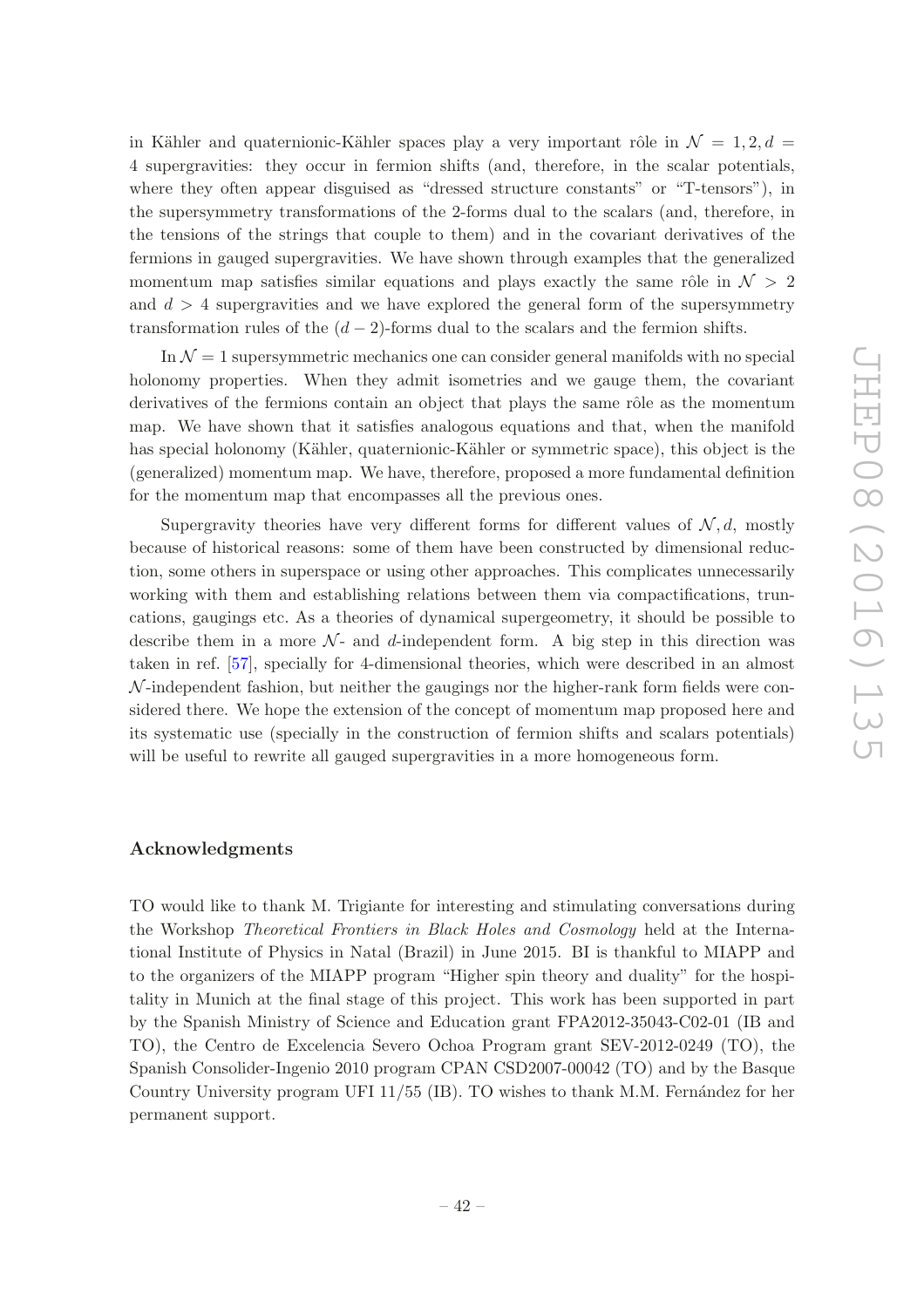# <span id="page-44-0"></span>A Kähler-Hodge manifolds in  $\mathcal{N} = 1, 2, d = 4$  supergravity

In this appendix we want to review briefly the definition of the holomorphic momentum map and other structures which have their parallel in the main text in the context of Kähler-Hodge (KH) manifolds, which are not necessarily symmetric or even homogenous spaces. We adopt the notation and conventions of refs. [\[18](#page-51-1), [26\]](#page-51-7).

A Kähler manifold is a complex, Hermitian manifold whose fundamental 2-form  $\mathcal J$ 

$$
\mathcal{J} \equiv \mathcal{J}_{ij^*} dZ^i \wedge dZ^{*j^*} = 2i\mathcal{G}_{ij^*} dZ^i \wedge dZ^{*j^*}, \tag{A.1}
$$

is closed

<span id="page-44-2"></span>
$$
d\mathcal{J} = 0. \tag{A.2}
$$

This equation implies the vanishing of the torsion, the identification of the Hermitian connection with the Levi-Civita connection and the local existence of a real function, the Kähler potential  $\mathcal{K}(Z, Z^*)$ , such that

$$
\frac{1}{2i}\mathcal{J}_{ij^*} = \mathcal{G}_{ij^*} = \partial_i \partial_{j^*} \mathcal{K} \,.
$$
\n(A.3)

 $K$  is defined up to Kähler transformations, which have the form

<span id="page-44-1"></span>
$$
\mathcal{K}' = \mathcal{K} + \lambda(Z) + \lambda^*(Z^*),\tag{A.4}
$$

were  $\lambda(Z)$  is an arbitrary holomorphic function of the complex coordinates  $Z^i$ .

In  $\mathcal{N} = 1, 2, d = 4$  supergravity there are complex scalar field parametrizing Kähler manifolds and the Kähler metric  $\mathcal{G}_{ij^*}$  plays the role of the  $\sigma$ -model metric.

The Kähler (connection) 1-form is defined by

$$
\mathcal{Q} \equiv \frac{1}{2i} (\partial_i \mathcal{K} dZ^i - \text{c.c.}),\tag{A.5}
$$

transforms under Kähler transformations as a  $U(1)$  connection

$$
\mathcal{Q}' = \mathcal{Q} + \frac{1}{2i} (\partial \lambda - \partial^* \lambda^*), \qquad (A.6)
$$

and the Kähler 2-form can be seen as its Kähler-invariant curvature

$$
\mathcal{J} \equiv 2d\mathcal{Q}.\tag{A.7}
$$

A Kähler-Hodge manifold is a Kähler manifold  $\mathcal M$  on which a complex line bundle  $L^1 \to \mathcal{M}$  has been defined such that its first Chern class (given by the Ricci 2-form  $\Re$  of the fiber's Hermitian metric) is equal to the Kähler 2-form  $\mathcal{J}$ .

As we are going to show, in the KH manifolds of  $\mathcal{N} = 1, 2, d = 4$  supergravity, the Kähler 1-form connection Q and its curvature  $\mathcal J$  play the same as the H= U(1) connection  $\vartheta$  and its curvature  $R(\vartheta)$  defined in eqs. [\(2.13\)](#page-7-6) and [\(2.18\)](#page-7-5):

<span id="page-44-3"></span>
$$
\mathcal{Q} \to -\frac{1}{2}\vartheta \,, \qquad \mathcal{J} \to -R(\vartheta) \,, \tag{A.8}
$$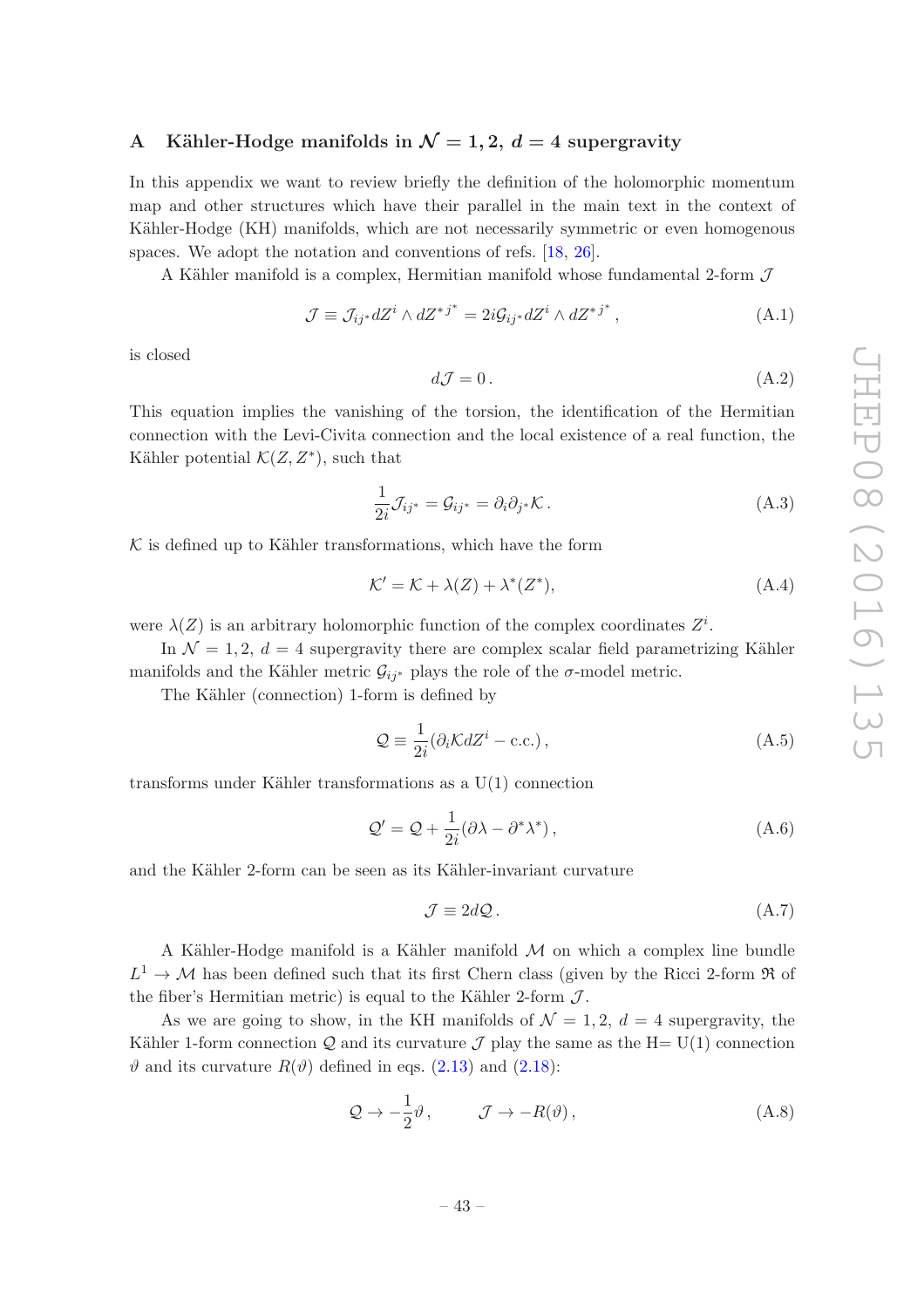even though there is no coset structure. The requirement that the Kähler manifold is actually Kähler-Hodge is crucial.

The fermionic fields of  $\mathcal{N} = 1, 2$  supergravity are sections of the associated U(1) bundle, which means that, under Kähler transformations eq.  $(A.4)$ , they transform as

<span id="page-45-1"></span>
$$
\psi' = e^{-\frac{q}{2}(\lambda - \lambda^*)}\psi,\tag{A.9}
$$

if their weight is the real number  $q$ . The Kähler-covariant derivative on fields of Kähler weight  $q$  is given by

$$
\mathcal{D}\psi = d\psi + iq\mathcal{Q}\psi, \qquad (A.10)
$$

where here  $\mathcal Q$  is the spacetime pullback of the Kähler 1-form. This definition should be compared with that of the H-covariant derivative eq. [\(2.30\)](#page-9-4).

Let us now assume that the theory we are considering has some global symmetry transformation group acting on the scalars. These transformations must necessarily be holomorphic isometries of the Kähler metric generated by Killing vectors  $K_A \equiv k_A{}^i(Z)\partial_i +$  $k_A^*^{i^*}(Z^*)\partial_{i^*}$  but they must also preserve the entire KH structure.

First of all, this implies that the transformations generated by the Killing vectors will leave the Kähler potential invariant up to Kähler transformations:

<span id="page-45-2"></span>
$$
\mathcal{L}_{k_A} \mathcal{K} \equiv k_A{}^i \partial_i \mathcal{K} + k_A^{*}{}^{i*} \partial_{i*} \mathcal{K} = \lambda_A(Z) + \lambda_A^* (Z^*), \tag{A.11}
$$

for certain holomorphic functions  $\lambda_A(Z)$ . This, in its turn, implies that all the fields which transform as in eq.  $(A.9)$  will transform as

$$
\psi' = e^{-\frac{q}{2}(\lambda_A - \lambda_A^*)}\psi,\tag{A.12}
$$

under the transformation generated by  $K_A$ . This is similar to the H compensating transformations described in section [2.1.1](#page-9-0) and it is clear that the imaginary part of the holomorphic functions  $\lambda_A$  plays the same role as the H-compensator defined in eq. [\(2.27\)](#page-8-3)

$$
\frac{1}{2i}(\lambda_A - \lambda_A^*) \to -2W_A. \tag{A.13}
$$

Taking another Lie derivative in eq.  $(A.11)$  we find the following equivariance property

$$
\mathcal{L}_{k_A} \lambda_B - \mathcal{L}_{k_B} \lambda_A = -f_{AB}{}^C \lambda_C, \qquad (A.14)
$$

which is identical to that of the H-compensator eq.  $(2.51)$ .

Secondly, the Kähler 2-form  $\mathcal J$  must also be preserved

$$
\mathcal{L}_{k_A} \mathcal{J} = i_{k_A} d\mathcal{J} + d(i_{k_A} \mathcal{J}) = 0.
$$
\n(A.15)

Eq.  $(A.2)$  and the above equation imply the local existence of real functions  $\mathcal{P}_A$  (the holomorphic momentum maps) such that

<span id="page-45-0"></span>
$$
i_{k_A} \mathcal{J} = d\mathcal{P}_A. \tag{A.16}
$$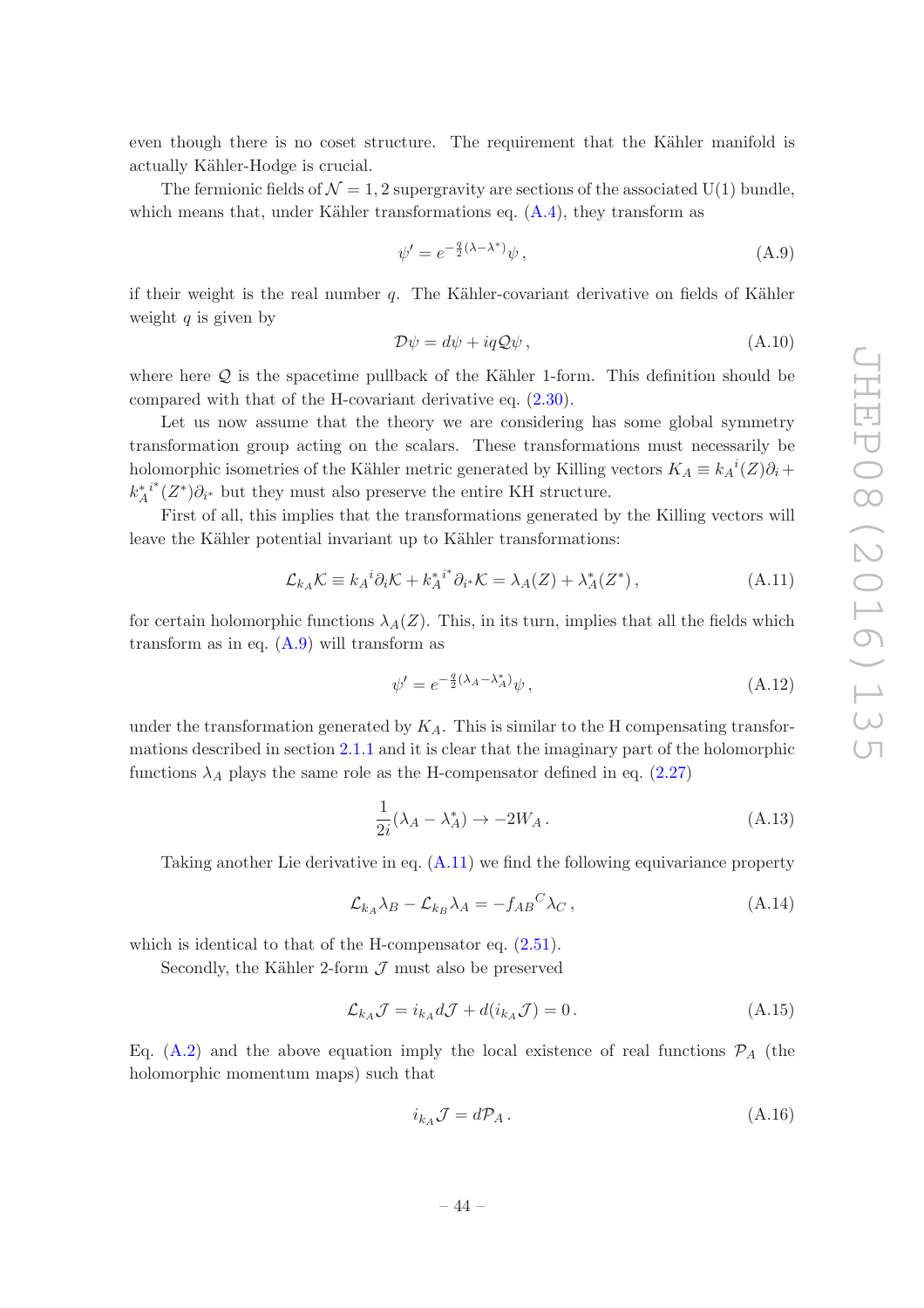Comparing this equation with eq.  $(2.34)$  and taking into account the correspondences eq.  $(A.8)$  we find that the holomorphic momentum map plays the same role as the momentum map defined in eq.  $(2.28)$ :

$$
\mathcal{P}_A \to \frac{1}{2} P_A \,. \tag{A.17}
$$

A local solution of eq. [\(A.16\)](#page-45-0) is

$$
i\mathcal{P}_A = k_A{}^i \partial_i \mathcal{K} - \lambda_A = -(k_A^{*i^*} \partial_{i^*} \mathcal{K} - \lambda_A^*) = i_{k_A} \mathcal{Q} - \frac{1}{2i} (\lambda_A - \lambda_A^*), \tag{A.18}
$$

where we have taken into account eq.  $(A.11)$ . This equation should be compared with eq. [\(2.27\)](#page-8-3) that relates the H-connection, the H-compensator and the momentum map.

Furthermore, the holomorphic Killing vectors can be obtained form the momentum map (Killing prepotential)

<span id="page-46-1"></span>
$$
\partial_i \mathcal{P}_A = i k_{Ai}^* \,. \tag{A.19}
$$

In  $\mathcal{N} = 2, d = 4$  supergravity theories, the Special Kähler structure allows us to find a general expression for the holomorphic momentum map in terms of the covariantly holomorphic symplectic section  $\mathcal{V}^M$  and the symplectic generators  $\mathcal{T}_A{}^M{}_N$ :

<span id="page-46-2"></span>
$$
\mathcal{P}_A = \langle \mathcal{V}^* | \mathcal{T}_A \mathcal{V} \rangle = \mathcal{T}_A^M{}_N \mathcal{V}_M^* \mathcal{V}^N. \tag{A.20}
$$

If we now gauge the group of holomorphic isometries generated by the Killing vectors  $k_A^i$  we can follow the same rules as in symmetric spaces to construct the gauge-covariant derivatives, adding to the pullback of the H-connection (Kähler connection) the product  $A^A \mathcal{P}_A$  where  $A^A$  is the spacetime gauge field:

$$
Q \to Q - gA^A \mathcal{P}_A = Q_i \mathfrak{D} Z^i + Q_{i^*} \mathfrak{D} Z^{*i^*} - gA^A \mathfrak{Im}\lambda_A.
$$
 (A.21)

The momentum map also occurs in the fermion shifts of the fermions' supersymmetry transformation rules. The details depend on the theory and its R-symmetry group and can be found, for instance, in ref. [\[18\]](#page-51-1).

# <span id="page-46-0"></span>A.1 2-form potentials from the Kähler-Hodge manifolds of  $\mathcal{N} = 1, 2, d = 4$ supergravity

The dualization of the complex scalars of  $\mathcal{N}=1$  and  $\mathcal{N}=2, d=4$  supergravities belonging to chiral and vector supermultiplets can be performed following the general procedure outlined in section [4.](#page-27-0) To finish the job, though, a supersymmetry transformation rule must be provided for the dual 2-form fields, at least to lowest (zeroth) order in fermions. The supersymmetry algebra must close on shell and up to duality relations between the magnetic and electric vector fields and between the 2-forms and the NGZ currents.

This was first done in the  $\mathcal{N} = 2, d = 4$  theories in ref. [\[45](#page-52-8)]. After the use of the expression for the momentum maps eq.  $(A.20)$ , the supersymmetry transformation rules found there can be written in the form

$$
\delta_{\epsilon} B_{A\,\mu\nu} = -i \mathcal{P}_A \bar{\epsilon}^I \gamma_{[\mu} \psi_{I\nu]} - \frac{i}{2} k_{A\,i}^* \bar{\epsilon}_I \gamma_{\mu\nu} \lambda^{iI} + \text{c.c.} + 8 \mathcal{T}_A{}^M{}_N \mathcal{A}_{M \, [\mu]} \delta_{\epsilon} \mathcal{A}_{N \, |\nu]} \,. \tag{A.22}
$$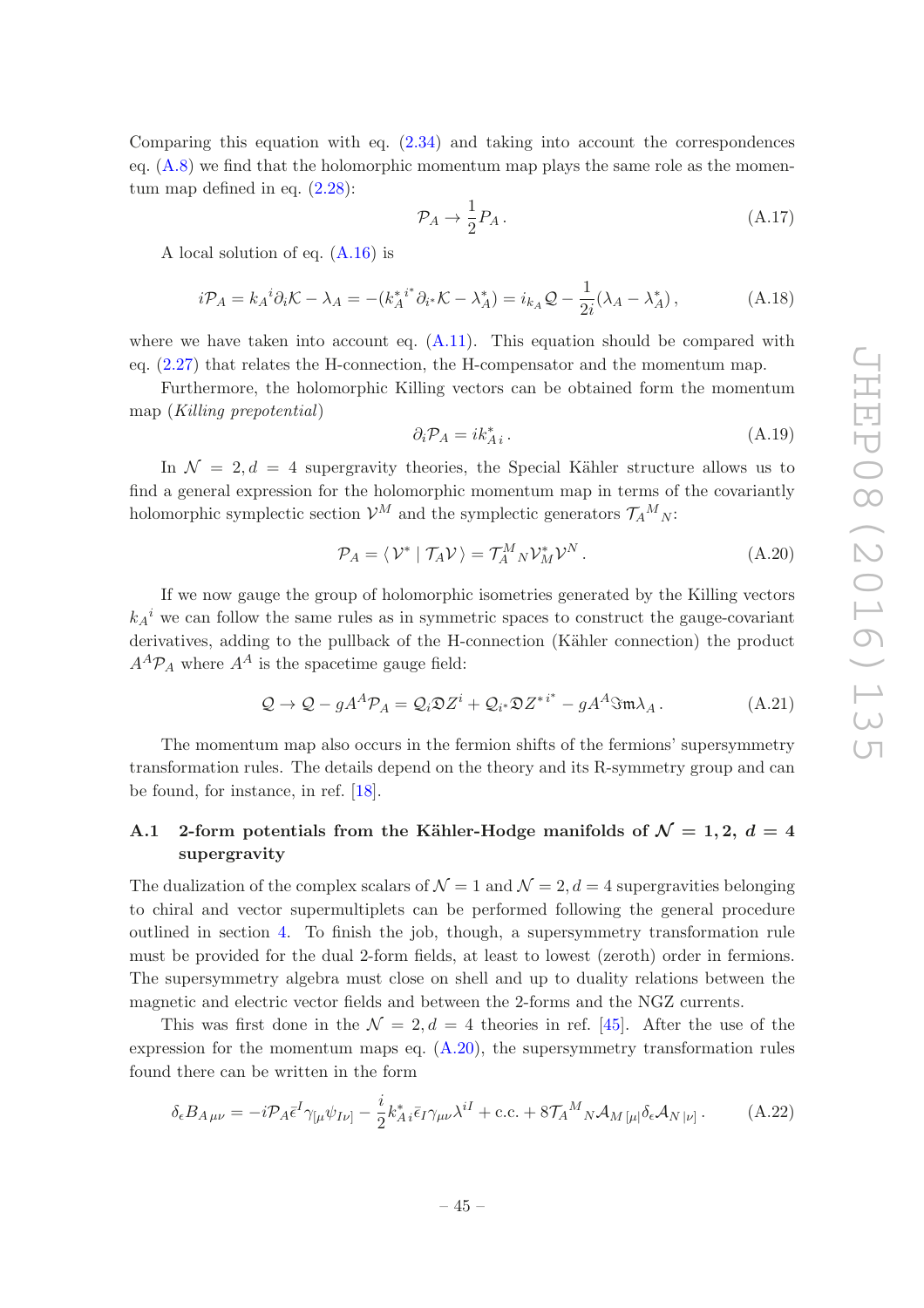The commutator of two of these supersymmetry transformations gives

$$
[\delta_{\eta}, \delta_{\epsilon}] = \delta_{\text{g.c.t.}}(\xi) + \delta_{\text{gauge}}(\Lambda) + \delta_{\text{gauge}}(\Lambda_1). \tag{A.23}
$$

where  $\xi^{\mu}$  are the parameters of general coordinate transformations,  $\Lambda^{M}$  are the 0-form parameters of the gauge transformations of the gauge fields  ${\cal A}^M{}_{\mu}$  and  $\Lambda_{1\,A}$  are the 1form parameters of the gauge transformations of the 2-form fields  $B_{A\mu\nu}$ . Their explicit expressions can be found in ref. [\[45](#page-52-8)].

In the actual computation of the commutator, the derivative of the momentum map, which gives the corresponding Killing vector and the scalar part of the NGZ current appears naturally. Upon dualization, that term gives the contraction of the 3-form field strength  $H_A$ with  $\xi^{\mu}$ , which is a general coordinate transformation of  $B_A$  up to a gauge transformation.

The supersymmetry transformation rule for the 2-forms of  $\mathcal{N} = 1, d = 4$  supergravity was given in ref. [\[46](#page-52-9)] and fits into the same pattern (the differences are basically due to the different conventions)

$$
\delta_{\epsilon} B_{A\,\mu\nu} = \frac{i}{2} \mathcal{P}_A \bar{\epsilon}^* \gamma_{[\mu} \psi_{\nu]} + \frac{1}{4} \partial_i \mathcal{P}_A \bar{\epsilon} \gamma_{\mu\nu} \chi^i + \text{c.c.} - 2 \mathcal{T}_A{}^M{}_N \mathcal{A}_{M \, [\mu} \delta_{\epsilon} \mathcal{A}^N{}_{\nu]} \,. \tag{A.24}
$$

# <span id="page-47-0"></span>B Quaternionic-Kähler manifolds in  $\mathcal{N}=2$ ,  $d=4$  supergravity

The structures constructed for symmetric spaces can also be generalized to quaternionic-Kähler  $(QK)$  spaces, 4m-dimensional Riemannian spaces whose holonomy group is  $SU(2) \times Sp(2m)$ .

A QK manifold is a 4m-dimensional Riemannian manifold that satisfies the following properties:

1. It admits a triplet of complex structures  $J^{x}{}_{m}{}^{n}$ ,  $x = 1, 2, 3$  satisfying the algebra of the unit imaginary quaternions

$$
\mathbf{J}^x{}_m{}^p \mathbf{J}^y{}_p{}^n = -\delta^{xy}\delta_m{}^n + \varepsilon^{xyz}\mathbf{J}^z{}_m{}^n. \tag{B.1}
$$

(Observe that this property implies the property that characterizes complex structures  $(J^x)^2 = -1$ ,  $\forall x$ .)

2. The Riemannian metric  $g_{mn}$  is Hermitian with respect to the three complex structures:

$$
g_{mn} = J^{(x)}{}_{m}{}^{p} J^{(x)}{}_{n}{}^{q} g_{pq} . \tag{B.2}
$$

We can define a triplet of Kähler 2-forms (hyperKähler 2-form)

$$
\mathsf{J}^x{}_{mn} \equiv \mathsf{J}^x{}_m{}^p g_{np} \,. \tag{B.3}
$$

3. There is a SU(2) bundle over the QK space with connection 1-form  $A^x_m d\phi^m$  and it is required that the hyperKähler 2-form is covariantly constant with respect to it:

$$
\mathsf{D}_{m} \mathsf{J}_{np}^{x} \equiv \nabla_{m}(\omega) \mathsf{J}_{np}^{x} + \varepsilon^{xyz} \mathsf{A}_{m}^{y} \mathsf{J}_{np}^{z} = 0, \tag{B.4}
$$

where  $\nabla_m(\omega)$  stands for the covariant derivative with the Levi-Civita connection  $\omega$ .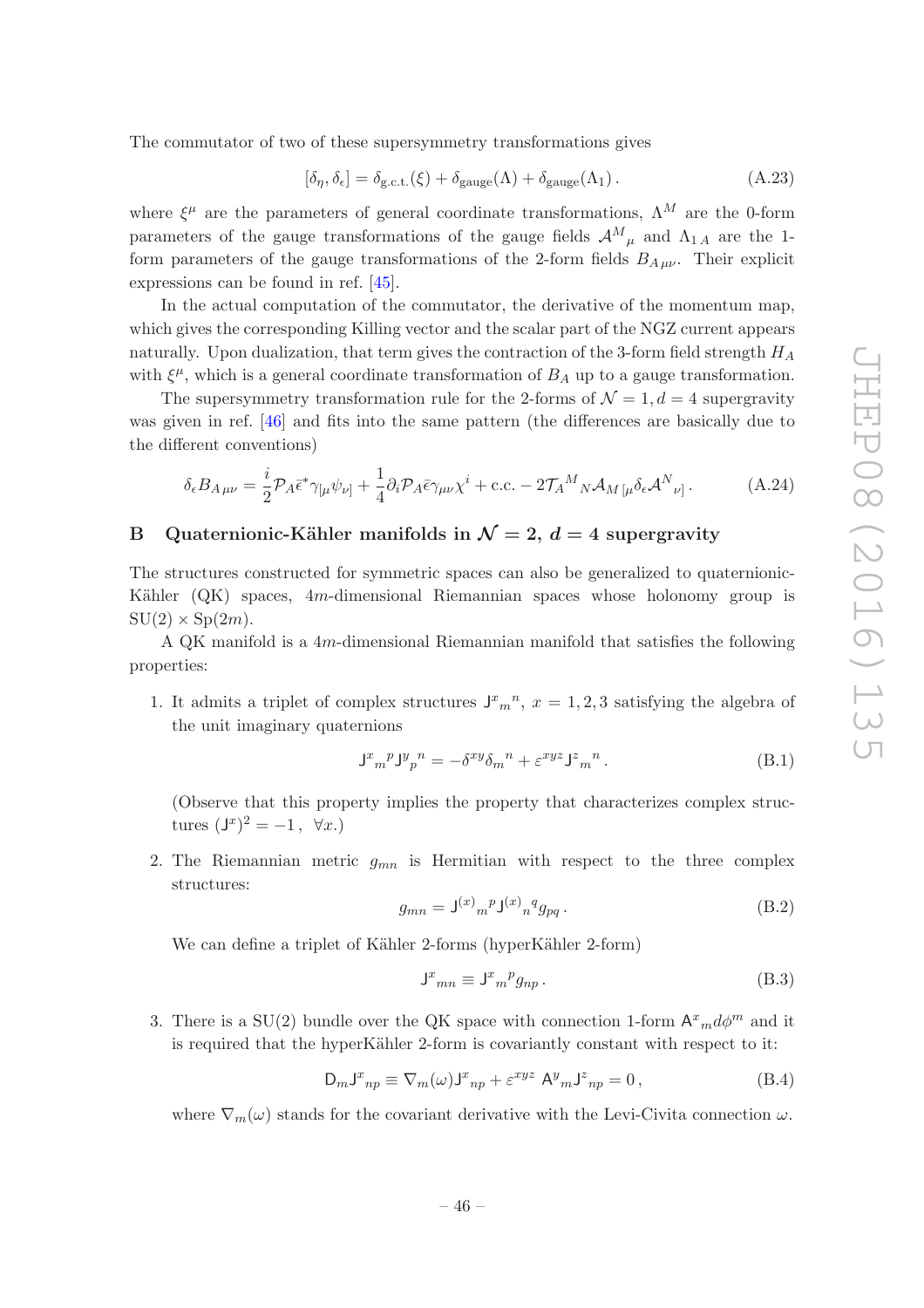4. The SU(2) curvature, defined by

<span id="page-48-2"></span>
$$
\mathsf{F}^x \equiv d\mathsf{A}^x + \frac{1}{2} \varepsilon^{xyz} \mathsf{A}^y \wedge \mathsf{A}^z \,, \tag{B.5}
$$

is proportional to the hyperKähler structure

<span id="page-48-0"></span>
$$
\mathsf{F}^x = \varkappa \mathsf{J}^x. \tag{B.6}
$$

In  $\mathcal{N} = 2, d = 4, \mathcal{U} = -1$ . (If  $\mathcal{U} = 0$  the manifold is a just a hyperKähler manifold).

This last property of QK manifolds combined with the relation between the SU(2) component of the curvature 2-form of the Levi-Civita connection (obtained through the projection with the hyperKähler structure) and the hyperKähler 2-form

$$
R_{mn}{}^p{}_q(\omega)J^x{}_p{}^q = -2m\varkappa J^x{}_{mn}\,,\tag{B.7}
$$

plays the same role as the relation between the K¨ahler 2-form and the Ricci 2-form in Kähler-Hodge manifolds. It establishes a bridge between symmetric spaces and QK spaces: here, A will play the role of the  $H = SU(2)$  connection  $\vartheta$  and the hyperKähler structure  $J^x$  will play the role of the curvature  $R(\vartheta)$  thanks to the above property.

$$
\mathsf{A}^x \to \vartheta^x \,, \qquad \mathsf{J}^x \to \frac{1}{\varkappa} R^x(\vartheta) \,. \tag{B.8}
$$

The fermionic fields of  $\mathcal{N} = 2, d = 4$  supergravity are sections of the SU(2) bundle and, under an transformation with infinitesimal parameter  $\lambda^x$  they transform as<sup>[43](#page-48-1)</sup>

$$
\delta_{\lambda} \psi^{I} = \frac{i}{2} \lambda^{x} \sigma^{I}{}_{J} \psi^{J}, \qquad (B.9)
$$

and the  $SU(2)$ -covariant derivative acting on them is given by

$$
\mathcal{D}\psi^I \equiv d\psi^I - \frac{i}{2} \mathsf{A}^x \sigma^I{}_J \psi^J \,. \tag{B.10}
$$

Compare this definition with that of the H-covariant derivative eq. [\(2.30\)](#page-9-4).

Now let us assume the existence of an isometry group of the QK manifold preserving the hyperKähler structure  $J^x$ . This means that the transformations generated by the corresponding Killing vectors  $k_A$  (known as triholomorphic Killing vectors) leave invariant  $J^x$  up to an  $SU(2)$  transformation

$$
\mathcal{L}_{k_A} \mathsf{J}^x = -\delta_{\lambda_A} \mathsf{J}^x \,, \quad \text{or} \quad \mathbb{L}_{k_A} \mathsf{J}^x \equiv \mathcal{L}_{k_A} \mathsf{J}^x - \varepsilon^{xyz} \lambda_A^y \mathsf{J}^z = 0 \,, \tag{B.11}
$$

for some SU(2) infinitesimal parameters  $\lambda_A^x$  which play the role of the H-compensators defined in eq.  $(2.27)$ 

$$
\lambda_A^x \to W_A{}^x. \tag{B.12}
$$

<span id="page-48-1"></span> $^{43}$ Here we ignore the U(1) component of the R-symmetry group, which we have discussed in the previous appendix.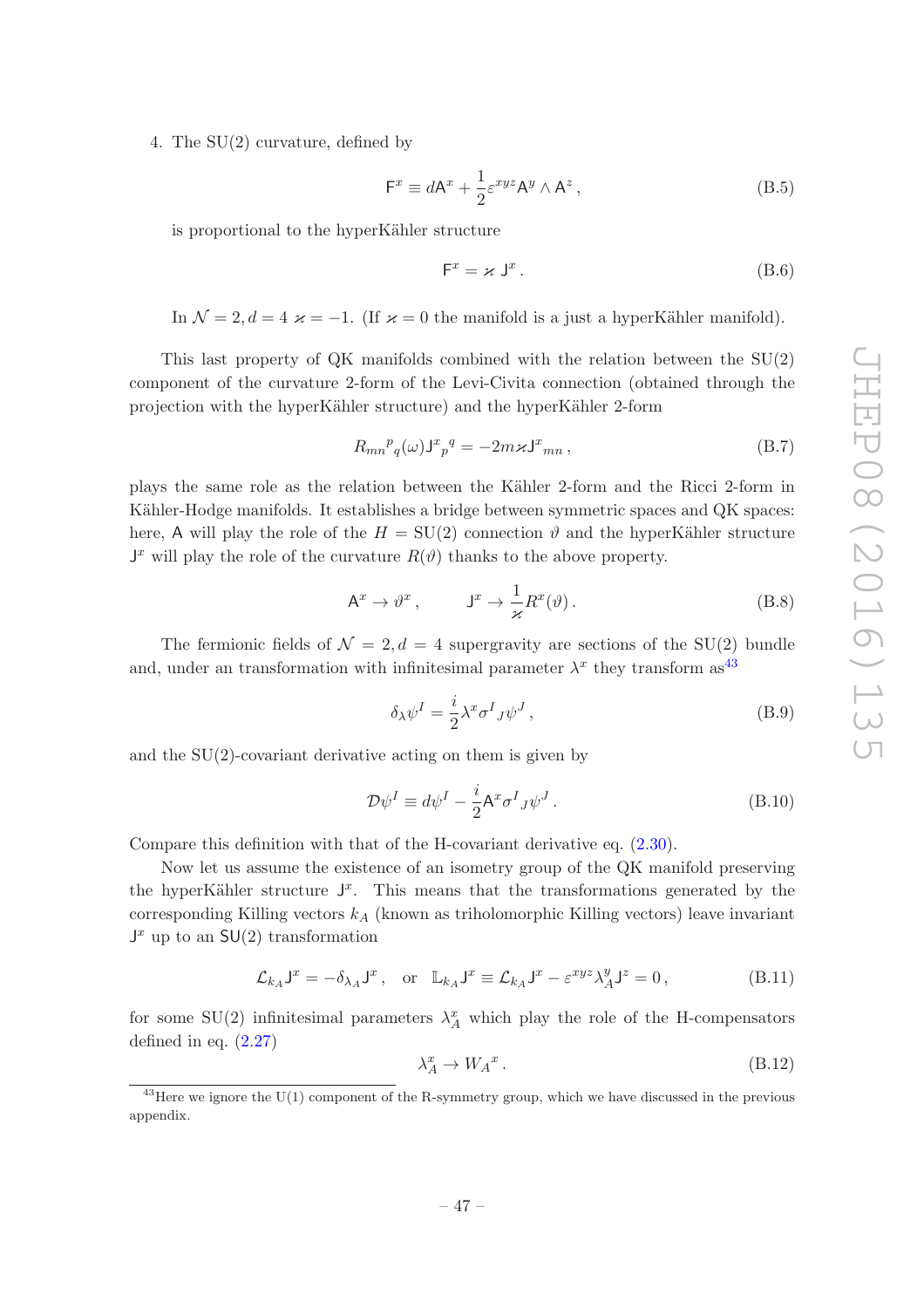In order to determine  $\lambda_A^x$  we observe that the H-compensator has to be *universal*: all the objects that define the QK geometry must be invariant under the action of the isometry and the same compensating  $SU(2)$  transformation. In particular, for the  $SU(2)$  connection

$$
\mathbb{L}_{k_A} \mathsf{A}^x{}_m = \mathcal{L}_{k_A} \mathsf{A}^x{}_m + \mathcal{D}_m \lambda_A^x = k_A{}^n \mathsf{F}^x{}_{nm} + \mathcal{D}_m \left( k_A{}^n \mathsf{A}^x{}_n + \lambda_A^x \right) = 0 \,. \tag{B.13}
$$

This equation implies that  $k_A{}^nF^x{}_{nm}$  is the SU(2)-covariant derivative of an object that we can identify with the (triholomorphic) momentum map:

$$
k_A{}^n \mathsf{F}^x{}_{nm} = \varkappa \mathcal{D}_m \mathsf{P}_A{}^x \,, \tag{B.14}
$$

<span id="page-49-1"></span>
$$
\varkappa \mathsf{P}_A{}^x = k_A{}^n \mathsf{A}^x{}_n + \lambda_A^x \,. \tag{B.15}
$$

The last equation should be compared with eq. [\(2.27\)](#page-8-3) while the first should be compared with eq.  $(2.34)$ . Using the relation between the curvature  $F<sup>x</sup>$  and the hyperKähler structure  $J^x$  eq. [\(B.5\)](#page-48-2) one can multiply both sides of the first equation by  $J^x$  and obtain

$$
\mathbf{k}_{A}{}^{m} = -\frac{1}{3\varkappa} \mathbf{J}^{x \, mn} \mathbf{D}_{n} \mathbf{P}_{A}{}^{x} \,. \tag{B.16}
$$

In this equation the triholomorphic momentum map plays the role of triholomorphic Killing prepotential.

The construction of gauge-covariant derivatives using the momentum map follows the same pattern as in symmetric spaces (see, for instance, ref. [\[18\]](#page-51-1)). The momentum map also appears in all the fermion shift terms of the supersymmetry transformation rules of the fermions of the  $\mathcal{N} = 2, d = 4$  theories except in those of the hyperinos. Again, the details can be found in ref. [\[18\]](#page-51-1).

# <span id="page-49-0"></span>B.1 2-form potentials from the Quaternionic-Kähler manifolds in  $\mathcal{N} = 2$ ,  $d = 4$  supergravity

Since the hyperscalars do not couple to the vector fields, their dualization is specially simple: the NGZ currents are equal to the Noether current of the  $\sigma$ -model. The supersymmetry transformation rules for the dual 2-forms are given by [\[45\]](#page-52-8)

<span id="page-49-2"></span>
$$
\delta_{\epsilon} B_{A\,\mu\nu} = -4\mathsf{P}_{A}{}^{J}{}_{I}\bar{\epsilon}^{I}\gamma_{[\mu}\psi_{J|\nu]} + \frac{8i}{3}\mathsf{U}_{\alpha J}{}^{u}\mathfrak{D}_{u}\mathsf{P}_{A}{}^{J}{}_{I}\bar{\epsilon}^{I}\gamma_{\mu\nu}\zeta^{\alpha} + \text{c.c.}\,,\tag{B.17}
$$

where  $u, v$  label the real coordinates of the QK manifold (the hyperscalars  $q^u$ ,  $\mathsf{U}_{\alpha}j^u$  are the inverse Vielbein of the QK manifold (the tangent space index being splint into a SU(2) index J and an  $Sp(2m)$  index  $\alpha$  and where

$$
\mathsf{P}_A{}^J{}_I \equiv \frac{i}{2} \mathsf{P}_A{}^x (\sigma^x) {}^I{}_J \,. \tag{B.18}
$$

Again, these supersymmetry transformation rules fit into the general pattern proposed in section [4,](#page-27-0) once one takes into account the relation between the derivative of the triholomorphic momentum map and the triholomorphic Killing vectors eq. [\(B.14\)](#page-49-1).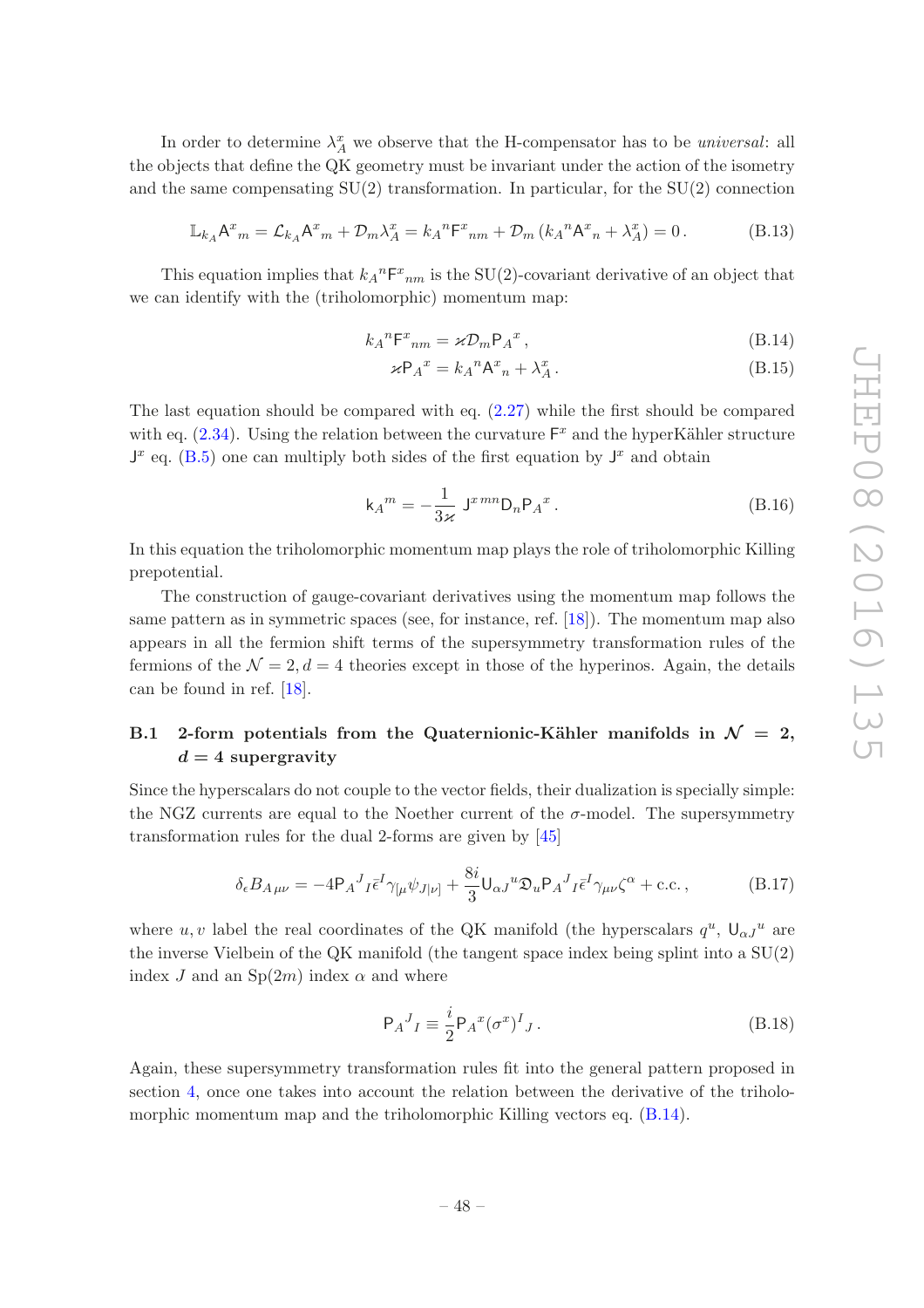Open Access. This article is distributed under the terms of the Creative Commons Attribution License [\(CC-BY 4.0\)](http://creativecommons.org/licenses/by/4.0/), which permits any use, distribution and reproduction in any medium, provided the original author(s) and source are credited.

## References

- <span id="page-50-0"></span>[1] S. Ferrara, R. Kallosh and A. Strominger,  $N = 2$  extremal black holes, Phys. Rev. D 52 [\(1995\) R5412](http://dx.doi.org/10.1103/PhysRevD.52.R5412) [[hep-th/9508072](http://arxiv.org/abs/hep-th/9508072)] [IN[SPIRE](http://inspirehep.net/search?p=find+%22Phys.Rev.,D52,5412%22)].
- [2] A. Strominger, *Macroscopic entropy of*  $N = 2$  *extremal black holes,* [Phys. Lett.](http://dx.doi.org/10.1016/0370-2693(96)00711-3) **B 383** (1996) 39 [[hep-th/9602111](http://arxiv.org/abs/hep-th/9602111)] [IN[SPIRE](http://inspirehep.net/search?p=find+J+%22Phys.Lett.,B383,39%22)].
- [3] S. Ferrara and R. Kallosh, *Supersymmetry and attractors, Phys. Rev.* **D 54** [\(1996\) 1514](http://dx.doi.org/10.1103/PhysRevD.54.1514) [[hep-th/9602136](http://arxiv.org/abs/hep-th/9602136)] [IN[SPIRE](http://inspirehep.net/search?p=find+J+%22Phys.Rev.,D54,1514%22)].
- <span id="page-50-1"></span>[4] S. Ferrara and R. Kallosh, Universality of supersymmetric attractors, Phys. Rev. **D 54** [\(1996\) 1525](http://dx.doi.org/10.1103/PhysRevD.54.1525) [[hep-th/9603090](http://arxiv.org/abs/hep-th/9603090)] [IN[SPIRE](http://inspirehep.net/search?p=find+J+%22Phys.Rev.,D54,1525%22)].
- <span id="page-50-2"></span>[5] S. Ferrara, G.W. Gibbons and R. Kallosh, *Black holes and critical points in moduli space*, [Nucl. Phys.](http://dx.doi.org/10.1016/S0550-3213(97)00324-6) B 500 (1997) 75 [[hep-th/9702103](http://arxiv.org/abs/hep-th/9702103)] [IN[SPIRE](http://inspirehep.net/search?p=find+J+%22Nucl.Phys.,B500,75%22)].
- <span id="page-50-3"></span>[6] A. Strominger and C. Vafa, Microscopic origin of the Bekenstein-Hawking entropy, [Phys. Lett.](http://dx.doi.org/10.1016/0370-2693(96)00345-0) **B 379** (1996) 99 [[hep-th/9601029](http://arxiv.org/abs/hep-th/9601029)] [IN[SPIRE](http://inspirehep.net/search?p=find+J+%22Phys.Lett.,B379,99%22)].
- <span id="page-50-4"></span>[7] E. Bergshoeff, R. Kallosh, T. Ortín, D. Roest and A. Van Proeyen, New formulations of  $D = 10$  supersymmetry and D8-O8 domain walls, [Class. Quant. Grav.](http://dx.doi.org/10.1088/0264-9381/18/17/303) 18 (2001) 3359 [[hep-th/0103233](http://arxiv.org/abs/hep-th/0103233)] [IN[SPIRE](http://inspirehep.net/search?p=find+J+%22Class.Quant.Grav.,18,3359%22)].
- <span id="page-50-5"></span>[8] I.A. Bandos, N. Berkovits and D.P. Sorokin, Duality symmetric eleven-dimensional supergravity and its coupling to M-branes, [Nucl. Phys.](http://dx.doi.org/10.1016/S0550-3213(98)00102-3)  $\bf{B}$  522 (1998) 214 [[hep-th/9711055](http://arxiv.org/abs/hep-th/9711055)] [IN[SPIRE](http://inspirehep.net/search?p=find+J+%22Nucl.Phys.,B522,214%22)].
- <span id="page-50-6"></span>[9] G. Dall'Agata, K. Lechner and M. Tonin,  $D = 10$ ,  $N = IIB$  supergravity: Lorentz invariant actions and duality, JHEP  $07$  [\(1998\) 017](http://dx.doi.org/10.1088/1126-6708/1998/07/017) [[hep-th/9806140](http://arxiv.org/abs/hep-th/9806140)] [IN[SPIRE](http://inspirehep.net/search?p=find+J+%22JHEP,9807,017%22)].
- <span id="page-50-13"></span>[10] I.A. Bandos, A.J. Nurmagambetov and D.P. Sorokin, Various faces of type IIA supergravity, [Nucl. Phys.](http://dx.doi.org/10.1016/j.nuclphysb.2003.10.036) B 676 (2004) 189 [[hep-th/0307153](http://arxiv.org/abs/hep-th/0307153)] [IN[SPIRE](http://inspirehep.net/search?p=find+J+%22Nucl.Phys.,B676,189%22)].
- <span id="page-50-7"></span>[11] P. Pasti, D.P. Sorokin and M. Tonin, Note on manifest Lorentz and general coordinate invariance in duality symmetric models, [Phys. Lett.](http://dx.doi.org/10.1016/0370-2693(95)00463-U)  $\bf{B}$  352 (1995) 59 [[hep-th/9503182](http://arxiv.org/abs/hep-th/9503182)] [IN[SPIRE](http://inspirehep.net/search?p=find+J+%22Phys.Lett.,B352,59%22)].
- <span id="page-50-8"></span>[12] P. Pasti, D.P. Sorokin and M. Tonin, *Duality symmetric actions with manifest space-time* symmetries, Phys. Rev. D  $52$  [\(1995\) R4277](http://dx.doi.org/10.1103/PhysRevD.52.R4277) [[hep-th/9506109](http://arxiv.org/abs/hep-th/9506109)] [IN[SPIRE](http://inspirehep.net/search?p=find+%22Phys.Rev.,D52,4277%22)].
- <span id="page-50-9"></span>[13] P. Meessen and T. Ortin, An  $SL(2, \mathbb{Z})$  multiplet of nine-dimensional type-II supergravity theories, [Nucl. Phys.](http://dx.doi.org/10.1016/S0550-3213(98)00780-9) **B 541** (1999) 195 [[hep-th/9806120](http://arxiv.org/abs/hep-th/9806120)] [IN[SPIRE](http://inspirehep.net/search?p=find+J+%22Nucl.Phys.,B541,195%22)].
- <span id="page-50-10"></span>[14] E.A. Bergshoeff, J. Hartong, O. Hohm, M. Huebscher and T. Ortin, Gauge Theories, Duality Relations and the Tensor Hierarchy, JHEP 04 [\(2009\) 123](http://dx.doi.org/10.1088/1126-6708/2009/04/123) [[arXiv:0901.2054](http://arxiv.org/abs/0901.2054)] [IN[SPIRE](http://inspirehep.net/search?p=find+EPRINT+arXiv:0901.2054)].
- <span id="page-50-12"></span>[15] J. Hartong and T. Ortín, Tensor Hierarchies of 5- and 6-Dimensional Field Theories, JHEP 09 [\(2009\) 039](http://dx.doi.org/10.1088/1126-6708/2009/09/039) [[arXiv:0906.4043](http://arxiv.org/abs/0906.4043)] [IN[SPIRE](http://inspirehep.net/search?p=find+EPRINT+arXiv:0906.4043)].
- <span id="page-50-11"></span>[16] M.K. Gaillard and B. Zumino, *Duality Rotations for Interacting Fields*, [Nucl. Phys.](http://dx.doi.org/10.1016/0550-3213(81)90527-7) **B 193** (1981) 221 [IN[SPIRE](http://inspirehep.net/search?p=find+J+%22Nucl.Phys.,B193,221%22)].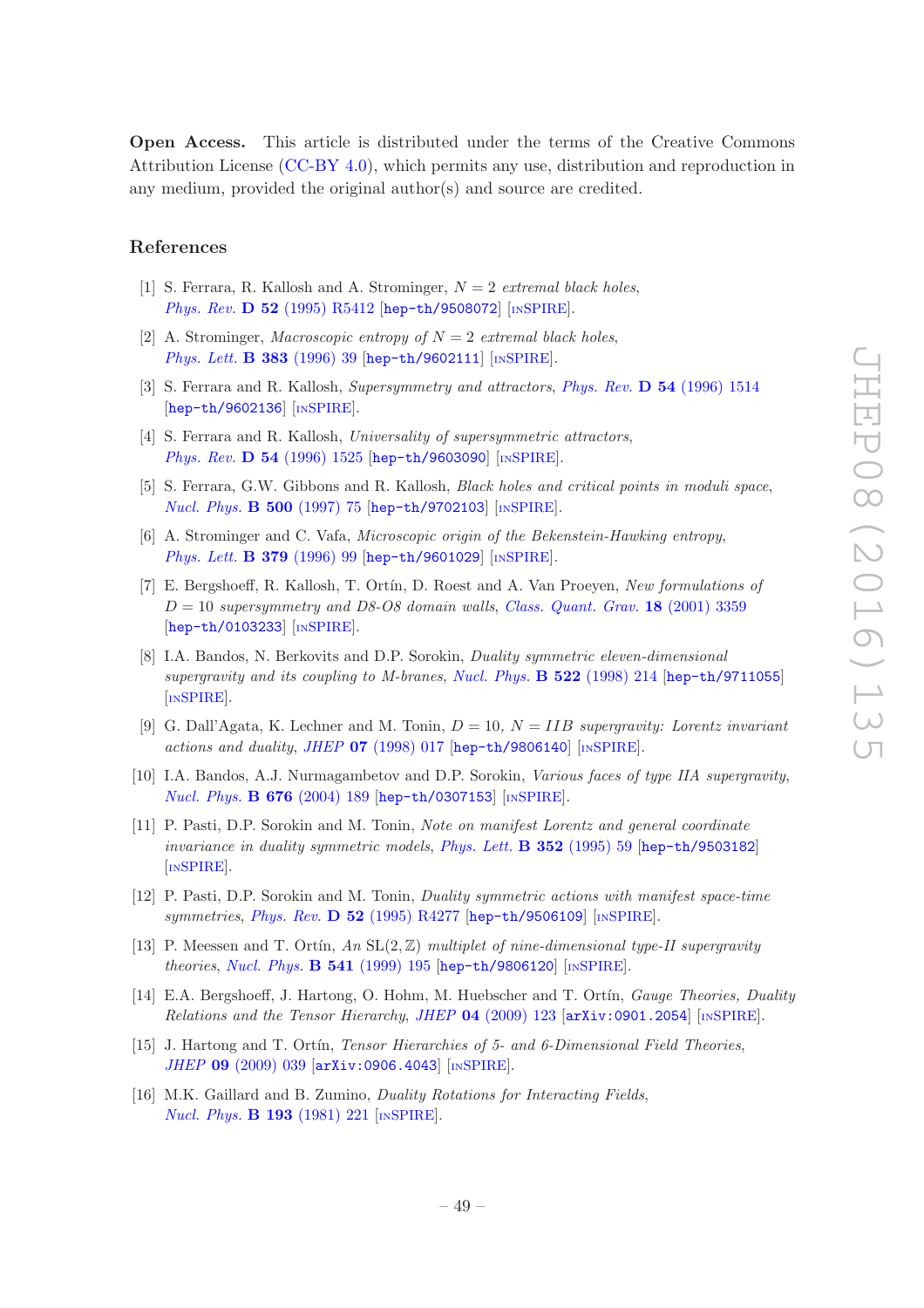- <span id="page-51-0"></span>[17] L. Castellani, R. D'Auria and P. Fré, Supergravity and superstrings: A geometric perspective. Vol. 1: Mathematical foundations, World Scientific, Singapore, Singapore (1991), pg. 1–603.
- <span id="page-51-1"></span>[18] T. Ortín, Gravity and strings, 2nd edition, Cambridge University Press, Cambridge, U.K. (2015).
- <span id="page-51-2"></span>[19] S.R. Coleman, J. Wess and B. Zumino, Structure of phenomenological Lagrangians. 1., Phys. Rev. 177 [\(1969\) 2239](http://dx.doi.org/10.1103/PhysRev.177.2239) [IN[SPIRE](http://inspirehep.net/search?p=find+J+%22Phys.Rev.,177,2239%22)].
- [20] A. Salam and J.A. Strathdee, Nonlinear realizations. 1: The role of Goldstone bosons, Phys. Rev. **184** [\(1969\) 1750](http://dx.doi.org/10.1103/PhysRev.184.1750) [IN[SPIRE](http://inspirehep.net/search?p=find+J+%22Phys.Rev.,184,1750%22)].
- [21] D.V. Volkov, Phenomenological Lagrangians, Preprint ITF 65-75, Kiev (1969), Fiz. Elem. Chast. Atom. Yadra 4 (1973) 3 [IN[SPIRE](http://inspirehep.net/search?p=find+IRN+7239165)].
- <span id="page-51-3"></span>[22] V.I. Ogievetsky, Nonlinear realizations of internal and space-time symmetries, in proceedings of X-th Winter School of Theoretical Physics in Karpacz, Wroclaw (1974), vol. 1, pg. 107.
- <span id="page-51-4"></span>[23] E. Cremmer and B. Julia, The SO(8) Supergravity, [Nucl. Phys.](http://dx.doi.org/10.1016/0550-3213(79)90331-6) B 159 (1979) 141 [IN[SPIRE](http://inspirehep.net/search?p=find+J+%22Nucl.Phys.,B159,141%22)].
- <span id="page-51-5"></span>[24] B. de Wit and H. Nicolai,  $N=8$  Supergravity with Local  $SO(8) \times SU(8)$  Invariance, [Phys. Lett.](http://dx.doi.org/10.1016/0370-2693(82)91194-7) B 108 (1982) 285 [IN[SPIRE](http://inspirehep.net/search?p=find+J+%22Phys.Lett.,B108,285%22)].
- <span id="page-51-6"></span>[25] A.S. Galperin, E.A. Ivanov, V.I. Ogievetsky and E.S. Sokatchev, Harmonic superspace, Cambridge University Press, Cambridge, U.K. (2001), pg. 306.
- <span id="page-51-7"></span>[26] L. Andrianopoli et al.,  $N = 2$  supergravity and  $N = 2$  super Yang-Mills theory on general scalar manifolds: Symplectic covariance, gaugings and the momentum map, [J. Geom. Phys.](http://dx.doi.org/10.1016/S0393-0440(97)00002-8) 23 (1997) 111 [[hep-th/9605032](http://arxiv.org/abs/hep-th/9605032)] [IN[SPIRE](http://inspirehep.net/search?p=find+J+%22J.Geom.Phys.,23,111%22)].
- <span id="page-51-8"></span>[27] D.Z. Freedman and A. Van Proeyen, Supergravity, Cambridge University Press, Cambridge, U.K. (2012), pg. 607.
- <span id="page-51-9"></span>[28] G.W. Gibbons, R.H. Rietdijk and J.W. van Holten, SUSY in the sky, [Nucl. Phys.](http://dx.doi.org/10.1016/0550-3213(93)90472-2) **B 404** (1993) 42 [[hep-th/9303112](http://arxiv.org/abs/hep-th/9303112)] [IN[SPIRE](http://inspirehep.net/search?p=find+J+%22Nucl.Phys.,B404,42%22)].
- <span id="page-51-10"></span>[29] J.W. van Holten,  $D = 1$  supergravity and spinning particles, [hep-th/9510021](http://arxiv.org/abs/hep-th/9510021).
- <span id="page-51-11"></span>[30] A. Galperin, E. Ivanov, S. Kalitsyn, V. Ogievetsky and E. Sokatchev, Unconstrained  $N = 2$ Matter, Yang-Mills and Supergravity Theories in Harmonic Superspace, [Class. Quant. Grav.](http://dx.doi.org/10.1088/0264-9381/1/5/004) 1 (1984) 469 [Erratum ibid. 2 (1985) 127] [IN[SPIRE](http://inspirehep.net/search?p=find+J+%22Class.Quant.Grav.,1,469%22)].
- <span id="page-51-12"></span>[31] I.A. Bandos and A.A. Zheltukhin, Green-Schwarz superstrings in spinor moving frame formalism, [Phys. Lett.](http://dx.doi.org/10.1016/0370-2693(92)91957-B)  $\bf{B}$  288 (1992) 77 [IN[SPIRE](http://inspirehep.net/search?p=find+J+%22Phys.Lett.,B288,77%22)].
- <span id="page-51-13"></span>[32] I.A. Bandos and A.A. Zheltukhin, Eleven-dimensional supermembrane in a spinor moving repere formalism, [Int. J. Mod. Phys.](http://dx.doi.org/10.1142/S0217751X93000424)  $\mathbf{A} \mathbf{8}$  (1993) 1081 [IN[SPIRE](http://inspirehep.net/search?p=find+J+%22Int.J.Mod.Phys.,A8,1081%22)].
- <span id="page-51-14"></span>[33] I. Bandos, *BCFW-type recurrent relations for tree amplitudes of*  $D = 11$  *supergravity.* [arXiv:1605.00036](http://arxiv.org/abs/1605.00036) [IN[SPIRE](http://inspirehep.net/search?p=find+EPRINT+arXiv:1605.00036)].
- <span id="page-51-15"></span>[34] J.H. Schwarz and P.C. West, Symmetries and Transformations of Chiral  $N = 2$   $D = 10$ Supergravity, [Phys. Lett.](http://dx.doi.org/10.1016/0370-2693(83)90168-5)  $\bf{B}$  126 (1983) 301 [IN[SPIRE](http://inspirehep.net/search?p=find+J+%22Phys.Lett.,B126,301%22)].
- <span id="page-51-17"></span>[35] J.H. Schwarz, Covariant Field Equations of Chiral  $N = 2$   $D = 10$  Supergravity, [Nucl. Phys.](http://dx.doi.org/10.1016/0550-3213(83)90192-X) **B 226** (1983) 269 [IN[SPIRE](http://inspirehep.net/search?p=find+J+%22Nucl.Phys.,B226,269%22)].
- <span id="page-51-16"></span>[36] P.S. Howe and P.C. West, The Complete  $N = 2$ ,  $D = 10$  Supergravity, [Nucl. Phys.](http://dx.doi.org/10.1016/0550-3213(84)90472-3) **B 238** (1984) 181 [IN[SPIRE](http://inspirehep.net/search?p=find+J+%22Nucl.Phys.,B238,181%22)].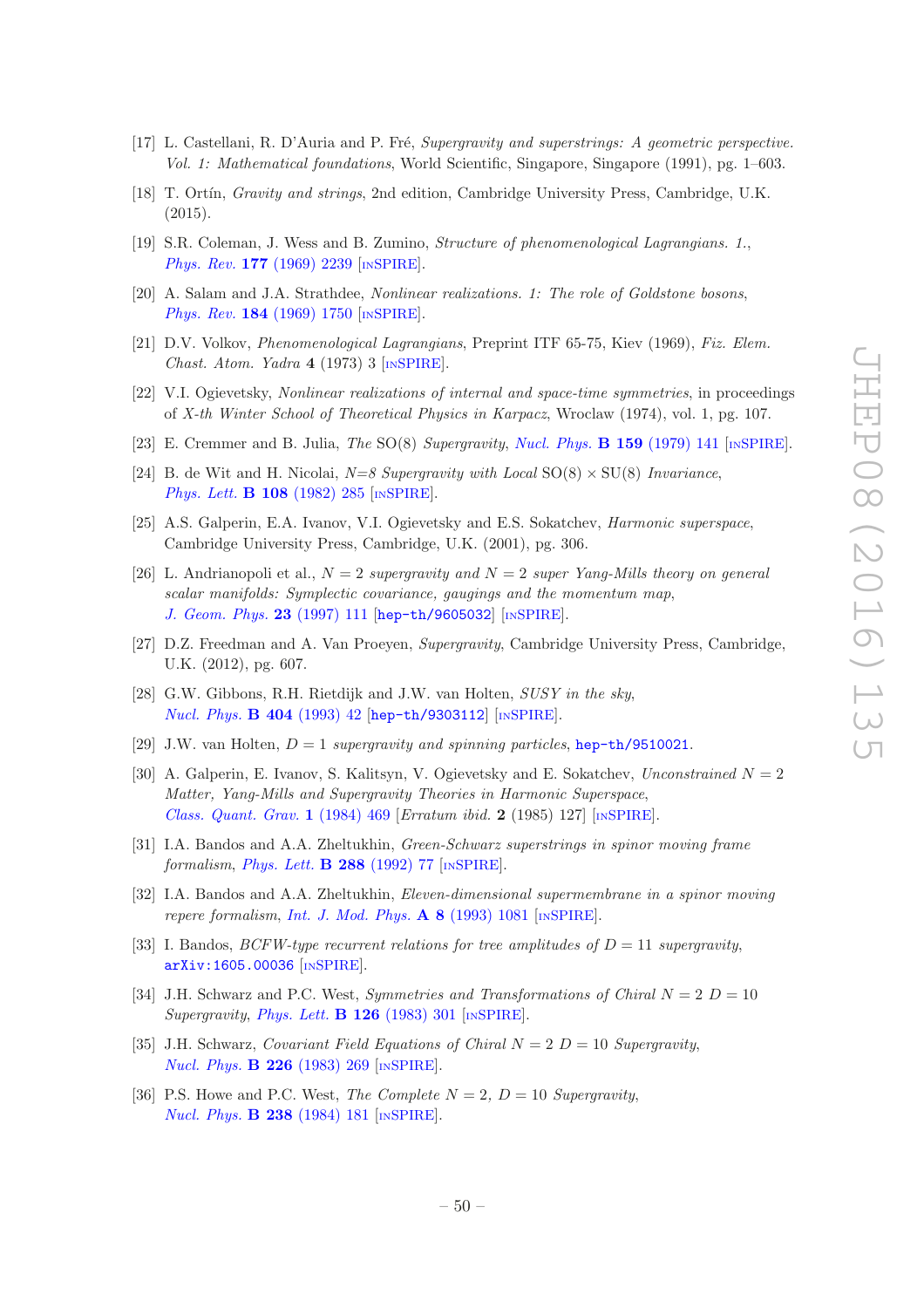- <span id="page-52-0"></span>[37] E. Bergshoeff, C.M. Hull and T. Ortin, Duality in the type-II superstring effective action, [Nucl. Phys.](http://dx.doi.org/10.1016/0550-3213(95)00367-2) B 451 (1995) 547 [[hep-th/9504081](http://arxiv.org/abs/hep-th/9504081)] [IN[SPIRE](http://inspirehep.net/search?p=find+J+%22Nucl.Phys.,B451,547%22)].
- <span id="page-52-1"></span>[38] E.A. Bergshoeff, M. de Roo, S.F. Kerstan and F. Riccioni, IIB supergravity revisited, JHEP 08 [\(2005\) 098](http://dx.doi.org/10.1088/1126-6708/2005/08/098) [[hep-th/0506013](http://arxiv.org/abs/hep-th/0506013)] [IN[SPIRE](http://inspirehep.net/search?p=find+J+%22JHEP,0508,098%22)].
- <span id="page-52-2"></span>[39] E.A. Bergshoeff, J. Hartong, P.S. Howe, T. Ortin and F. Riccioni, *IIA/IIB Supergravity and* Ten-forms, JHEP 05 [\(2010\) 061](http://dx.doi.org/10.1007/JHEP05(2010)061) [[arXiv:1004.1348](http://arxiv.org/abs/1004.1348)] [IN[SPIRE](http://inspirehep.net/search?p=find+EPRINT+arXiv:1004.1348)].
- <span id="page-52-3"></span>[40] R. Kallosh and M. Soroush, Explicit Action of  $E_{7(7)}$  on  $N = 8$  Supergravity Fields, [Nucl. Phys.](http://dx.doi.org/10.1016/j.nuclphysb.2008.04.006) B 801 (2008) 25 [[arXiv:0802.4106](http://arxiv.org/abs/0802.4106)] [IN[SPIRE](http://inspirehep.net/search?p=find+EPRINT+arXiv:0802.4106)].
- <span id="page-52-4"></span>[41] E. Cremmer, B. Julia and J. Scherk, Supergravity Theory in Eleven-Dimensions, [Phys. Lett.](http://dx.doi.org/10.1016/0370-2693(78)90894-8) **B 76** (1978) 409 [IN[SPIRE](http://inspirehep.net/search?p=find+J+%22Phys.Lett.,B76,409%22)].
- <span id="page-52-5"></span>[42] H. Nicolai, P.K. Townsend and P. van Nieuwenhuizen, Comments on eleven-dimensional supergravity, [Lett. Nuovo Cim.](http://dx.doi.org/10.1007/BF02817085) 30 (1981) 315 [IN[SPIRE](http://inspirehep.net/search?p=find+J+%22Lett.NuovoCim.,30,315%22)].
- <span id="page-52-6"></span>[43] R. D'Auria and P. Fré, Geometric Supergravity in  $D = 11$  and Its Hidden Supergroup, [Nucl. Phys.](http://dx.doi.org/10.1016/0550-3213(82)90376-5) **B 201** (1982) 101 [Erratum ibid. **B 206** (1982) 496] [IN[SPIRE](http://inspirehep.net/search?p=find+J+%22Nucl.Phys.,B201,101%22)].
- <span id="page-52-7"></span>[44] E. Cremmer, B. Julia, H. Lü and C.N. Pope, *Dualization of dualities. 2. Twisted self-duality* of doubled fields and superdualities, [Nucl. Phys.](http://dx.doi.org/10.1016/S0550-3213(98)00552-5) B 535 (1998) 242 [[hep-th/9806106](http://arxiv.org/abs/hep-th/9806106)] [IN[SPIRE](http://inspirehep.net/search?p=find+EPRINT+hep-th/9806106)].
- <span id="page-52-8"></span>[45] E.A. Bergshoeff, J. Hartong, M. Huebscher and T. Ortín, Stringy cosmic strings in matter coupled  $N = 2$ ,  $D = 4$  supergravity, JHEP 05 [\(2008\) 033](http://dx.doi.org/10.1088/1126-6708/2008/05/033) [[arXiv:0711.0857](http://arxiv.org/abs/0711.0857)] [IN[SPIRE](http://inspirehep.net/search?p=find+EPRINT+arXiv:0711.0857)].
- <span id="page-52-9"></span>[46] J. Hartong, M. Hubscher and T. Ortin, The Supersymmetric tensor hierarchy of  $N = 1$ ,  $d = 4$  supergravity, JHEP 06 [\(2009\) 090](http://dx.doi.org/10.1088/1126-6708/2009/06/090) [[arXiv:0903.0509](http://arxiv.org/abs/0903.0509)] [IN[SPIRE](http://inspirehep.net/search?p=find+EPRINT+arXiv:0903.0509)].
- <span id="page-52-10"></span>[47] I. Bandos and T. Ortin, *Tensor gauge fields of*  $N = 8$  *supergravity*, Phys. Rev. D 91 [\(2015\) 085031](http://dx.doi.org/10.1103/PhysRevD.91.085031) [[arXiv:1502.00649](http://arxiv.org/abs/1502.00649)] [IN[SPIRE](http://inspirehep.net/search?p=find+EPRINT+arXiv:1502.00649)].
- <span id="page-52-11"></span>[48] E.A. Bergshoeff, M. de Roo, S.F. Kerstan, T. Ortín and F. Riccioni,  $SL(2,\mathbb{R})$ -invariant IIB Brane Actions, JHEP 02 [\(2007\) 007](http://dx.doi.org/10.1088/1126-6708/2007/02/007) [[hep-th/0611036](http://arxiv.org/abs/hep-th/0611036)] [IN[SPIRE](http://inspirehep.net/search?p=find+J+%22JHEP,0702,007%22)].
- <span id="page-52-12"></span>[49] M. Billó, S. Cacciatori, F. Denef, P. Fré, A. Van Proeyen and D. Zanon, The 0-brane action in a general  $D = 4$  supergravity background, [Class. Quant. Grav.](http://dx.doi.org/10.1088/0264-9381/16/7/313) 16 (1999) 2335 [[hep-th/9902100](http://arxiv.org/abs/hep-th/9902100)] [IN[SPIRE](http://inspirehep.net/search?p=find+J+%22Class.Quant.Grav.,16,2335%22)].
- <span id="page-52-14"></span>[50] E.A. Bergshoeff and F. Riccioni, String Solitons and T-duality, JHEP 05 [\(2011\) 131](http://dx.doi.org/10.1007/JHEP05(2011)131) [[arXiv:1102.0934](http://arxiv.org/abs/1102.0934)] [IN[SPIRE](http://inspirehep.net/search?p=find+EPRINT+arXiv:1102.0934)].
- <span id="page-52-13"></span>[51] E.A. Bergshoeff and F. Riccioni, D-Brane Wess-Zumino Terms and U-duality, JHEP 11 [\(2010\) 139](http://dx.doi.org/10.1007/JHEP11(2010)139) [[arXiv:1009.4657](http://arxiv.org/abs/1009.4657)] [IN[SPIRE](http://inspirehep.net/search?p=find+EPRINT+arXiv:1009.4657)].
- <span id="page-52-15"></span>[52] F. Cordaro, P. Fré, L. Gualtieri, P. Termonia and M. Trigiante,  $N = 8$  gaugings revisited: An exhaustive classification, [Nucl. Phys.](http://dx.doi.org/10.1016/S0550-3213(98)00449-0) B 532 (1998) 245 [[hep-th/9804056](http://arxiv.org/abs/hep-th/9804056)] [IN[SPIRE](http://inspirehep.net/search?p=find+J+%22Nucl.Phys.,B532,245%22)].
- [53] H. Nicolai and H. Samtleben, Maximal gauged supergravity in three-dimensions, [Phys. Rev. Lett.](http://dx.doi.org/10.1103/PhysRevLett.86.1686) 86 (2001) 1686 [[hep-th/0010076](http://arxiv.org/abs/hep-th/0010076)] [IN[SPIRE](http://inspirehep.net/search?p=find+J+%22Phys.Rev.Lett.,86,1686%22)].
- <span id="page-52-16"></span>[54] H. Nicolai and H. Samtleben, Compact and noncompact gauged maximal supergravities in three-dimensions, JHEP  $04$  [\(2001\) 022](http://dx.doi.org/10.1088/1126-6708/2001/04/022) [[hep-th/0103032](http://arxiv.org/abs/hep-th/0103032)] [IN[SPIRE](http://inspirehep.net/search?p=find+J+%22JHEP,0104,022%22)].
- <span id="page-52-17"></span>[55] B. de Wit, H. Samtleben and M. Trigiante, On Lagrangians and gaugings of maximal supergravities, [Nucl. Phys.](http://dx.doi.org/10.1016/S0550-3213(03)00059-2)  $\bf{B}$  655 (2003) 93 [[hep-th/0212239](http://arxiv.org/abs/hep-th/0212239)] [IN[SPIRE](http://inspirehep.net/search?p=find+J+%22Nucl.Phys.,B655,93%22)].